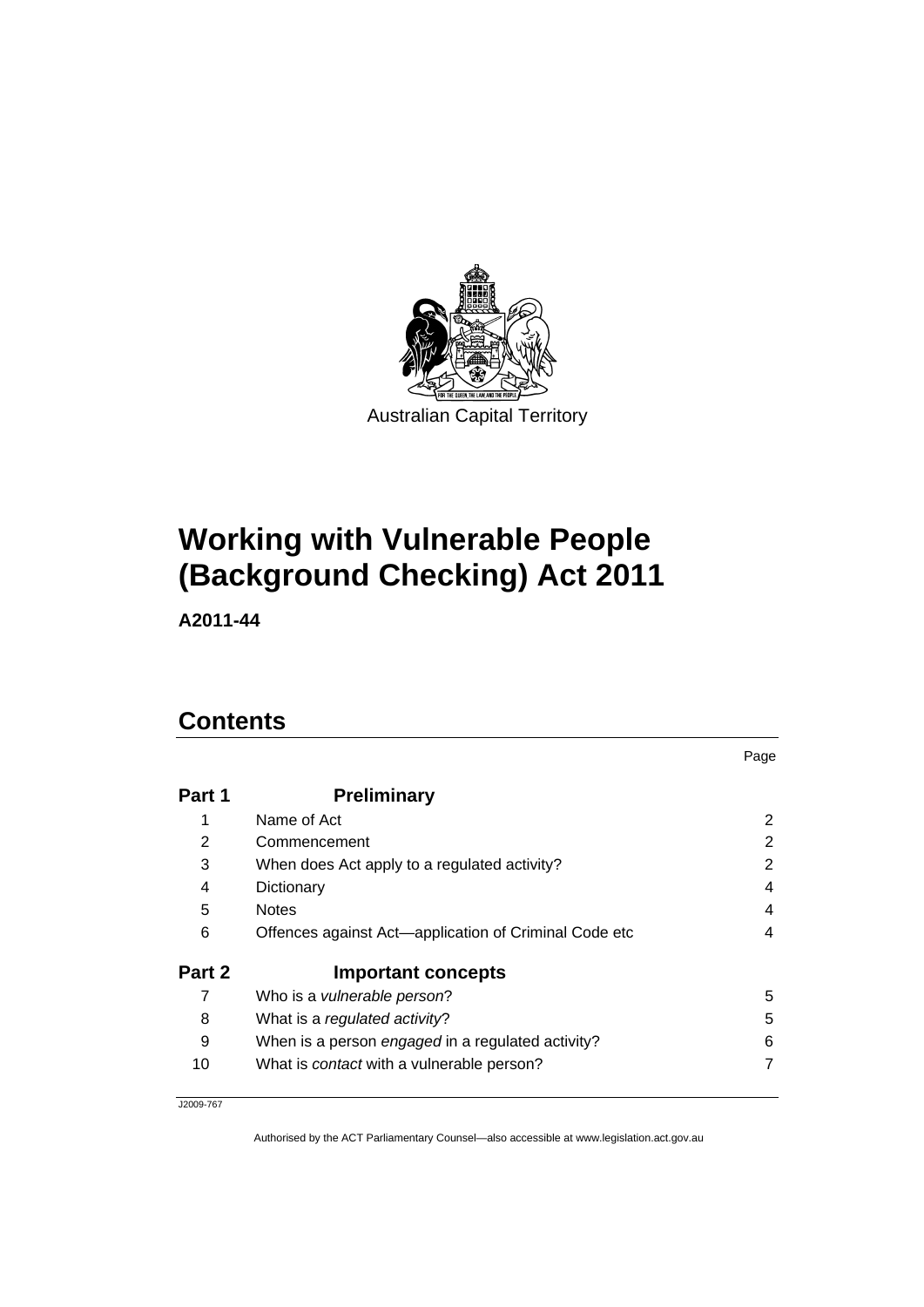| Contents |
|----------|
|----------|

| 11                  | Who is an employer?                                                                                | Page<br>8 |
|---------------------|----------------------------------------------------------------------------------------------------|-----------|
| Part 3              | <b>Requirement for registration</b>                                                                |           |
| 12                  | When is a person required to be registered?                                                        | 9         |
| 13                  | Offences-person engage in regulated activity for which person not                                  |           |
|                     | registered                                                                                         | 13        |
| 14                  | Offences—employer engage person in regulated activity for which<br>person not registered           | 15        |
| 15                  | When unregistered person may be engaged in regulated activity-<br>supervised employment            | 16        |
| 16                  | When unregistered person may be engaged in regulated activity-<br>kinship carer                    | 17        |
| Part 4              | <b>Applying for registration</b>                                                                   |           |
| 17                  | Application for registration                                                                       | 19        |
| 18                  | Application for registration-contents                                                              | 19        |
| 19                  | Application for registration-additional information                                                | 21        |
| 20                  | Application for registration-withdrawal                                                            | 22        |
| 21                  | Offences—applicant fail to disclose charge, conviction or finding of<br>guilt for relevant offence | 22        |
| 22                  | Restriction on reapplying for registration                                                         | 23        |
| Part 5              | <b>Risk assessments</b>                                                                            |           |
| Division 5.1        | <b>Important concepts</b>                                                                          |           |
| 23                  | Meaning of risk assessment                                                                         | 25        |
| 24                  | Meaning of criminal history                                                                        | 25        |
| 25                  | Meaning of non-conviction information                                                              | 26        |
| 26                  | Meaning of relevant offence                                                                        | 26        |
| <b>Division 5.2</b> | <b>Risk assessment guidelines</b>                                                                  |           |
| 27                  | Risk assessment guidelines                                                                         | 27        |
| 28                  | Risk assessment guidelines-content                                                                 | 28        |
| 29                  | Risk assessment guidelines-criminal history                                                        | 29        |
| 30                  | Risk assessment guidelines-non-conviction information                                              | 30        |
| 31                  | Risk assessment guidelines-other information                                                       | 31        |
| contents 2          | Working with Vulnerable People (Background Checking)                                               | A2011-44  |

Act 2011

A2011-44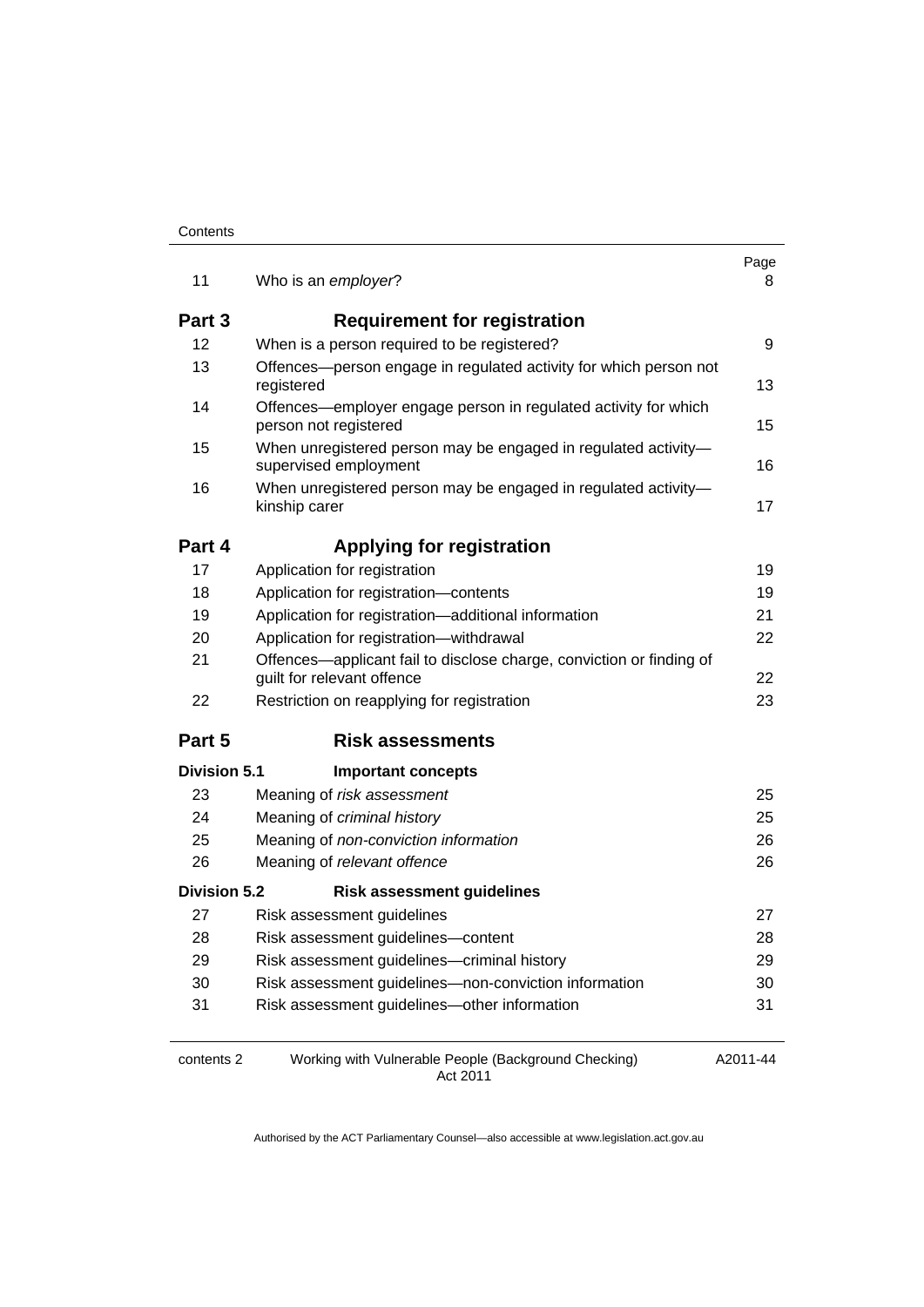#### **Contents**

| <b>Division 5.3</b> | <b>Conducting risk assessments</b>                                               | Page       |
|---------------------|----------------------------------------------------------------------------------|------------|
| 32                  | Risk assessments                                                                 | 32         |
| 33                  | Commissioner may seek information from entities to conduct risk                  |            |
|                     | assessments                                                                      | 32         |
| 34                  | Independent advisors-appointment                                                 | 33         |
| 35                  | Independent advisors-advice                                                      | 34         |
| 36                  | Independent advisors—ending appointment                                          | 34         |
| Division 5.4        | <b>Negative risk assessments</b>                                                 |            |
| 37                  | Proposed negative notices                                                        | 35         |
| 38                  | Reconsideration of negative risk assessments                                     | 36         |
| 39                  | Extensions of period for reconsideration of negative risk assessment             | 36         |
| 40                  | Negative notices                                                                 | 37         |
| Part 6              | <b>Registration</b>                                                              |            |
| <b>Division 6.1</b> | <b>Registration</b>                                                              |            |
| 41                  | Registration                                                                     | 39         |
| 42                  | Conditional registration                                                         | 39         |
| 43                  | Proposed conditional registration                                                | 40         |
| 44                  | Reconsideration of proposed conditional registration                             | 41         |
| 45                  | Extensions of period for reconsideration of proposed conditional<br>registration | 42         |
| 46                  | Notice of conditional registration                                               | 43         |
| 47                  | Conditional registration-amendment                                               | 44         |
| 48                  | Offences—registered person contravene condition of registration                  | 45         |
| Division 6.2        | <b>Registration cards</b>                                                        |            |
| 49                  | <b>Registration cards</b>                                                        | 46         |
| 50                  | Offence-fail to produce registration card                                        | 46         |
| 51                  | Lost, stolen or damaged registration cards                                       | 47         |
| 52                  | Offence-fail to return registration card                                         | 47         |
| Division 6.3        | <b>Monitoring registered people</b>                                              |            |
| 53                  | Commissioner may seek information from entities about registered<br>people       | 48         |
| 54                  | Additional risk assessments                                                      | 49         |
| A2011-44            | Working with Vulnerable People (Background Checking)<br>Act 2011                 | contents 3 |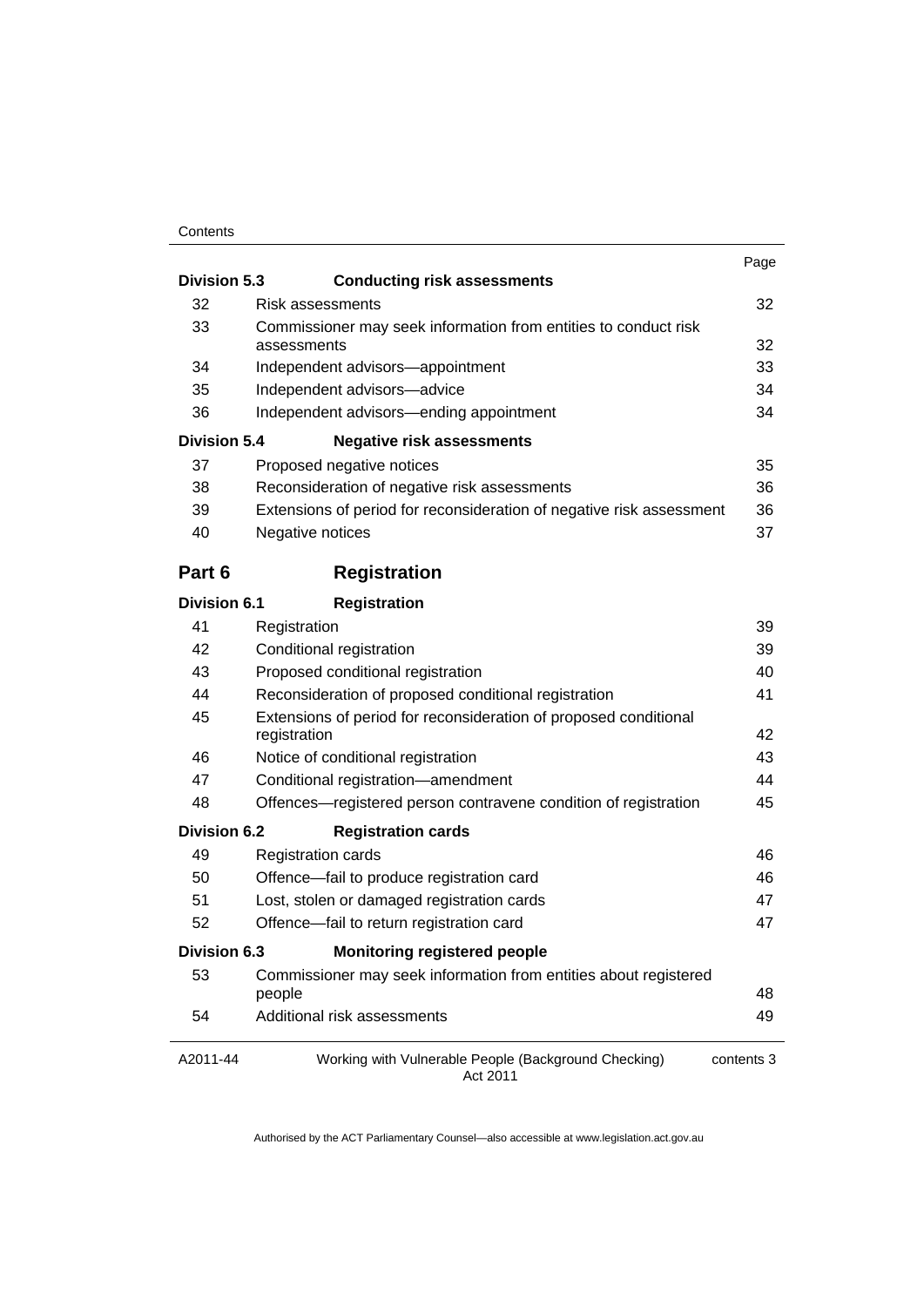| Contents |
|----------|
|          |

|                   |                                                                                                                           | Page |
|-------------------|---------------------------------------------------------------------------------------------------------------------------|------|
| 55                | Offences-registered person fail to disclose charge, conviction or<br>finding of guilt for relevant offence                | 50   |
| 56                | Offence—fail to notify change of name or address                                                                          | 51   |
| Division 6.4      | <b>Suspending or cancelling registration</b>                                                                              |      |
| 57                | Grounds for suspension or cancellation of registration                                                                    | 51   |
| 58                | Notice of proposed suspension or cancellation of registration                                                             | 52   |
| 59                | Suspension or cancellation of registration                                                                                | 52   |
| Division 6.5      | <b>Surrendering registration</b>                                                                                          |      |
| 60                | Surrendering registration                                                                                                 | 54   |
| Part 7            | <b>Notification and review of decisions</b>                                                                               |      |
| 61                | Meaning of reviewable decision-pt 7                                                                                       | 55   |
| 62                | Reviewable decision notices                                                                                               | 55   |
| 63                | Applications for review                                                                                                   | 55   |
| Part 8            | <b>Miscellaneous</b>                                                                                                      |      |
| 64                | Protection from liability                                                                                                 | 56   |
| 65                | Offences—use or divulge protected information                                                                             | 56   |
| 66                | Evidentiary certificates                                                                                                  | 59   |
| 67                | <b>Disqualification orders</b>                                                                                            | 59   |
| 68                | Determination of fees                                                                                                     | 59   |
| 69                | Approved forms                                                                                                            | 60   |
| 70                | Review of Act                                                                                                             | 60   |
| 71                | Regulation-making power                                                                                                   | 60   |
| 72                | Fair Trading (Australian Consumer Law) Act 1992, dictionary,<br>definition of fair trading legislation, new paragraph (g) | 61   |
| <b>Schedule 1</b> | <b>Regulated activities</b>                                                                                               | 62   |
| <b>Part 1.1</b>   | Activities or services for children                                                                                       | 62   |
| 1.1               | Child protection services                                                                                                 | 62   |
| 1.2               | Justice facilities for children                                                                                           | 63   |
| 1.3               | Childcare service                                                                                                         | 64   |
|                   |                                                                                                                           |      |

contents 4 Working with Vulnerable People (Background Checking) Act 2011

A2011-44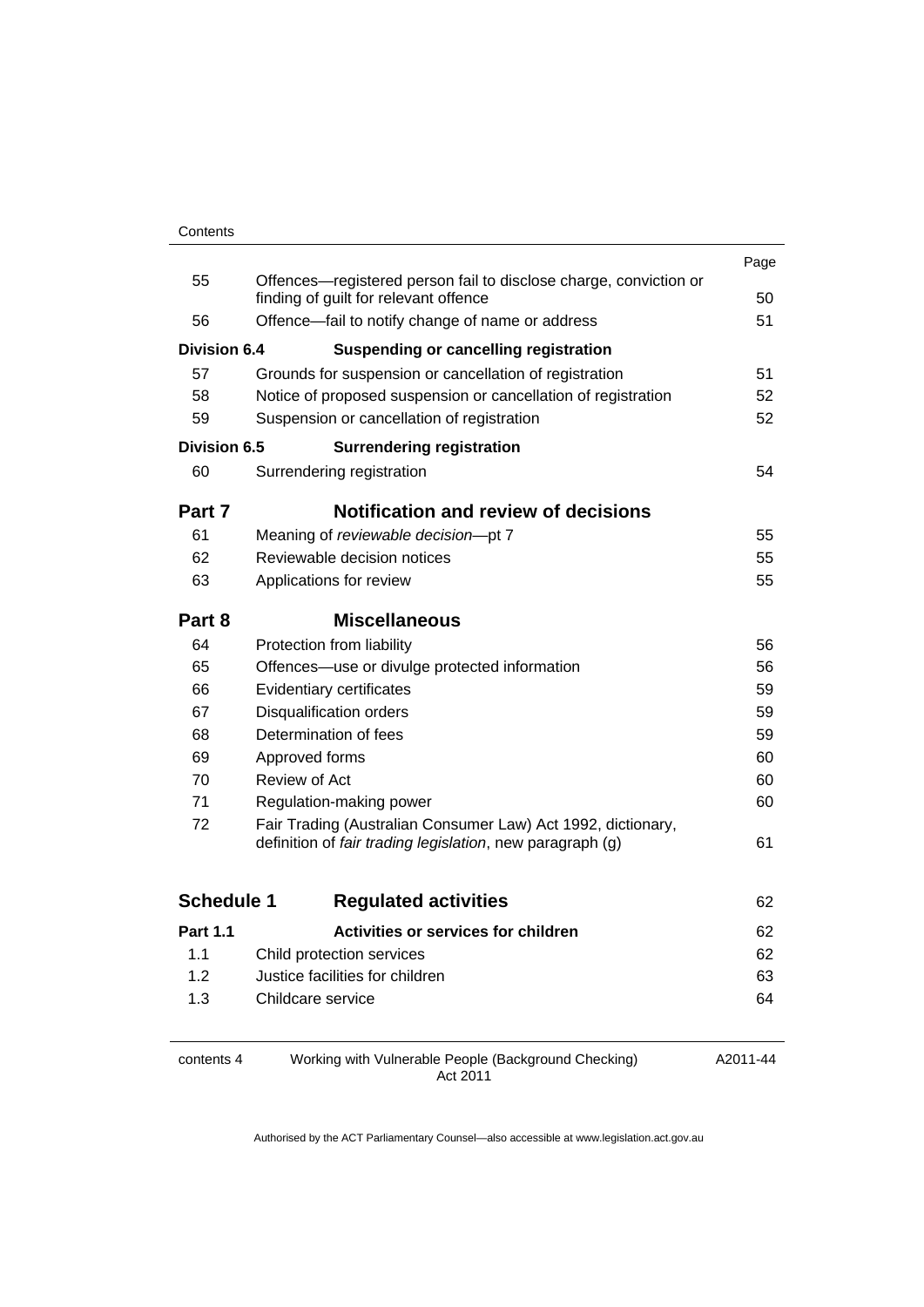|                   |                                                    | Page |
|-------------------|----------------------------------------------------|------|
| 1.4               | Child education services                           | 64   |
| 1.5               | Child accommodation services                       | 65   |
| 1.6               | Counselling and support services for children      | 65   |
| 1.7               | Commercial services for children                   | 66   |
| <b>Part 1.2</b>   | Activities or services for vulnerable people       | 67   |
| 1.8               | Mental health                                      | 67   |
| 1.9               | Migrants, refugees and asylum seekers              | 67   |
| 1.10              | Homeless people                                    | 68   |
| 1.11              | Housing and accommodation                          | 68   |
| 1.12              | Justice facilities                                 | 69   |
| 1.13              | Prevention of crime                                | 70   |
| 1.14              | Victims of crime                                   | 70   |
| 1.15              | Services for addictions                            | 70   |
| 1.16              | <b>Community services</b>                          | 71   |
| 1.17              | <b>Disability services</b>                         | 72   |
| 1.18              | Respite care services                              | 73   |
| 1.19              | Emergency services personnel                       | 73   |
| <b>Part 1.3</b>   | Other activities or services for vulnerable people | 74   |
| 1.20              | Transport                                          | 74   |
| 1.21              | Coaching and tuition                               | 75   |
| 1.22              | Vocational and educational training                | 75   |
| 1.23              | Religious organisations                            | 75   |
| 1.24              | Clubs, associations and movements                  | 76   |
| <b>Schedule 2</b> | <b>Reviewable decisions</b>                        | 77   |

# **[Dictionary](#page-83-0)** [78](#page-83-0)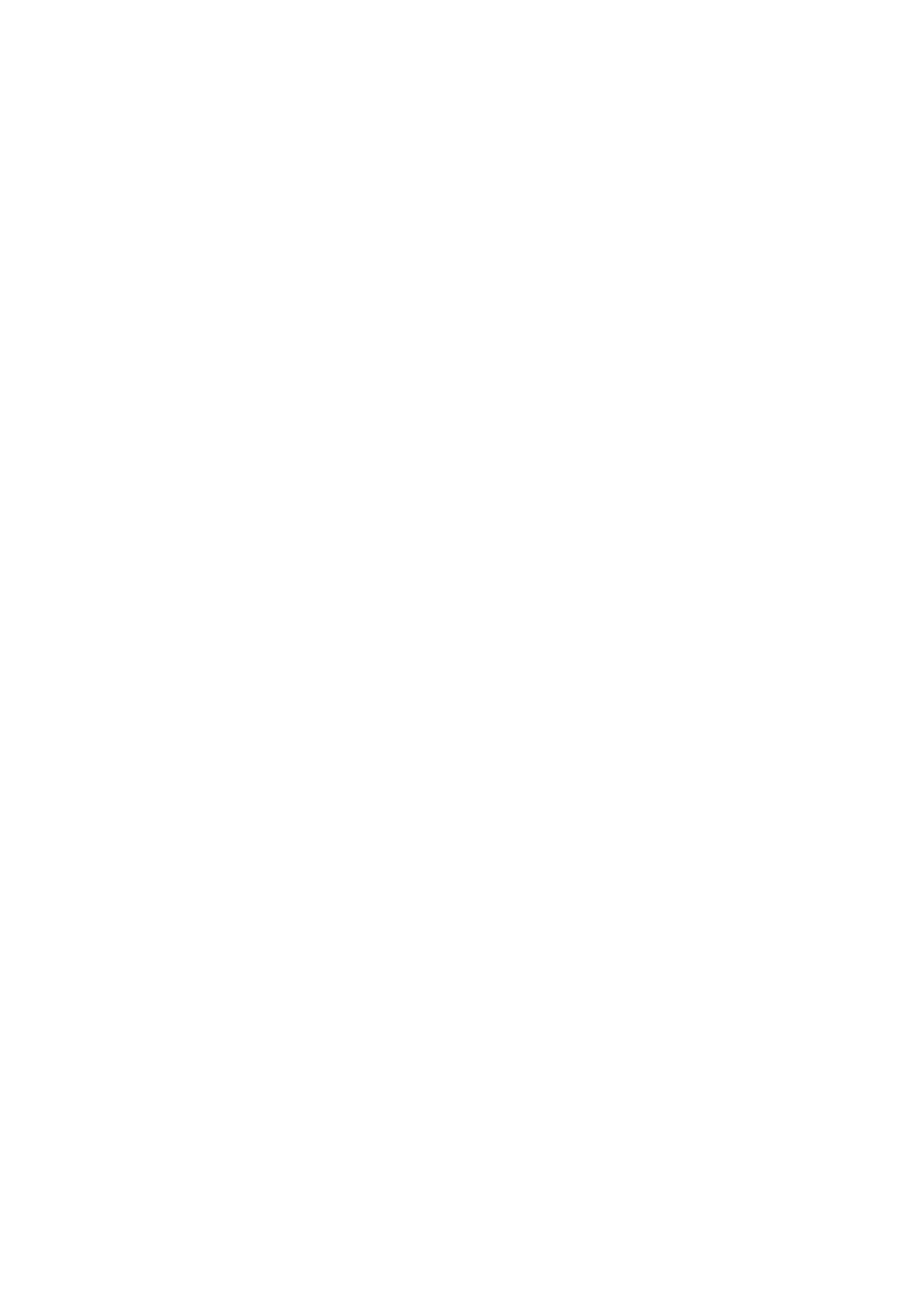

# **Working with Vulnerable People (Background Checking) Act 2011**

**A2011-44** 

l

An Act to provide for background checking and registration of people who work with vulnerable people, and for other purposes

The Legislative Assembly for the Australian Capital Territory enacts as follows:

J2009-767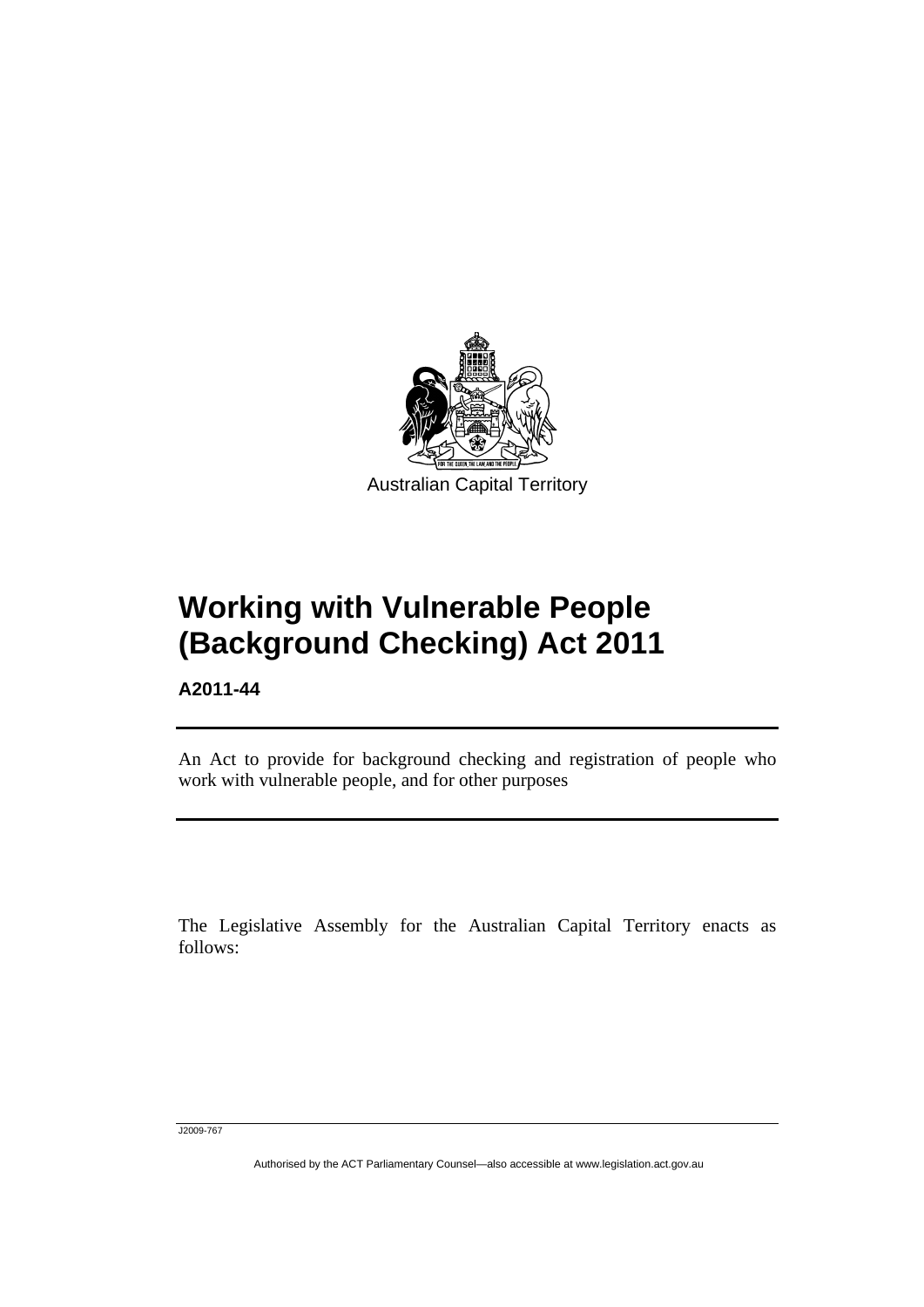#### Part 1 **Preliminary**

Section 1

# <span id="page-7-0"></span>**Part 1** Preliminary

## <span id="page-7-1"></span>**1 Name of Act**

This Act is the *Working with Vulnerable People (Background Checking) Act 2011*.

# <span id="page-7-2"></span>**2 Commencement**

- (1) This Act commences on a day fixed by the Minister by written notice.
	- *Note 1* The naming and commencement provisions automatically commence on the notification day (see Legislation Act, s 75 (1)).
	- *Note 2* A single day or time may be fixed, or different days or times may be fixed, for the commencement of different provisions (see Legislation Act, s 77 (1)).
- (2) If this Act has not commenced within 12 months beginning on its notification day, it automatically commences on the first day after that period.
- (3) The Legislation Act, s 79 (Automatic commencement of postponed law) does not apply to this Act.

# <span id="page-7-3"></span>**3 When does Act apply to a regulated activity?**

(1) This Act applies to a regulated activity mentioned in an item in table 3, column 2 on and after the date mentioned in column 3 in relation to the item.

| column 1 | column 2                                                      | column 3                                 |
|----------|---------------------------------------------------------------|------------------------------------------|
| item     | requlated activity                                            | date of application                      |
|          | activities or services for children (see sch 1,<br>pt $1.1$ ) | 1 year after the day part 2<br>commences |

# **Table 3 Application of Act to regulated activities**

page 2 Working with Vulnerable People (Background Checking) Act 2011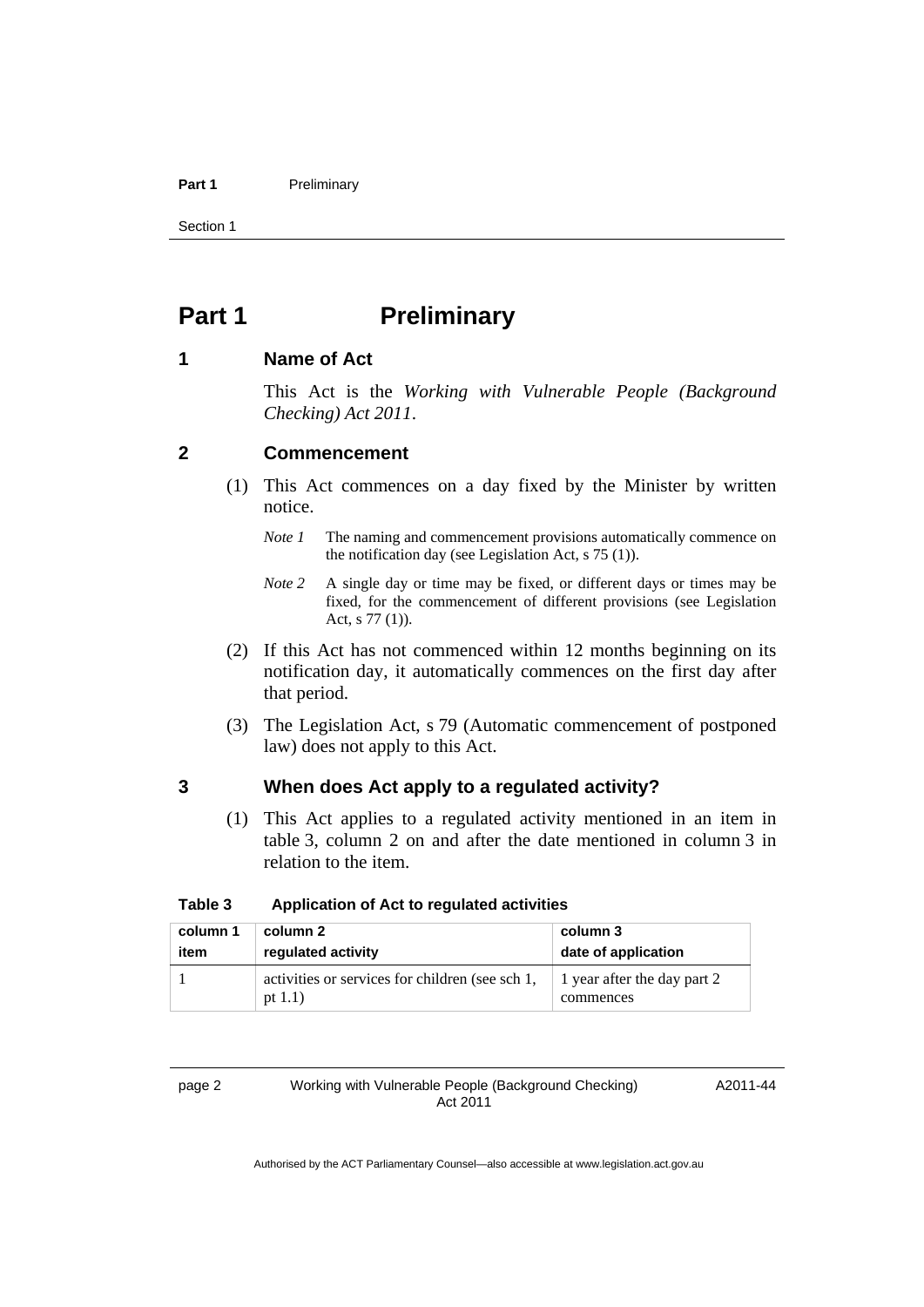| column 1       | column <sub>2</sub>                                                                                                                                                                                                                                                                        | column 3                                  |
|----------------|--------------------------------------------------------------------------------------------------------------------------------------------------------------------------------------------------------------------------------------------------------------------------------------------|-------------------------------------------|
| item           | regulated activity                                                                                                                                                                                                                                                                         | date of application                       |
| 2              | homeless people (see sch 1, s 1.10)<br>$\bullet$<br>victims of crime (see sch 1, s $1.14$ )<br>٠<br>community services (see sch 1, s 1.16)<br>disability services (see sch $1, s 1.17$ )<br>respite care services (see sch 1, s 1.18)<br>organisations (see sch 1,<br>religious<br>s(1.23) | 2 years after the day part 2<br>commences |
| 3              | coaching and tuition (see sch 1, s 1.21)<br>vocational and educational training (see<br>sch 1, s 1.22)<br>clubs, associations and movements (see<br>sch 1, s 1.24)                                                                                                                         | 3 years after the day part 2<br>commences |
| $\overline{4}$ | migrants, refugees and asylum seekers<br>(see sch $1, s 1.9$ )<br>housing and accommodation (see sch 1,<br>s(1.11)<br>prevention of crime (see sch 1, s 1.13)<br>emergency services personnel (see sch 1,<br>s 1.19)                                                                       | 4 years after the day part 2<br>commences |
| 5              | mental health (see sch 1, s 1.8)<br>٠<br>transport (see sch 1, s $1.20$ )                                                                                                                                                                                                                  | 5 years after the day part 2<br>commences |
| 6              | justice facilities (see sch 1, s 1.12)<br>services for addictions (see sch 1, s 1.15)                                                                                                                                                                                                      | 6 years after the day part 2<br>commences |

(2) This section expires 6 years after the day part 2 commences.

A2011-44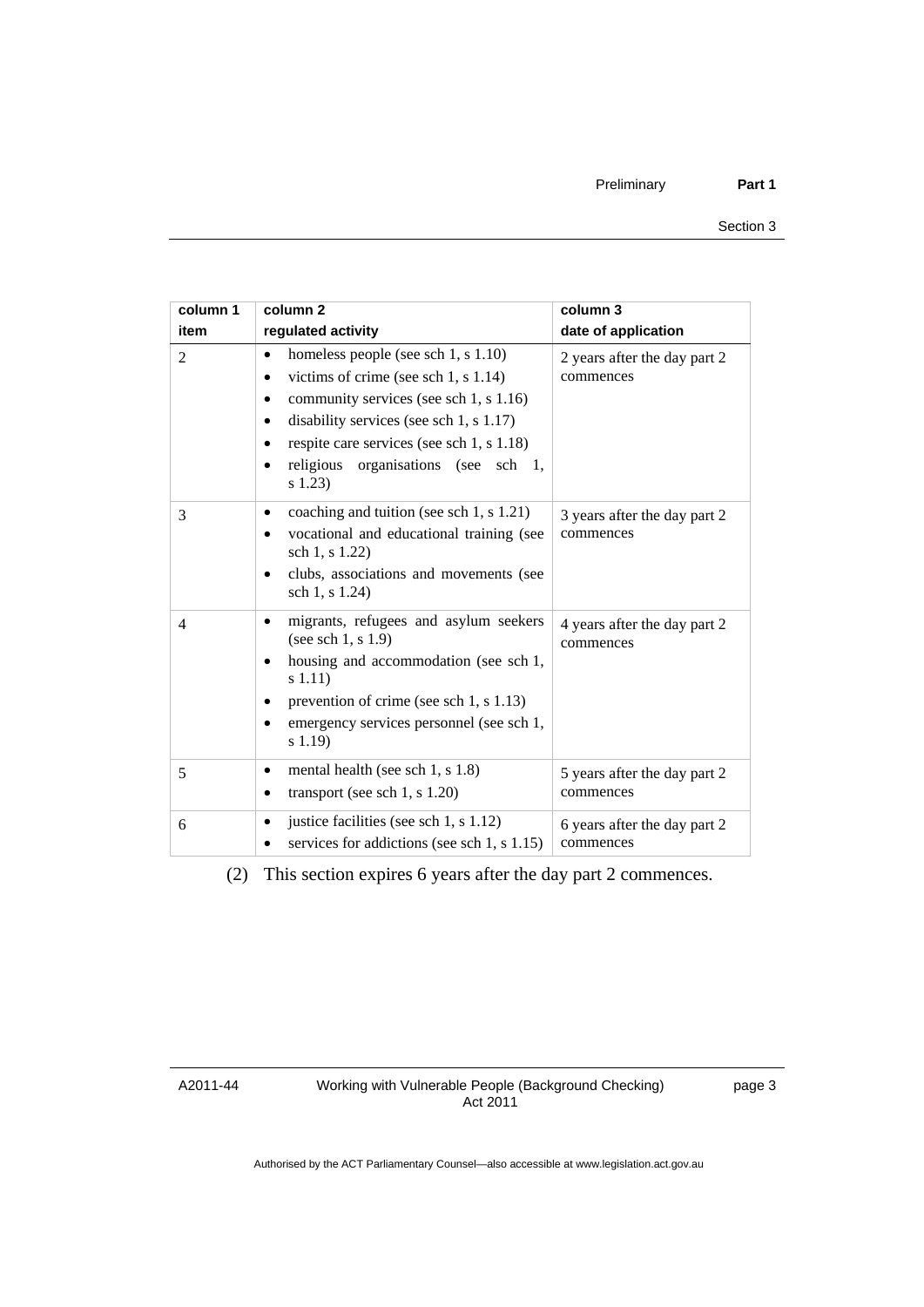# <span id="page-9-0"></span>**4 Dictionary**

The dictionary at the end of this Act is part of this Act.

*Note 1* The dictionary at the end of this Act defines certain terms used in this Act, and includes references (*signpost definitions*) to other terms defined elsewhere in this Act.

> For example, the signpost definition '*spent*, for a conviction—see the *Spent Convictions Act 2000*, section 7.<sup>7</sup> means that the term 'spent' is defined in that section and the definition applies to this Act.

*Note* 2 A definition in the dictionary (including a signpost definition) applies to the entire Act unless the definition, or another provision of the Act, provides otherwise or the contrary intention otherwise appears (see Legislation Act,  $s$  155 and  $s$  156 (1)).

# <span id="page-9-1"></span>**5 Notes**

A note included in this Act is explanatory and is not part of this Act.

*Note* See the Legislation Act, s 127 (1), (4) and (5) for the legal status of notes.

# <span id="page-9-2"></span>**6 Offences against Act—application of Criminal Code etc**

Other legislation applies in relation to offences against this Act.

*Note 1 Criminal Code*

The Criminal Code, ch 2 applies to all offences against this Act (see Code, pt 2.1).

The chapter sets out the general principles of criminal responsibility (including burdens of proof and general defences), and defines terms used for offences to which the Code applies (eg *conduct*, *intention*, *recklessness* and *strict liability*).

*Note 2 Penalty units* 

The Legislation Act, s 133 deals with the meaning of offence penalties that are expressed in penalty units.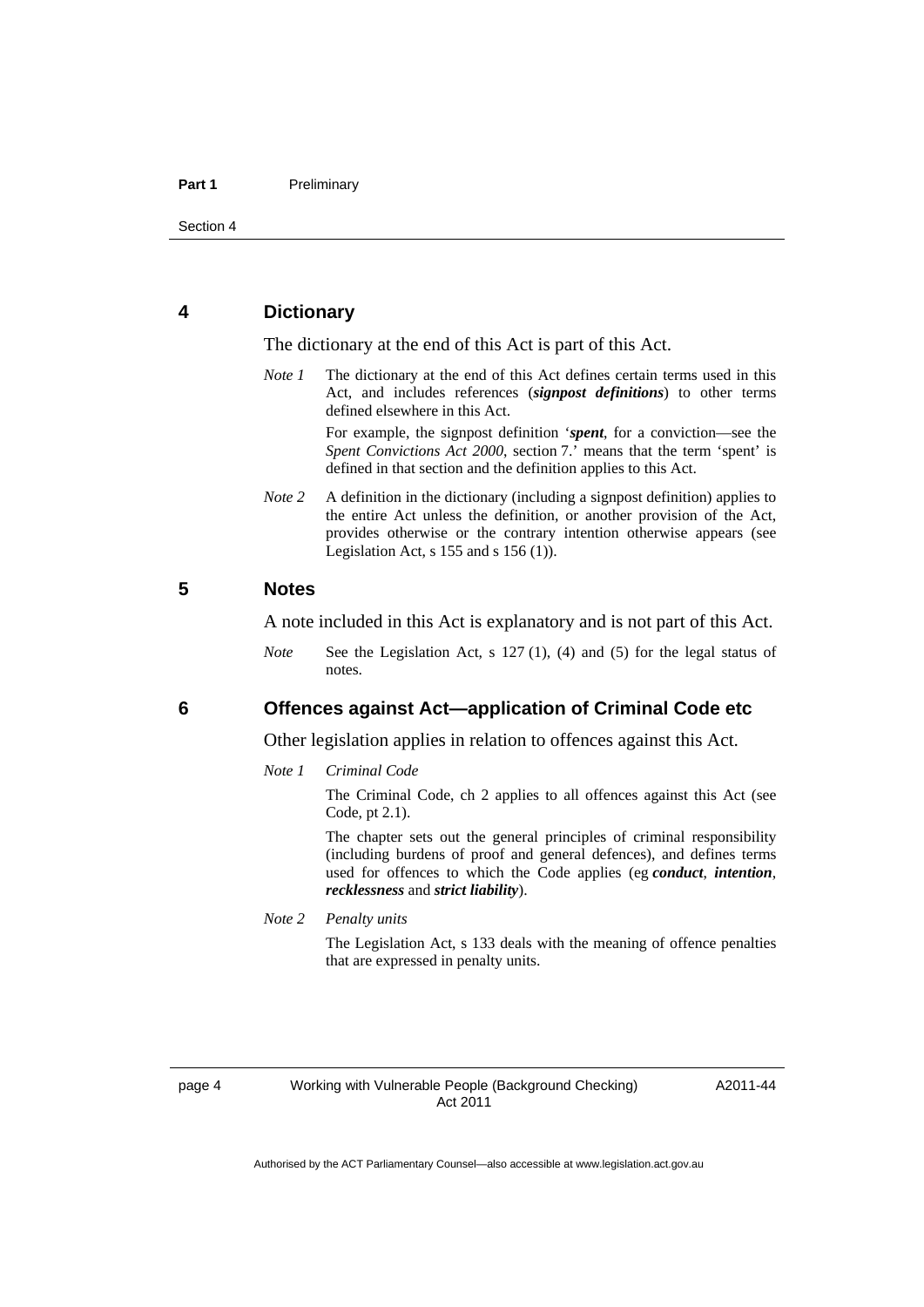# <span id="page-10-0"></span>**Part 2 Important concepts**

# <span id="page-10-1"></span>**7 Who is a** *vulnerable person***?**

In this Act:

*vulnerable person* means—

- (a) a child; or
- (b) an adult who is—
	- (i) disadvantaged; and
	- (ii) accessing a regulated activity in relation to the disadvantage.

#### **Examples—disadvantaged**

- 1 an adult with a physical or mental disability
- 2 an adult who suffers social or financial hardship
- 3 an adult who cannot communicate, or who has difficulty communicating, in English
- *Note* An example is part of the regulation, is not exhaustive and may extend, but does not limit, the meaning of the provision in which it appears (see Legislation Act, s 126 and s 132).

# <span id="page-10-2"></span>**8 What is a** *regulated activity***?**

(1) In this Act:

### *regulated activity*—

- (a) means—
	- (i) an activity or service mentioned in schedule 1; or
	- (ii) an activity or service prescribed by regulation; but
- (b) does not include an activity or service declared by the Minister under subsection (2).

A2011-44

Working with Vulnerable People (Background Checking) Act 2011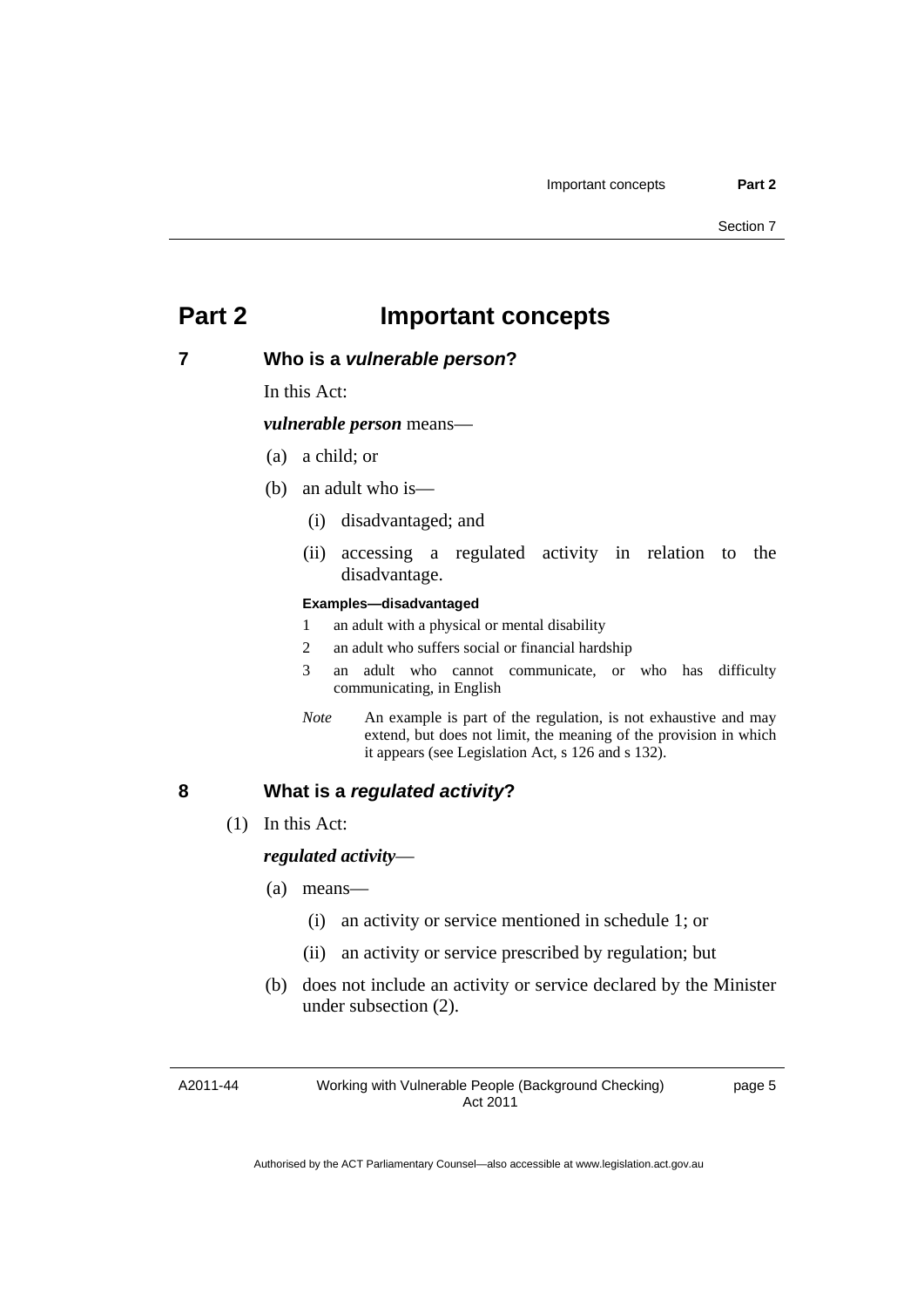- (2) The Minister may declare that a stated activity or service is not a regulated activity.
- (3) A declaration is a disallowable instrument.
	- *Note* A disallowable instrument must be notified, and presented to the Legislative Assembly, under the Legislation Act.

# **9 When is a person** *engaged* **in a regulated activity?**

A person is *engaged* in a regulated activity if the person—

- (a) has contact with a vulnerable person as part of engaging in the activity; and
	- *Note Contact*, between a person and a vulnerable person as part of engaging in a regulated activity—see s 10.
- (b) is engaged in the activity in any capacity and whether—
	- (i) for reward or otherwise; or
	- (ii) under an arrangement with someone else or otherwise.

#### **Examples—capacity in which engaged in activity**

- 1 employee
- 2 contractor or subcontractor
- 3 consultant
- 4 self-employed person
- 5 apprentice
- 6 volunteer
- 7 agent
- 8 supervisor
- 9 person on a work experience placement for an educational or vocational course
- 10 person carrying out work for a sentence, including a community service order

A2011-44

<span id="page-11-0"></span>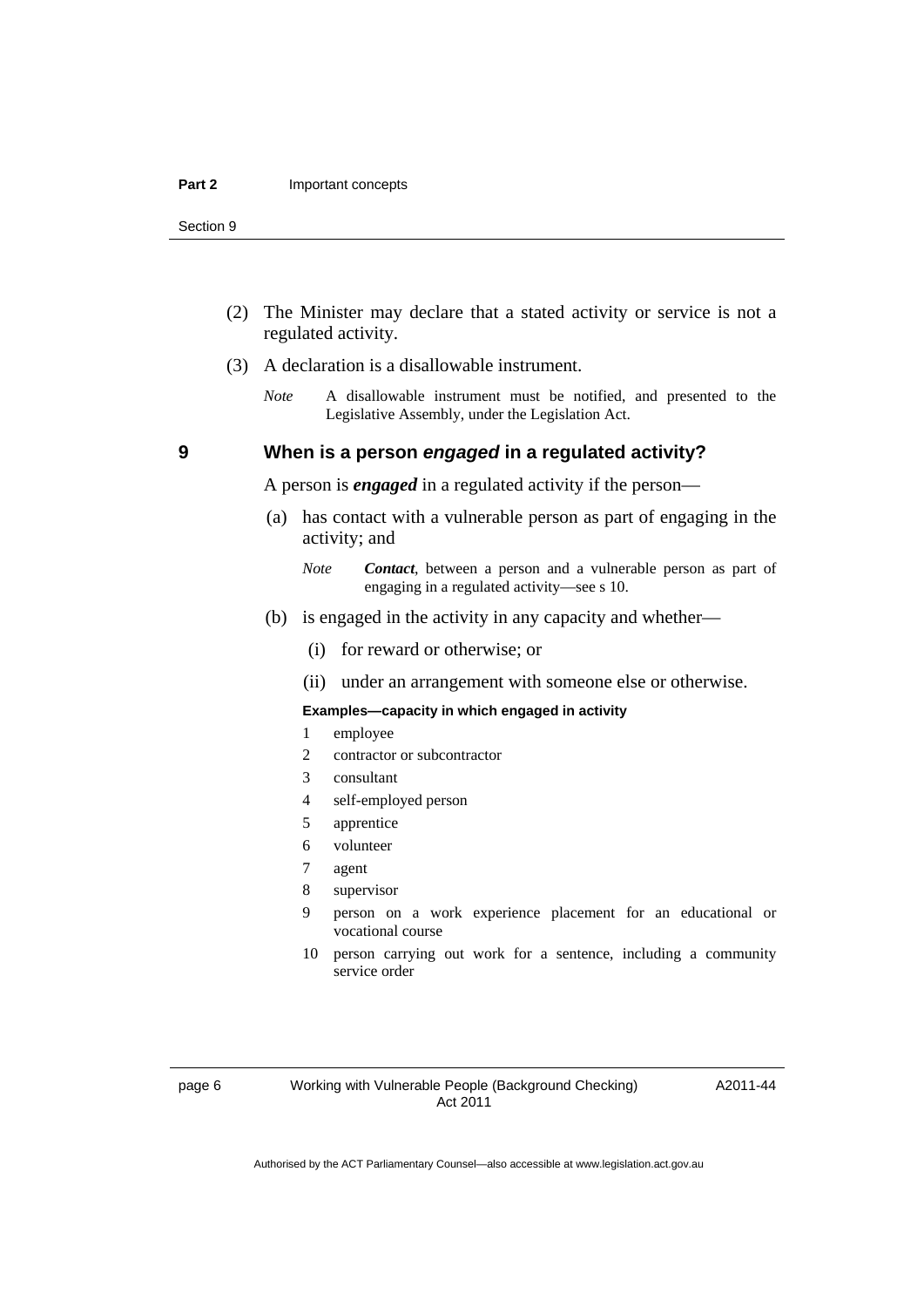- 11 member of a management committee of an unincorporated body or association
- 12 minister of religion for a religious organisation
- *Note* An example is part of the Act, is not exhaustive and may extend, but does not limit, the meaning of the provision in which it appears (see Legislation Act, s 126 and s 132).

# <span id="page-12-0"></span>**10 What is** *contact* **with a vulnerable person?**

In this Act:

*contact*, between a person and a vulnerable person as part of engaging in a regulated activity, means contact that—

- (a) would reasonably be expected as a normal part of engaging in the activity; and
- (b) is not incidental to engaging in the activity; and
- (c) is 1 or more of the following:
	- (i) physical contact, including engaging in the activity at the same place as the vulnerable person;

#### **Examples—same place**

- 1 an office
- 2 anywhere on a school campus
- *Note* An example is part of the Act, is not exhaustive and may extend, but does not limit, the meaning of the provision in which it appears (see Legislation Act, s 126 and s 132).
- (ii) oral communication, whether face-to-face or by telephone;
- (iii) written communication, including—
	- (A) electronic communication; or
	- (B) dealing with a record relating to the vulnerable person;

A2011-44

#### Working with Vulnerable People (Background Checking) Act 2011

page 7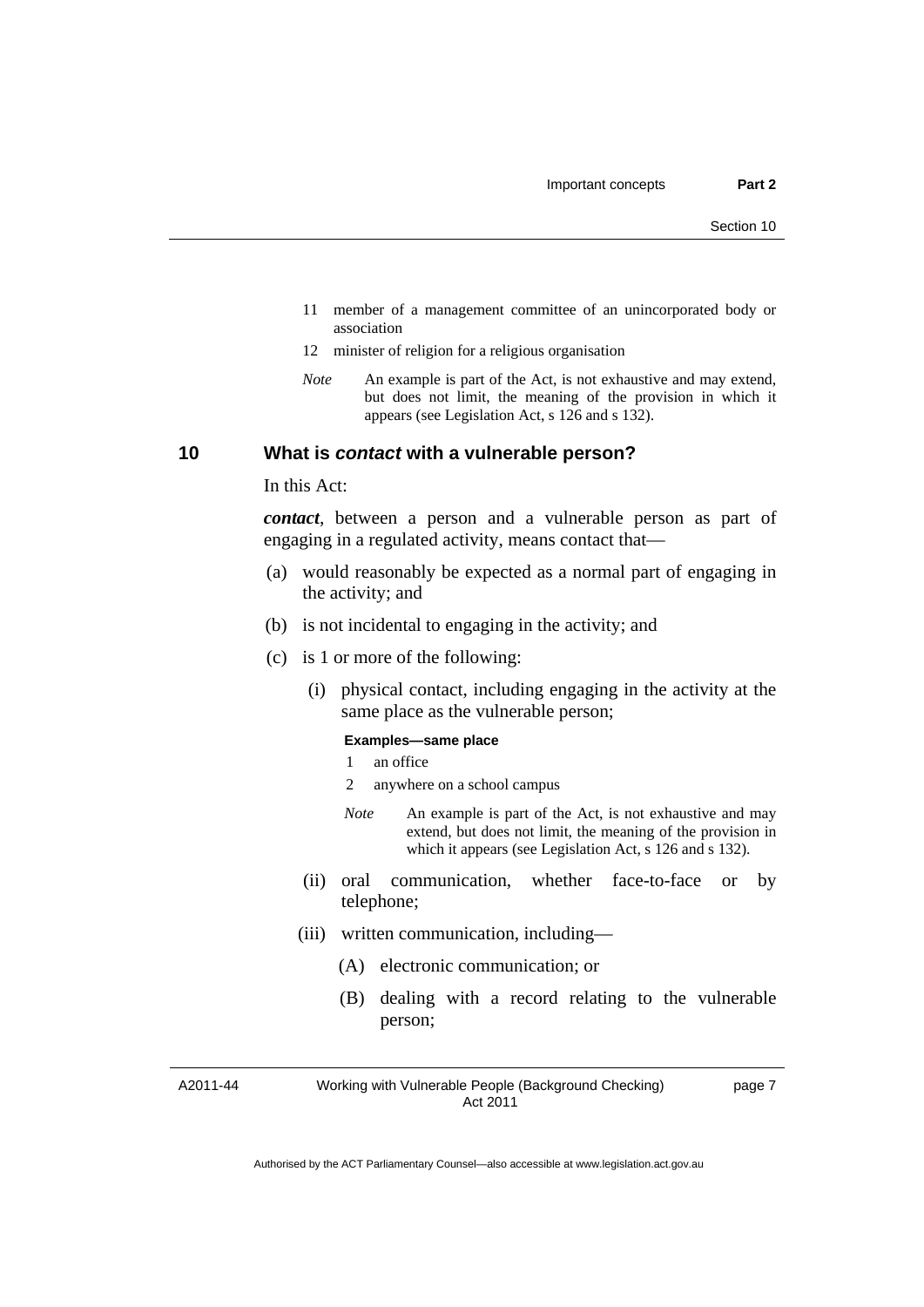#### **Part 2 Important concepts**

Section 11

(iv) making a decision that affects the vulnerable person.

#### **Examples—contact**

- 1 A water main bursts at a school during school hours. A plumber is called to the school to fix the problem. Despite working near children, the plumber's contact with the children is not contact for this Act for either of the following reasons:
	- (a) it would not reasonably be expected as a normal part of plumbing;
	- (b) it is incidental to the plumber's activity.
- 2 A school janitor routinely carries out minor repairs at a school during school hours. The janitor's contact with the children is contact for this Act as the contact—
	- (a) would reasonably be expected as a normal part of the janitor's activities; and
	- (b) is not incidental to the janitor's activities; and
	- (c) is physical contact, as the janitor is carrying out the activities in the same place as children.

# <span id="page-13-0"></span>**11 Who is an** *employer***?**

In this Act:

*employer*, in relation to a regulated activity, means an entity for whom a person engages in the activity.

#### **Examples—employer**

- 1 principal contractor is an employer of a subcontractor
- 2 charitable organisation is an employer of a volunteer
- 3 religious organisation is an employer of a minister of religion
- *Note 1 Entity* includes an unincorporated body and a person (including a person occupying a position) (see Legislation Act, dict, pt 1).
- *Note* 2 An example is part of the Act, is not exhaustive and may extend, but does not limit, the meaning of the provision in which it appears (see Legislation Act, s 126 and s 132).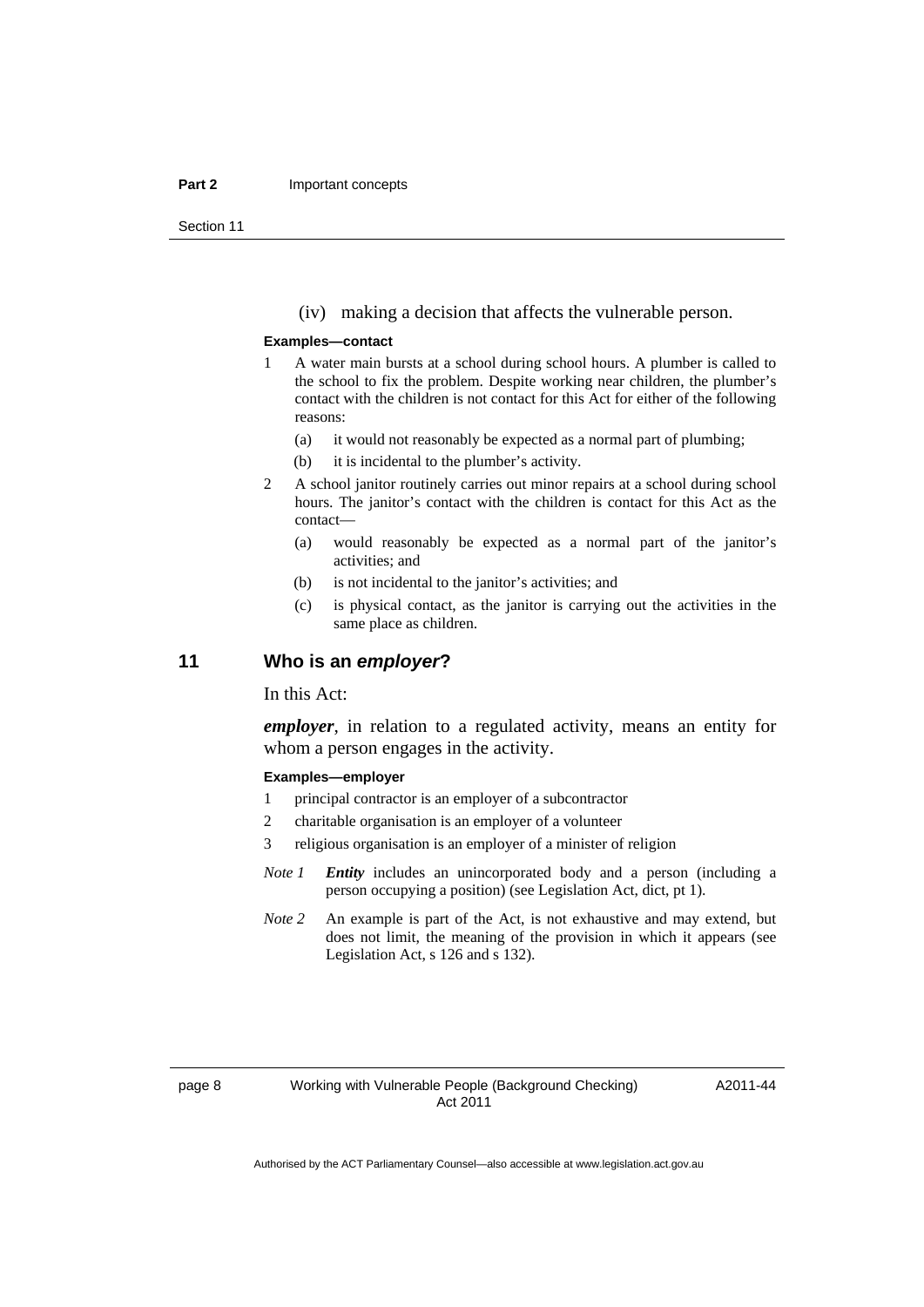# <span id="page-14-0"></span>**Part 3 Requirement for registration**

# <span id="page-14-1"></span>**12 When is a person required to be registered?**

- (1) A person is required to be registered to engage in a regulated activity.
- (2) However, a person is not required to be registered to engage in a regulated activity if the person is—
	- (a) under 16 years old; or
	- (b) engaged in the activity (other than an overnight camp for children) for not more than—
		- (i) 3 days in any 4-week period; and
		- (ii) 7 days in any 12-month period; or
	- (c) registered under a corresponding law and—
		- (i) the activity is substantially similar to a regulated activity the person is allowed to engage in under the corresponding law; and
		- (ii) the person is engaged in the activity for not more than 28 days in any 12-month period; or
		- *Note Corresponding law*—see the dictionary.
	- (d) a close relative of each vulnerable person taking part in the activity with whom the person has contact; or
	- (e) engaged in the activity as a volunteer and—
		- (i) is a close relative of a vulnerable person taking part, or who normally takes part, in the activity; and

A2011-44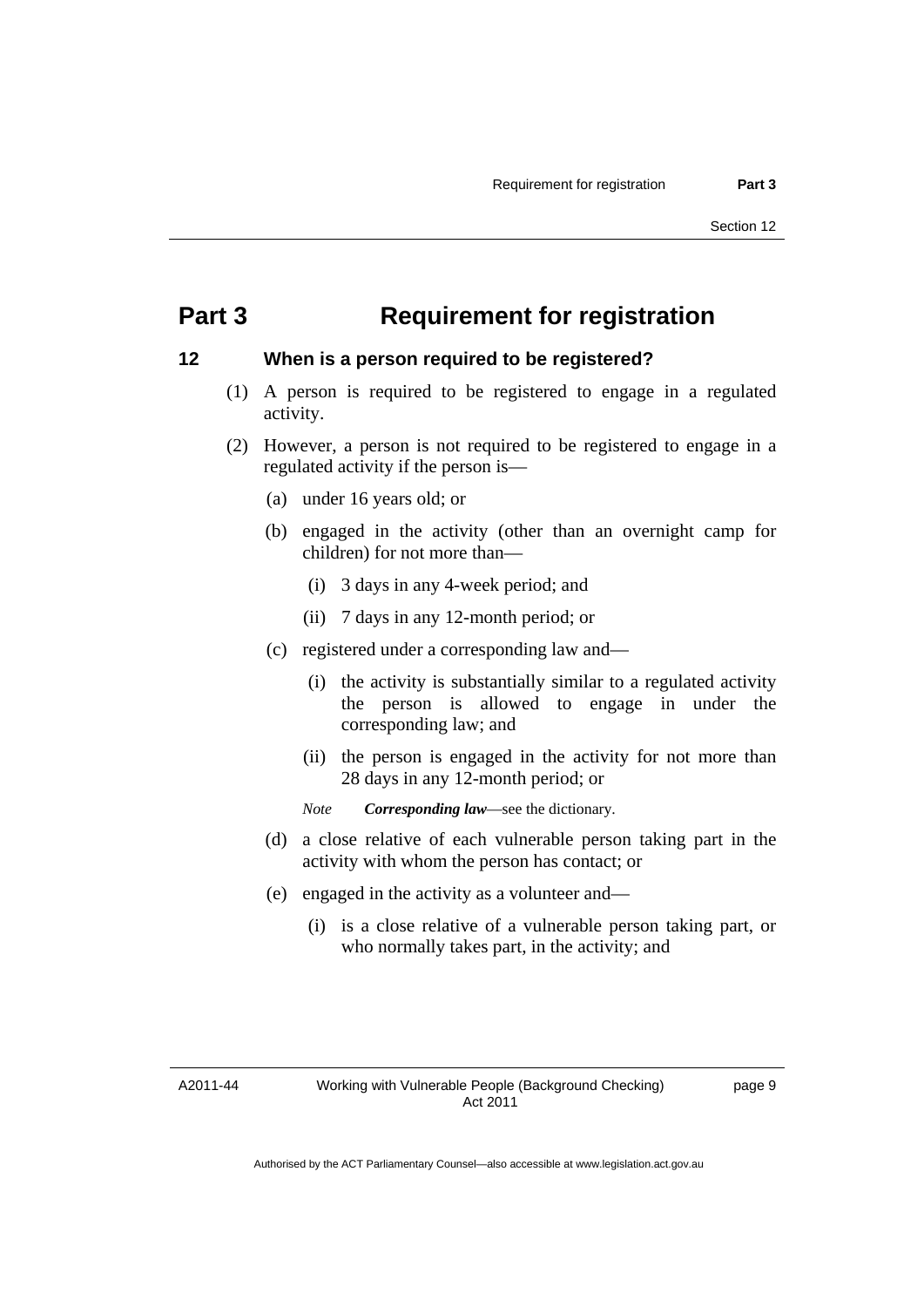(ii) a close relative of each vulnerable person taking part in the activity is engaged, or expected to be engaged, in the activity; or

#### **Examples**

#### 1 playgroup

- 2 a club sporting event for children at which a parent of each child is expected to be present
- 3 a pottery class for children in which a parent of each child also takes part
- *Note* An example is part of the Act, is not exhaustive and may extend, but does not limit, the meaning of the provision in which it appears (see Legislation Act, s 126 and s 132).
- (f) engaged in the activity in the same capacity as a vulnerable person; or

#### **Examples**

- 1 players in a sporting team
- 2 work colleagues
- (g) engaged in the activity as a school student on a work experience placement or doing practical training; or
- (h) an employer or supervisor of a vulnerable person, unless the vulnerable person is engaged in a regulated activity; or

#### **Examples**

- 1 A person supervising a school student on a work experience placement at a childcare centre is required to be registered.
- 2 A person supervising a school student on a work experience placement at an accounting firm is not required to be registered.
- (i) engaged in the activity as—
	- (i) a police officer, including a police officer (however described) of another jurisdiction; or
	- (ii) an AFP appointee within the meaning of the *Australian Federal Police Act 1979* (Cwlth); or

page 10 Working with Vulnerable People (Background Checking) Act 2011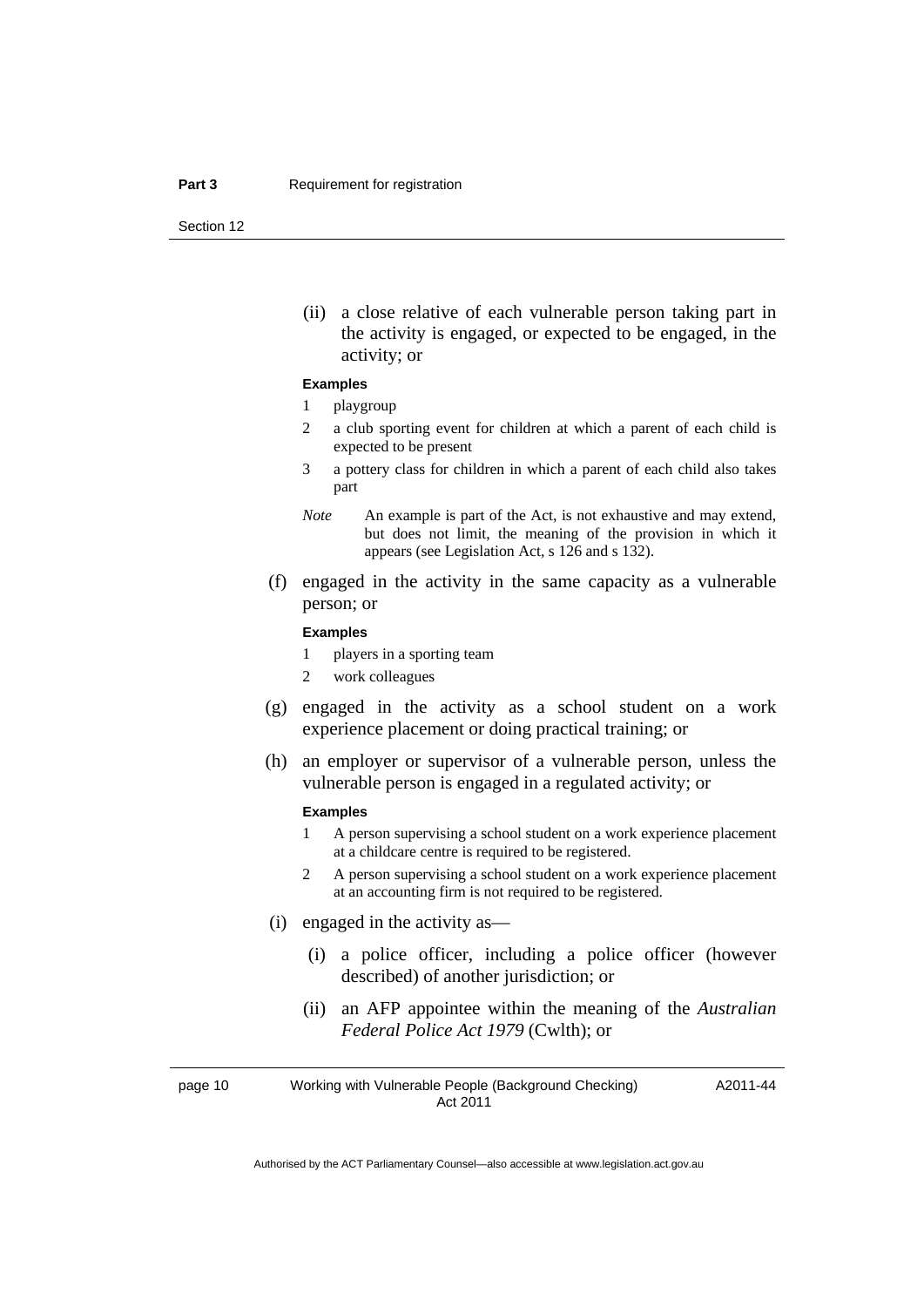- (iii) a registered health professional under the *Health Professionals Act 2004* or a health practitioner; or
- (iv) a lawyer; or
- (v) a staff member of, or volunteer for, an approved provider under the *Aged Care Act 1997* (Cwlth); or
- (vi) a financial services licensee under the Corporations Act; or
- (j) engaged in the activity for a Commonwealth or Territory government agency and the only contact the person has with a vulnerable person is providing a service to the vulnerable person at a public counter or shopfront, or by telephone; or

### **Example**

an administrative worker employed by Centrelink or Medicare

 (k) engaged in the activity and the only contact the person has with a vulnerable person is providing information to, or receiving information from, the vulnerable person by telephone; or

#### **Example**

an employee or volunteer working on a helpline or at a call centre

- (l) engaged in the activity and the only contact the person has with a vulnerable person is working with a record of the vulnerable person; or
- (m) engaged in the activity for a declared state of emergency; or
	- *Note* A state of emergency may be declared under the *Emergencies Act 2004*, s 156.

A2011-44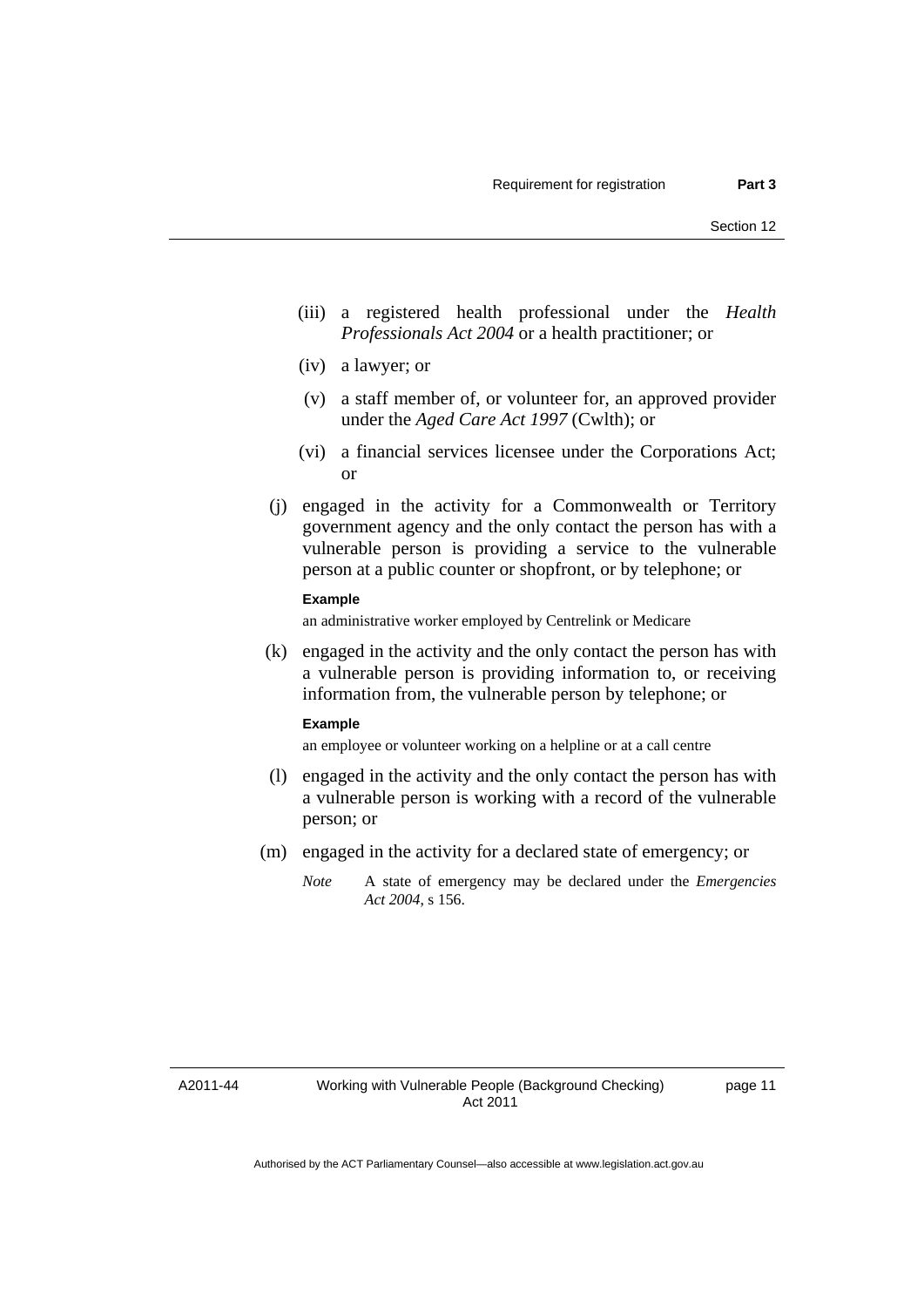#### **Part 3 Requirement for registration**

Section 12

 (n) engaged in the activity for a Territory or national event and the commissioner declares that the person is not required to be registered for the activity; or

#### **Examples—Territory or national event**

- 1 Paralympics
- 2 World Youth Day
- *Note Commissioner* means the commissioner for fair trading (see the dictionary).
- (o) a person prescribed by regulation.
- (3) A declaration is a disallowable instrument.
	- *Note* A disallowable instrument must be notified, and presented to the Legislative Assembly, under the Legislation Act.
- (4) In this section:

*close relative*, of a vulnerable person—

- (a) means the vulnerable person's—
	- (i) domestic partner; or

*Note Domestic partner—*see the Legislation Act, s 169.

- (ii) father, mother, grandfather, grandmother, stepfather, stepmother, father-in-law or mother-in-law; or
- (iii) son, daughter, grandson, granddaughter, stepson, stepdaughter, son-in-law or daughter-in-law; or
- (iv) brother, sister, half-brother, half-sister, stepbrother, stepsister, brother-in-law or sister-in-law; or
- (v) uncle, aunt, uncle-in-law or aunt-in-law; or
- (vi) nephew, niece or cousin; but

A2011-44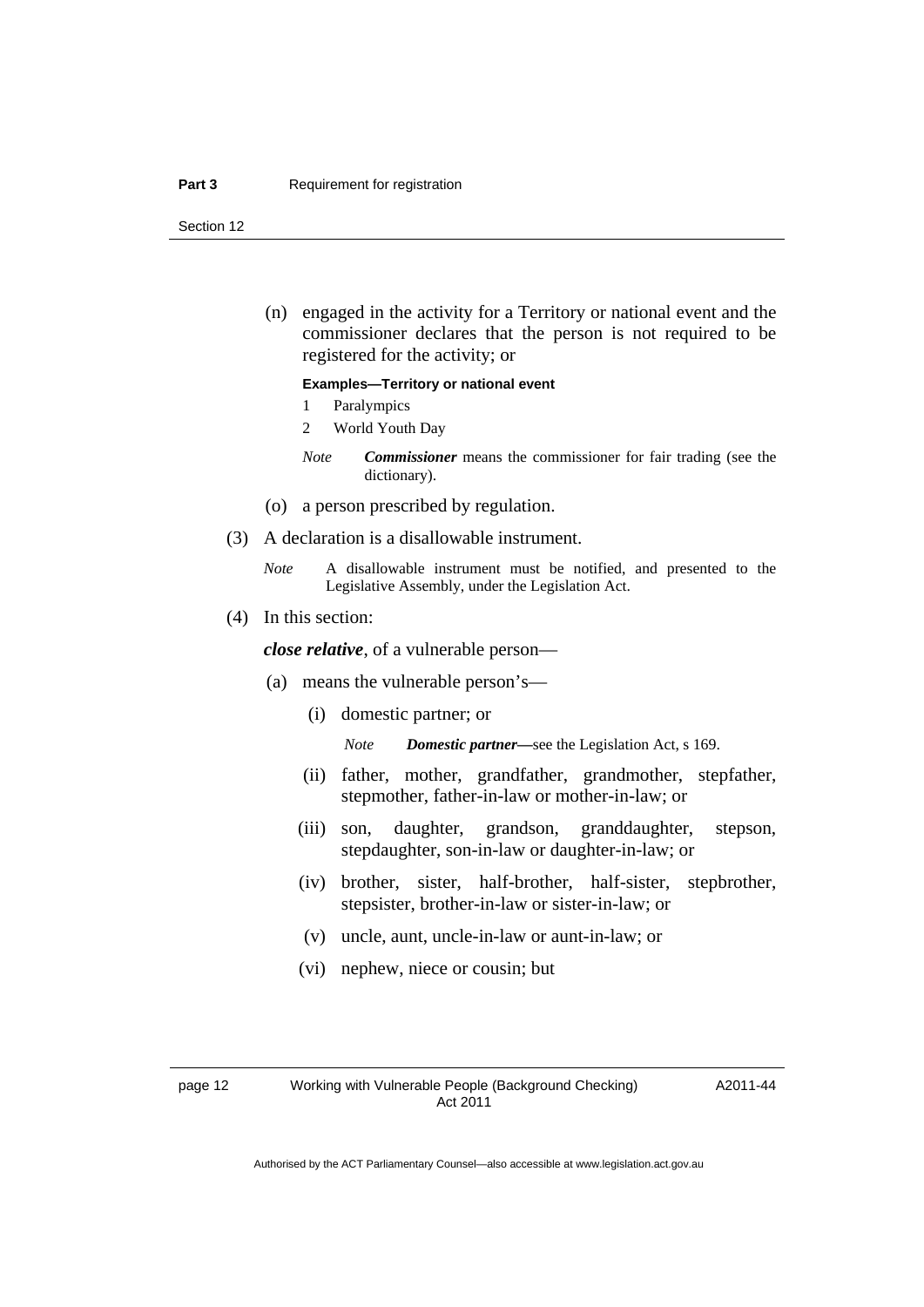- (b) does not include a kinship carer under the *Children and Young People Act 2008*.
	- *Note* An activity conducted or a service provided by a kinship carer under the *Children and Young People Act 2008* is a regulated activity—see sch 1, s 1.1.

*day* includes part of a day.

*school* means a high school or secondary college.

# <span id="page-18-0"></span>**13 Offences—person engage in regulated activity for which person not registered**

- (1) A person commits an offence if the person—
	- (a) engages in a regulated activity; and
	- (b) is required to be registered to engage in the activity; and
	- (c) does not have a registration allowing the person to engage in the activity.

Maximum penalty: 50 penalty units.

- *Note 1* A person with conditional registration may not be allowed to engage in all regulated activities (see s 42).
- *Note* 2 A person whose registration is suspended does not have a registration allowing the person to engage in a regulated activity (see s 59 (5)).
- *Note 3* The employer for the regulated activity also commits an offence (see s 14).
- (2) An offence against subsection (1) is a strict liability offence.

A2011-44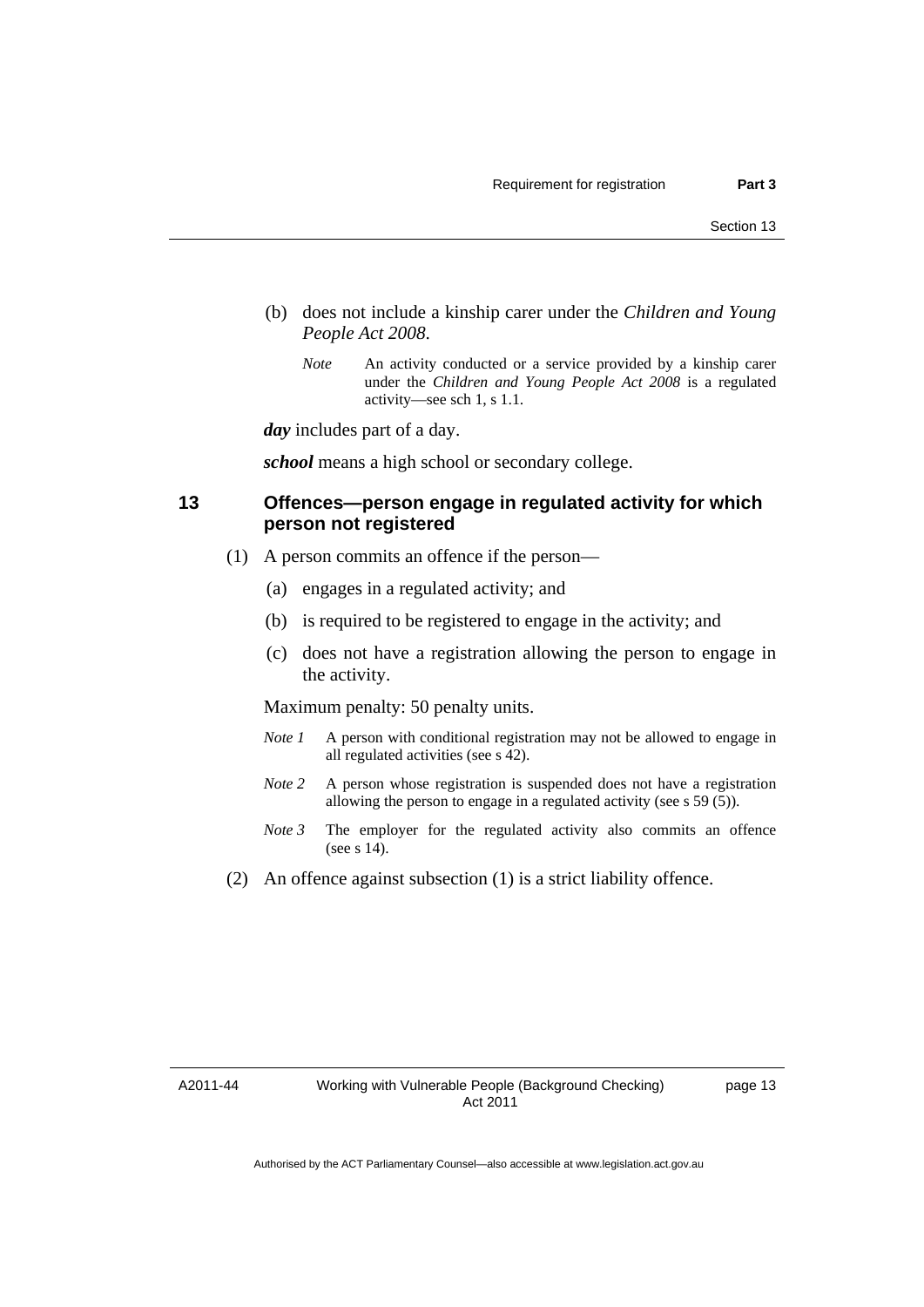- (3) A person commits an offence if the person—
	- (a) engages in a regulated activity; and
	- (b) is required to be registered to engage in the activity; and
	- (c) does not have a registration allowing the person to engage in the activity; and
	- (d) knows, or is reckless about whether, the person—
		- (i) is engaging in a regulated activity; and
		- (ii) is required to be registered to engage in the activity.

Maximum penalty: 200 penalty units, imprisonment for 2 years or both.

- (4) Strict liability applies to subsection (3) (c).
- (5) This section does not apply to a person if—
	- (a) the person is not registered; but
	- (b) the person engages in a regulated activity under section 15 or section 16.
	- *Note 1* An unregistered person who has applied for registration may engage in a regulated activity for which the person is required to be registered in certain circumstances (see s 15 and s 16).
	- *Note* 2 The defendant has an evidential burden in relation to the matters mentioned in s (4) (see Criminal Code, s 58).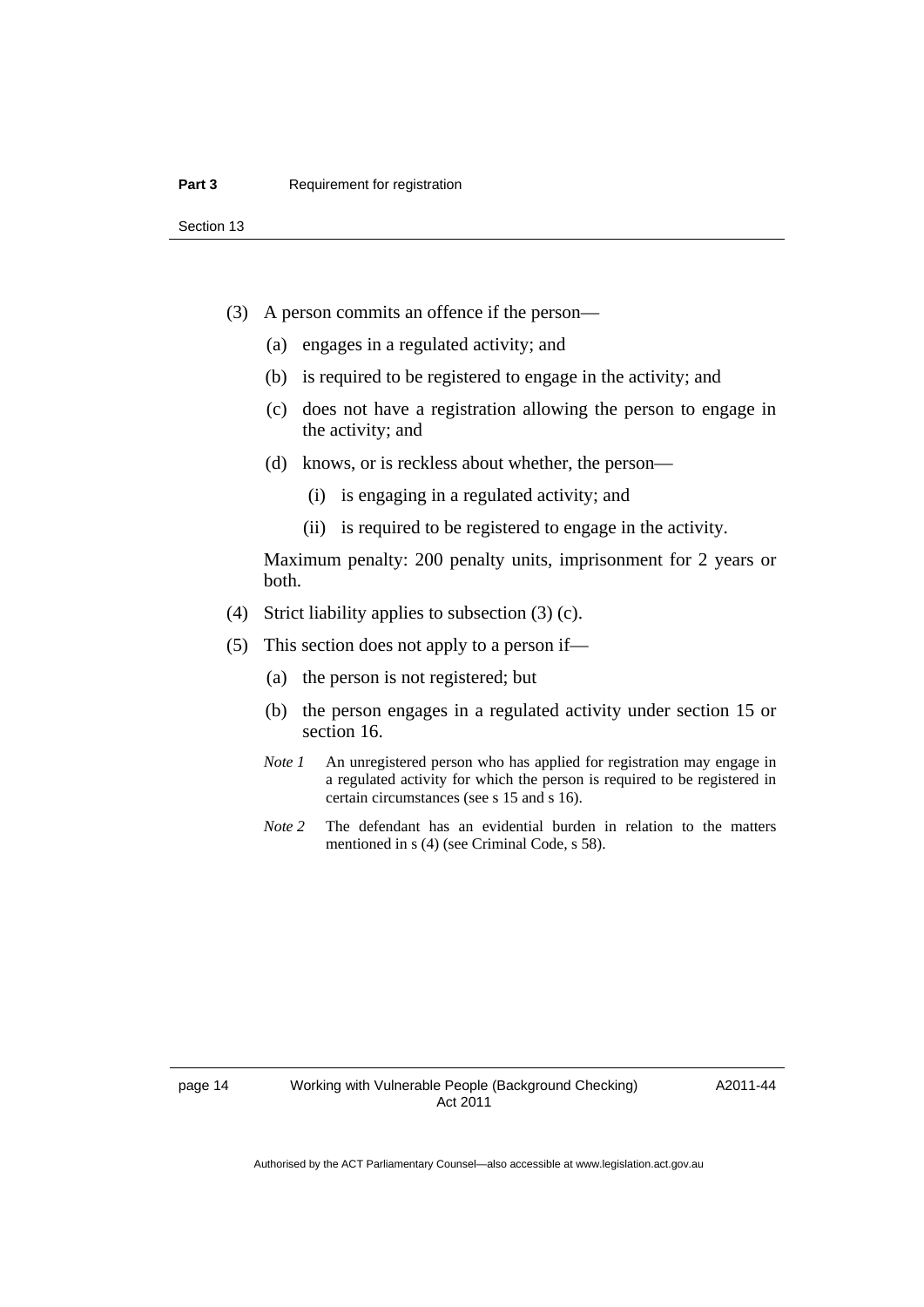# <span id="page-20-0"></span>**14 Offences—employer engage person in regulated activity for which person not registered**

- (1) An employer commits an offence if—
	- (a) the employer engages a person in a regulated activity; and
	- (b) the person is required to be registered to engage in the activity; and
	- (c) the person does not have a registration allowing the person to engage in the activity.

Maximum penalty: 50 penalty units.

- *Note 1* A person with conditional registration may not be allowed to engage in all regulated activities (see s 42).
- *Note 2* A person whose registration is suspended does not have a registration allowing the person to engage in a regulated activity (see s 59 (5)).
- (2) An offence against subsection (1) is a strict liability offence.
- (3) An employer commits an offence if—
	- (a) the employer engages a person in a regulated activity; and
	- (b) the person is required to be registered to engage in the activity; and
	- (c) the person does not have a registration allowing the person to engage in the activity; and
	- (d) the employer knows, or is reckless about whether—
		- (i) the employer is engaging the person in a regulated activity; and
		- (ii) the person is required to be registered to engage in the activity.

Maximum penalty: 200 penalty units, imprisonment for 2 years or both.

A2011-44

page 15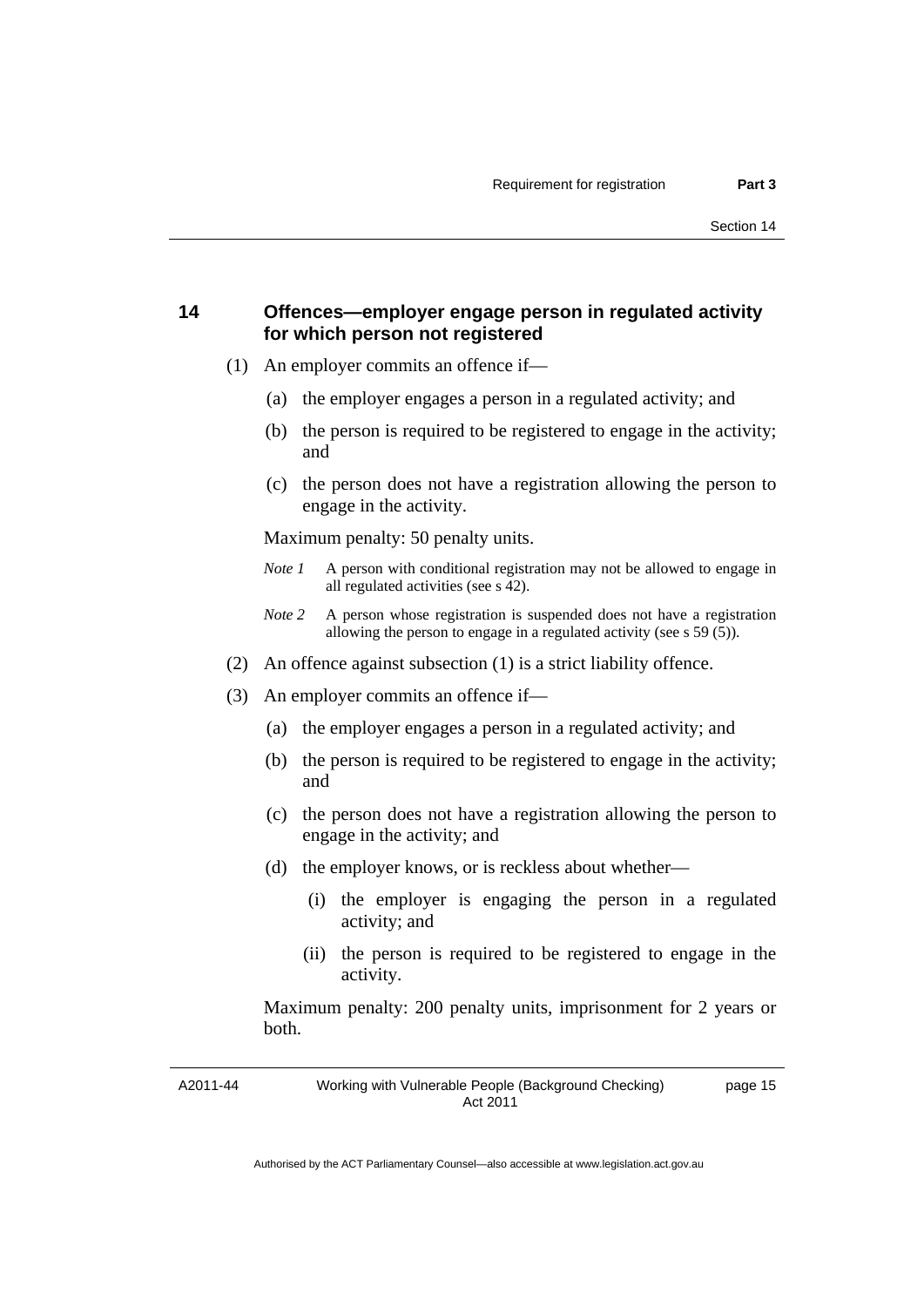- (4) Strict liability applies to subsection (3) (c).
- (5) This section does not apply to an employer if an unregistered person engages in a regulated activity for the employer under section 15 or section 16.
	- *Note 1* An unregistered person who has applied for registration may engage in a regulated activity for which the person is required to be registered in certain circumstances (see s 15 and s 16).
	- *Note* 2 The defendant has an evidential burden in relation to the matters mentioned in s (2) (see Criminal Code, s 58).

# <span id="page-21-0"></span>**15 When unregistered person may be engaged in regulated activity—supervised employment**

- (1) This section applies to an unregistered person if—
	- (a) the person has applied for registration under section 17; and
	- (b) the commissioner has not—
		- (i) registered the person under section 41; or
		- (ii) given the person a negative notice under section 40; and
	- (c) the person has not withdrawn the application.
- (2) The person may engage in a regulated activity for which the person is required to be registered if—
	- (a) the person is eligible; and
	- (b) the person included a named employer for the activity on the person's application for registration; and
		- *Note Named employer*—see s 18 (1) (d) (i)
	- (c) the named employer has agreed to engage the person in the activity; and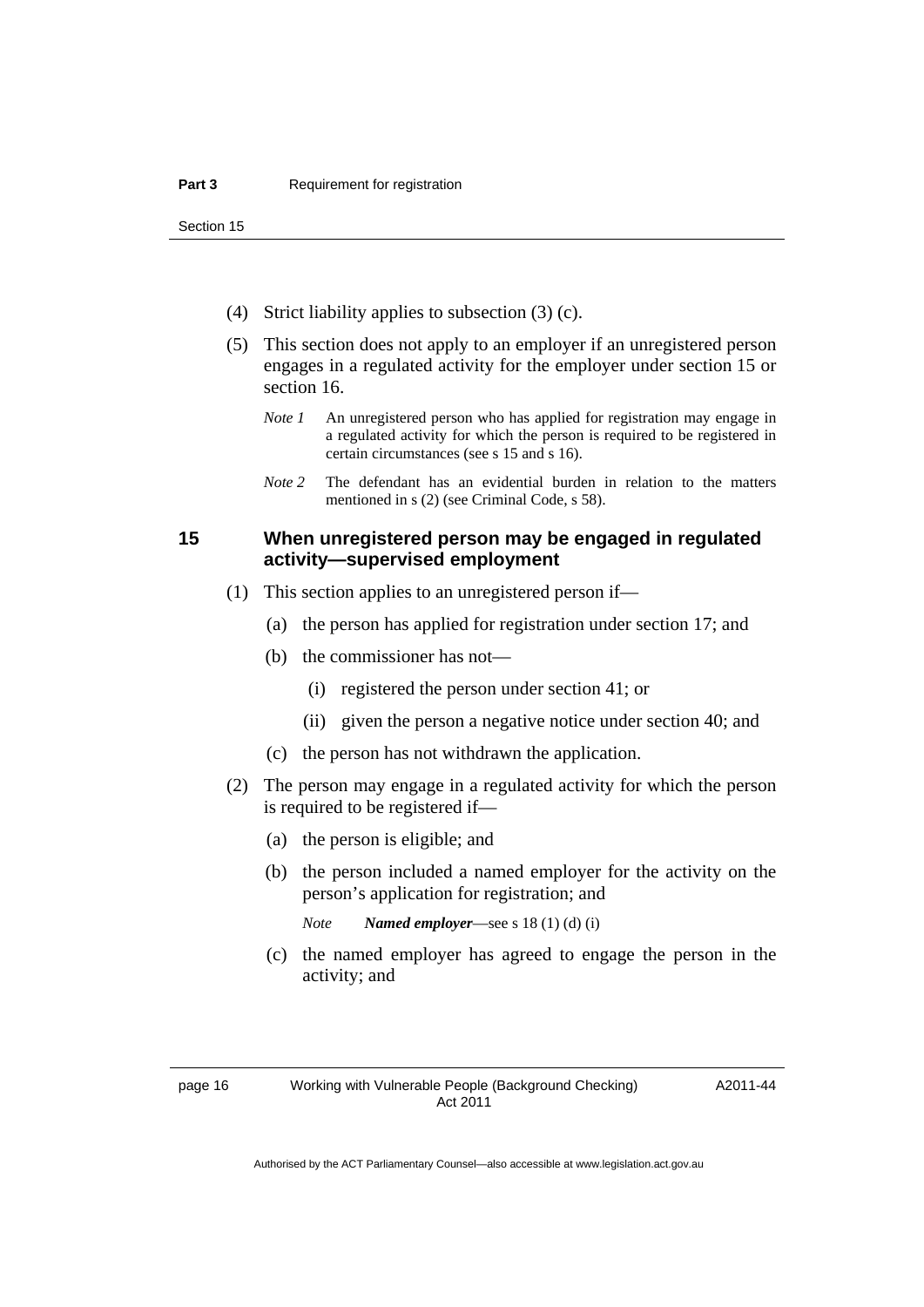- (d) a registered person is present at all times while the unregistered person is engaged in the activity.
- *Note* An unregistered person who is engaging in a regulated activity under this section commits an offence under s 13 if the person continues to engage in the activity after—
	- (a) the person's application for registration is withdrawn (see s 20); or
	- (b) the person is given a negative notice (see s 40).
- (3) To remove any doubt, nothing in this section prevents an employer refusing to engage an unregistered person in a regulated activity.
- (4) In this section:

*eligible*—a person is *eligible* if—

- (a) the person has not previously been given a negative notice under this Act or a corresponding law; and
- (b) the person has not had a previous registration suspended or cancelled; and
- (c) the person's most recent registration (if any) was not conditional.

# <span id="page-22-0"></span>**16 When unregistered person may be engaged in regulated activity—kinship carer**

- (1) This section applies to an unregistered person if—
	- (a) the person is engaged in a regulated activity under the *Children and Young People Act 2008*, part 15.4 (Out-of-home carers) as a kinship carer; and
	- (b) the person is required to be registered to engage in the activity.

# A2011-44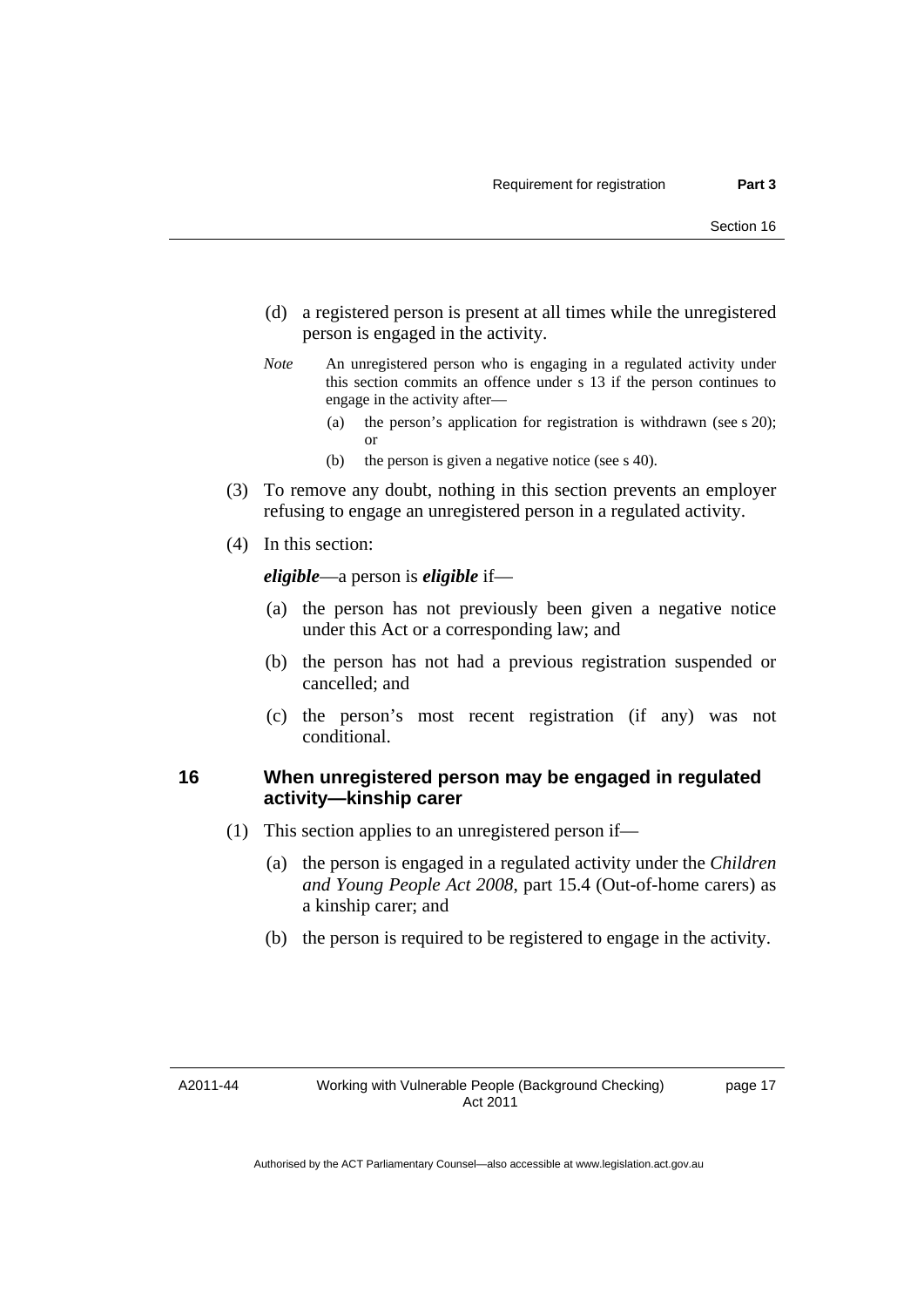- (2) The person may engage in the regulated activity if—
	- (a) the person has applied for registration under section 17; and
	- (b) the commissioner has not given the person a negative notice under section 40; and
	- (c) the person has not withdrawn the application; and
	- (d) the person is eligible.
- (3) In this section:

*eligible*—see section 15 (4).

*kinship carer*—see the *Children and Young People Act 2008*, section 509.

A2011-44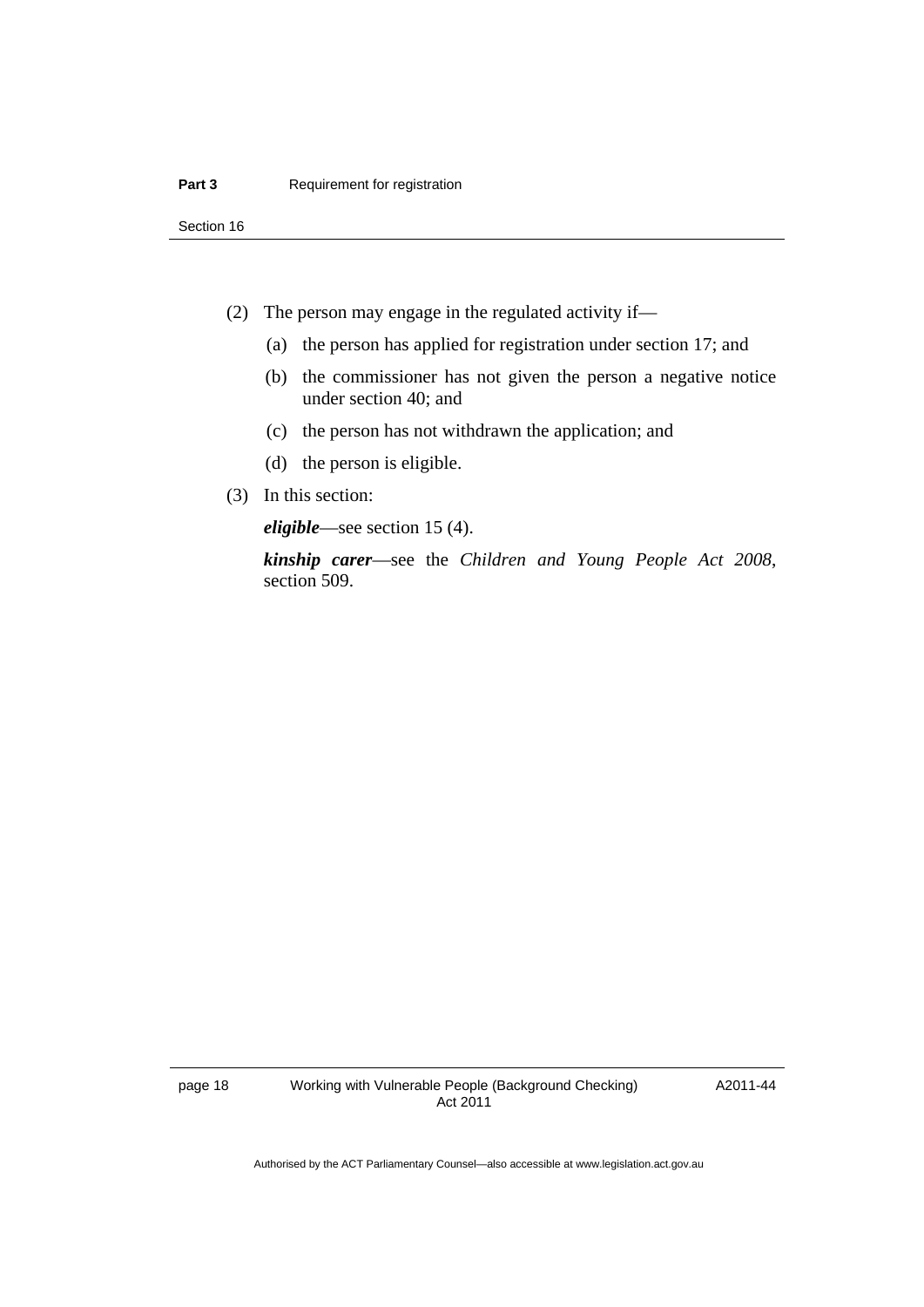# <span id="page-24-0"></span>**Part 4 Applying for registration**

# <span id="page-24-1"></span>**17 Application for registration**

- (1) A person may apply to the commissioner for registration under this Act.
	- *Note 1 Commissioner* means the commissioner for fair trading (see the dictionary).
	- *Note* 2 If a form is approved under s 69 for this provision, the form must be used.
	- *Note 3* A fee may be determined under s 68 for this provision.
- (2) This section is subject to section 22.
	- *Note* Under s 22, a person who is given a negative notice or whose registration is cancelled must not reapply for registration for 3 years, unless relevant information about the person has changed.

### <span id="page-24-2"></span>**18 Application for registration—contents**

- (1) An application for registration must include—
	- (a) the applicant's name and any previous name; and
	- (b) the applicant's current home address, and any previous home address in the 5 years before applying; and
	- (c) evidence of the applicant's identity; and

#### **Example**

100 points of identification

- *Note* An example is part of the Act, is not exhaustive and may extend, but does not limit, the meaning of the provision in which it appears (see Legislation Act, s 126 and s 132).
- (d) if the applicant engages, or intends to engage, in a regulated activity for a particular employer—
	- (i) the employer (the *named employer*) for the activity; and

A2011-44 Working with Vulnerable People (Background Checking) Act 2011 page 19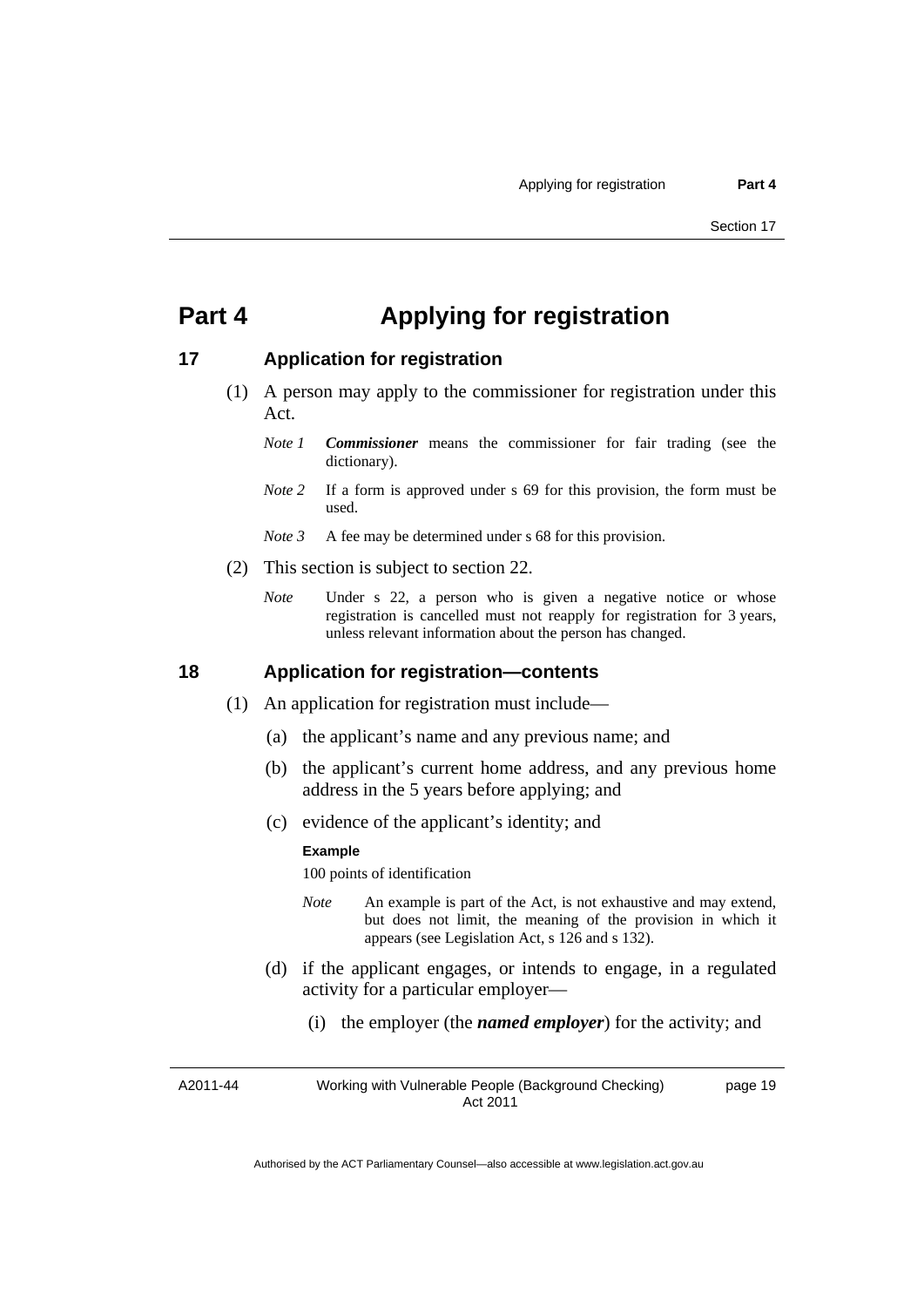- (ii) the named employer's address and contact details; and
- (iii) the capacity in which the applicant engages, or intends to engage, in the activity for the named employer; and
- (e) anything else prescribed by regulation.
- (2) The application must be accompanied by—
	- (a) a consent by the applicant for the commissioner to—
		- (i) check the applicant's criminal history, non-conviction information and any other information about the applicant that may be relevant in deciding the application; and

*Note 1 Criminal history*, about a person*—*see s 24.

- *Note 2 Non-conviction information*, about a person—see s 25.
- (ii) seek information or advice from any entity in relation to the applicant's—
	- (A) application under section 33; or
	- (B) registration under section 53; and
- (iii) contact the named employer (if any) in relation to the status of the applicant's application or registration; and
	- *Note* For example, the commissioner must tell a person's employer if the person withdraws an application (see s 20 (2) (a)), if the commissioner registers the person (see s 41 (2) (c)), if the commissioner refuses to register the person (see s  $40$  (2) (b)), if there is a change in an applicant's registration status as a result of an additional risk assessment (see s 54), or if a person's registration is suspended or cancelled (see s 59 (2) (b)) or surrendered (see s 60 (4)).
- (b) a written statement by the applicant stating—
	- (i) whether the applicant has been convicted or found guilty of a relevant offence outside Australia; and

page 20 Working with Vulnerable People (Background Checking) Act 2011

A2011-44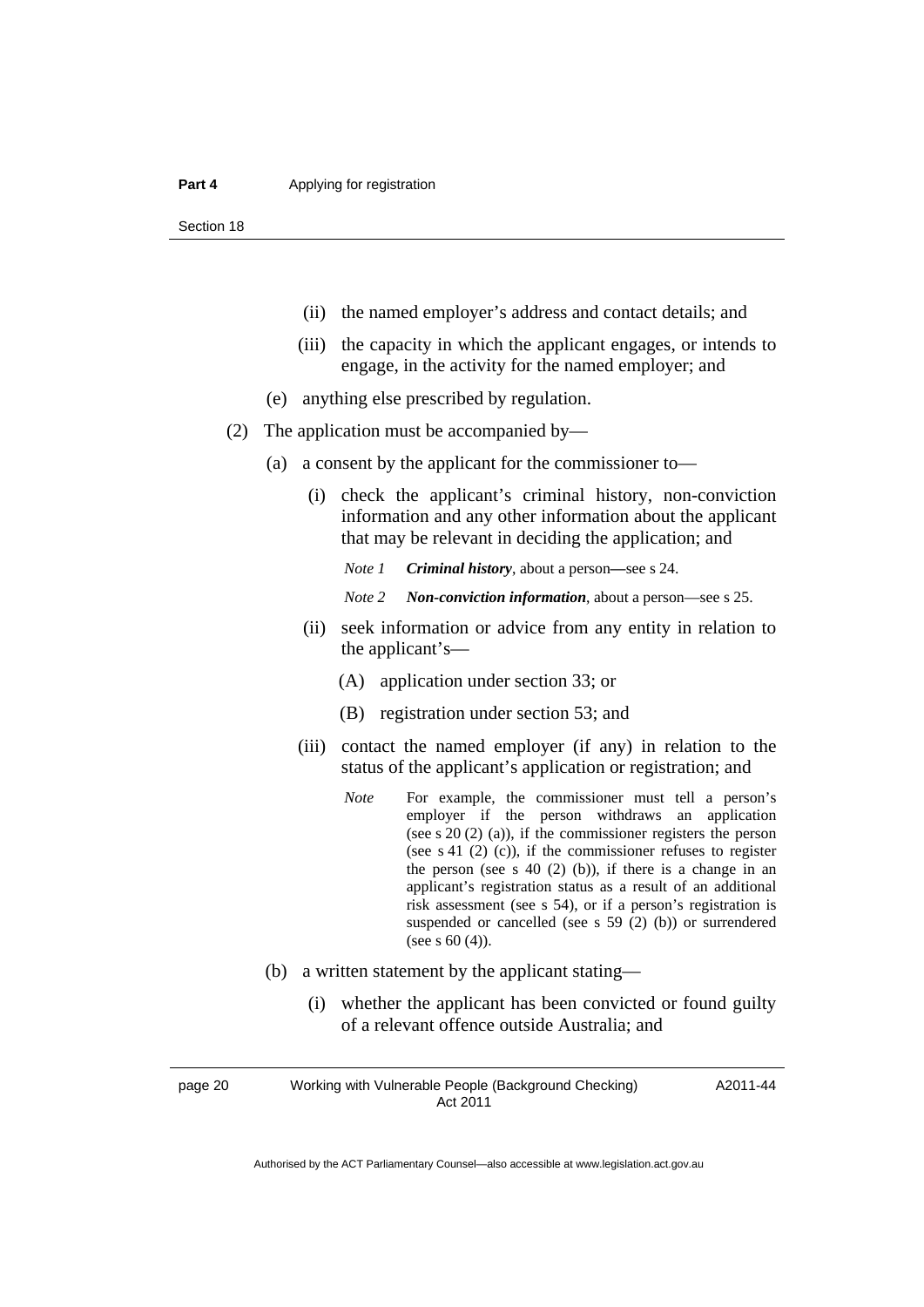- (ii) if the applicant has been convicted or found guilty of a relevant offence outside Australia—details of the offence; and
- (c) anything else prescribed by regulation.
- *Note* It is an offence to make a false or misleading statement, give false or misleading information or produce a false or misleading document (see Criminal Code, pt 3.4).
- (3) The commissioner must tell the applicant in writing about the following:
	- (a) the rights and obligations of the applicant under this Act;
	- (b) information the applicant may supply to support the application;
	- (c) the risk assessment guidelines mentioned in division 5.2 and where to find a copy.
	- *Note* The commissioner may tell the applicant about the matters in s (3) in any way the commissioner considers appropriate, including on a form approved for s 17 or in guidelines made for this Act.

# <span id="page-26-0"></span>**19 Application for registration—additional information**

- (1) The commissioner may, in writing, require an applicant to give the commissioner additional information in writing or documents that the commissioner reasonably needs to decide the application.
- (2) If the applicant does not comply with a requirement under subsection (1), the commissioner may refuse to consider the application further.
	- *Note* It is an offence to make a false or misleading statement, give false or misleading information or produce a false or misleading document (see Criminal Code, pt 3.4).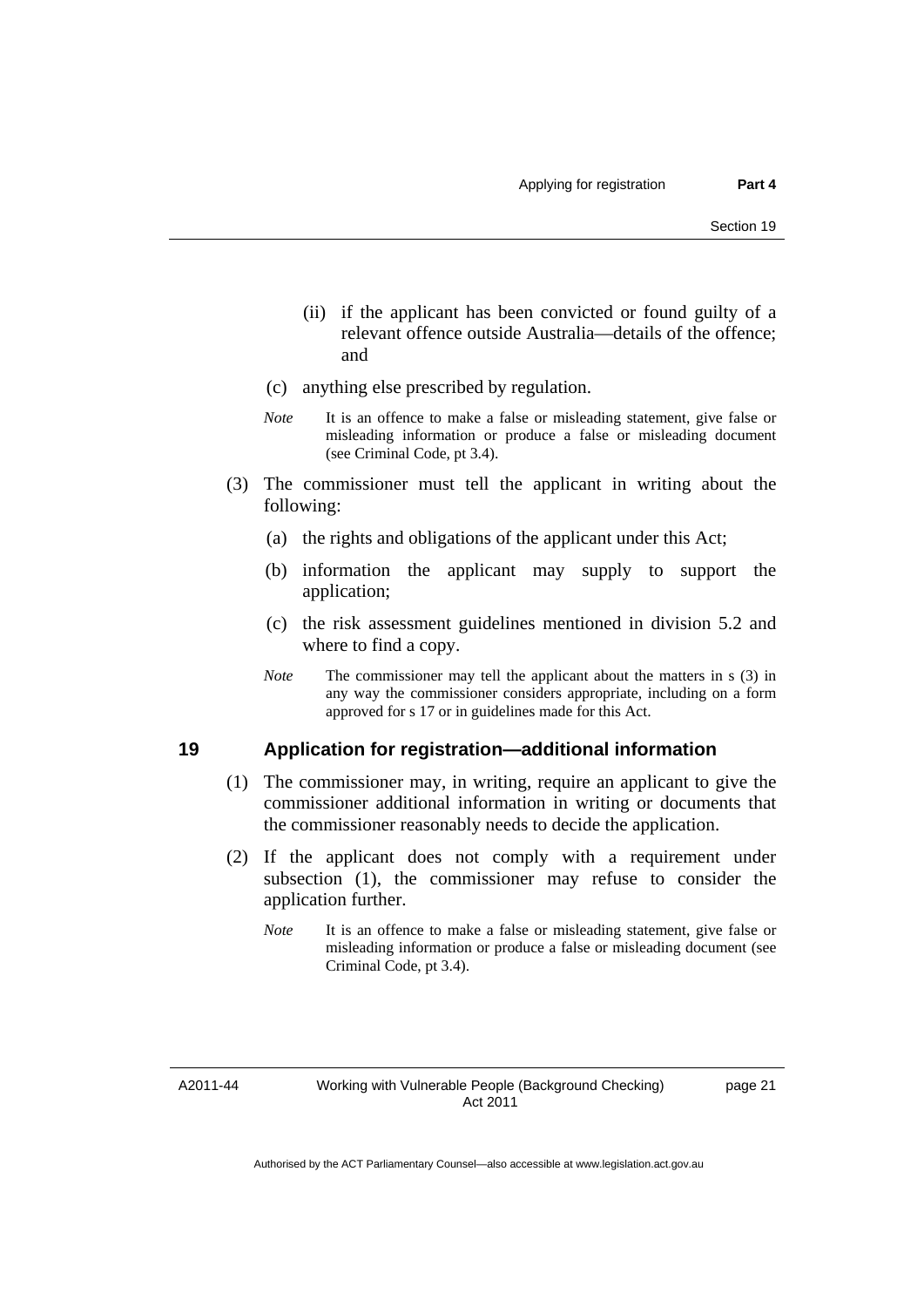# <span id="page-27-0"></span>**20 Application for registration—withdrawal**

- (1) An applicant may withdraw an application at any time by written notice to the commissioner.
	- *Note* If a form is approved under s 69 for this provision, the form must be used.
- (2) If an application is withdrawn the commissioner—
	- (a) must tell the named employer (if any) that the application has been withdrawn; and
	- (b) need take no further action on the application.
	- *Note* If an unregistered person engaging in a regulated activity under s 15 withdraws the person's application for registration, the person commits an offence under s 13 if the person continues to engage in the activity.

# <span id="page-27-1"></span>**21 Offences—applicant fail to disclose charge, conviction or finding of guilt for relevant offence**

- (1) A person commits an offence if—
	- (a) the person has applied for registration; and
	- (b) the commissioner has not—
		- (i) told the person that the person has been registered; or
		- (ii) given the person a negative notice; and
	- (c) the person is charged with a relevant offence; and
	- (d) the person does not tell the commissioner about the charge in writing within 10 working days after the day the person is charged.

Maximum penalty: 50 penalty units.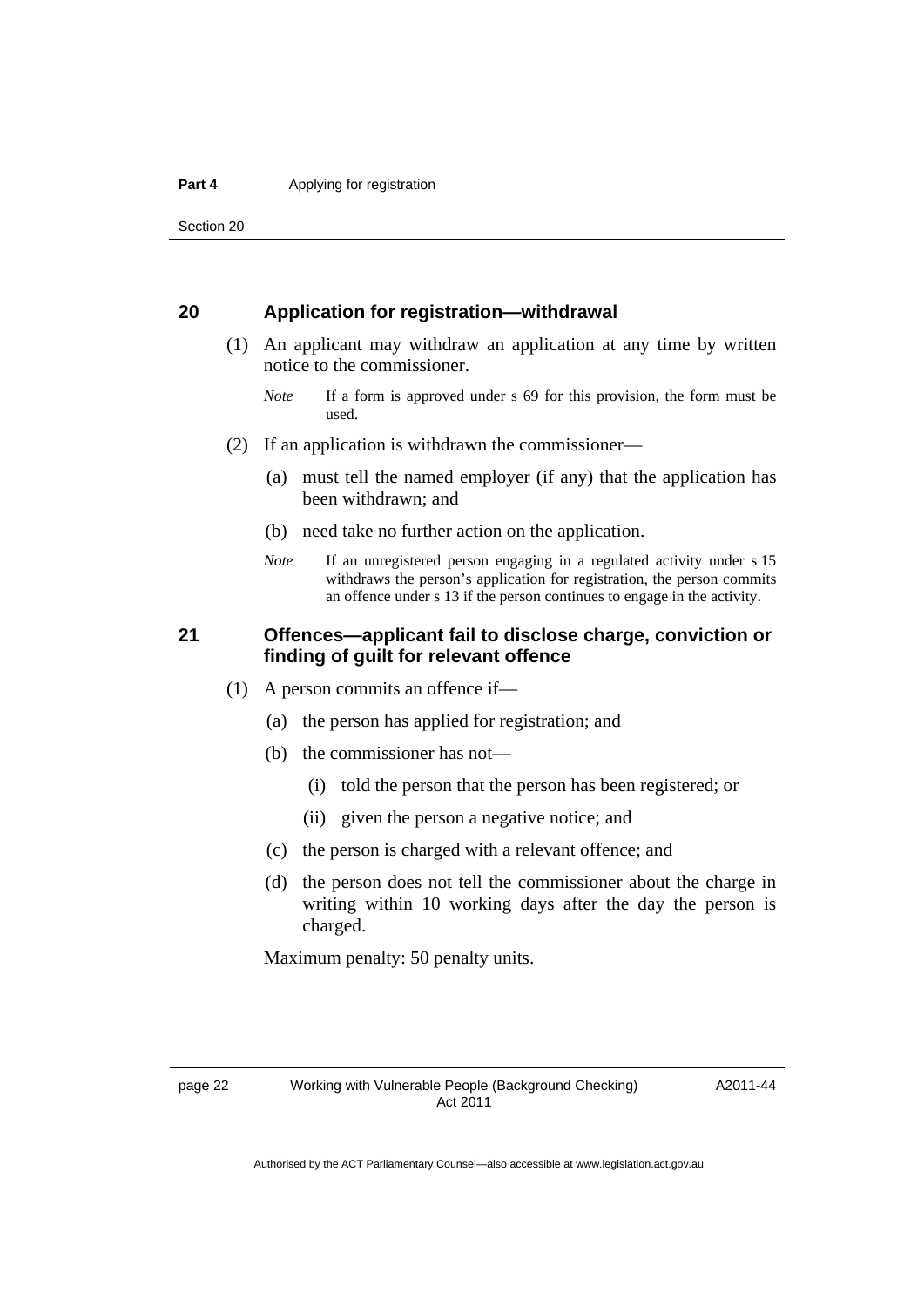- (2) A person commits an offence if—
	- (a) the person has applied for registration; and
	- (b) the commissioner has not—
		- (i) told the person that the person has been registered; or
		- (ii) given the person a negative notice; and
	- (c) the person is convicted or found guilty of a relevant offence; and
	- (d) the person does not tell the commissioner about the conviction or finding of guilt in writing within 10 working days after the day the person is convicted or found guilty.

Maximum penalty: 50 penalty units.

(3) An offence against this section is a strict liability offence.

# <span id="page-28-0"></span>**22 Restriction on reapplying for registration**

- (1) This section applies to a person if—
	- (a) the person is given a negative notice; or
		- *Note Negative notice*—see s 40 (2).
	- (b) the person's registration is cancelled.
- (2) The person may apply for registration under section 17 only if—
	- (a) it is at least 3 years after the day—
		- (i) the person was given the negative notice; or
		- (ii) the cancellation took effect; or

*Note* For when a cancellation takes effect, see s 59 (4).

A2011-44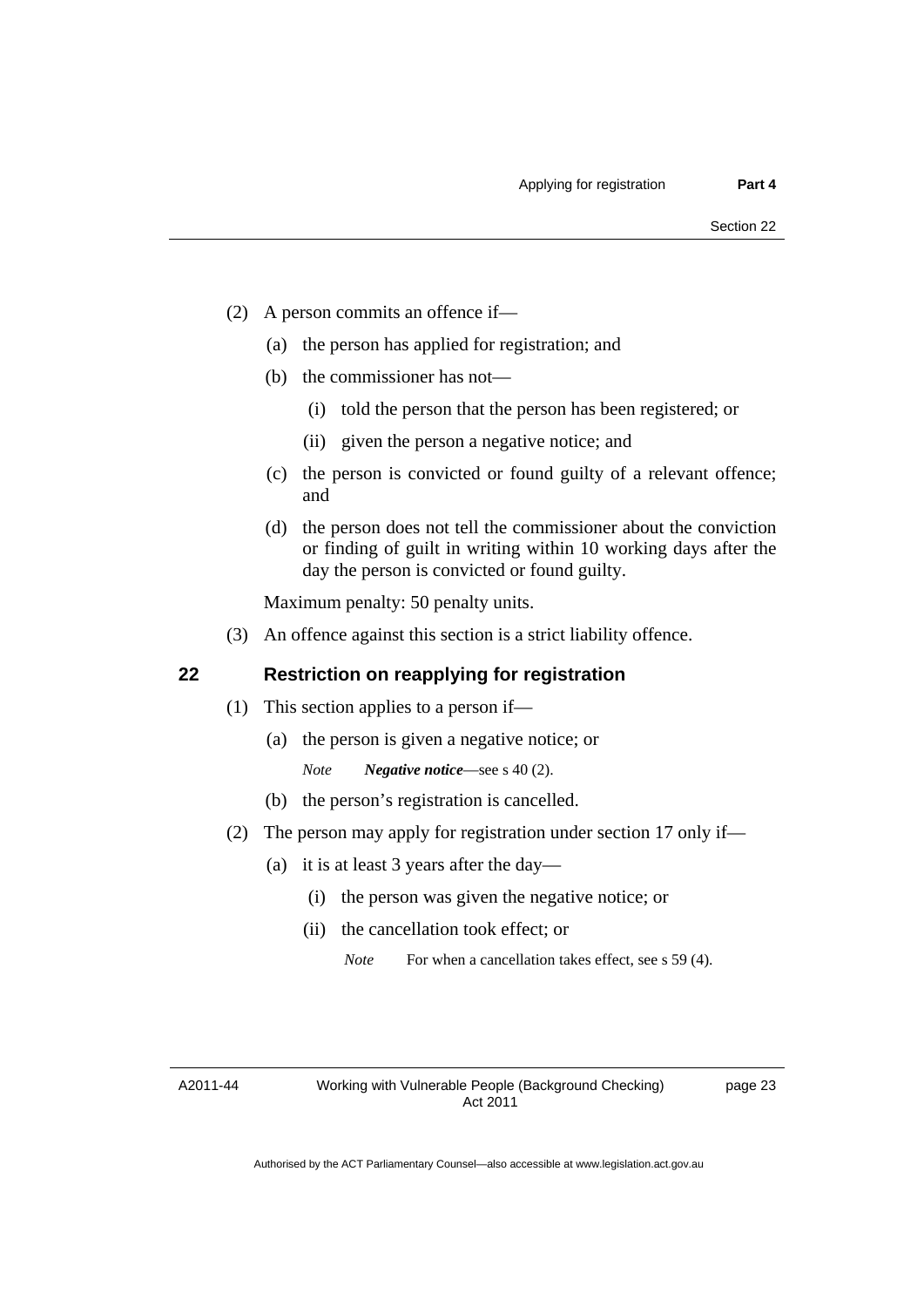#### **Part 4 Applying for registration**

Section 22

- (b) there has been a change in relevant information about the person since—
	- (i) the person was given the negative notice; or
	- (ii) the cancellation took effect

#### **Examples—change in relevant information**

- 1 a person has been acquitted of a previously pending charge for a relevant offence
- 2 a person's conviction for a relevant offence has been quashed
- *Note* An example is part of the Act, is not exhaustive and may extend, but does not limit, the meaning of the provision in which it appears (see Legislation Act, s 126 and s 132).
- (3) The risk assessment guidelines may provide for what constitutes a change in relevant information about the person.

A2011-44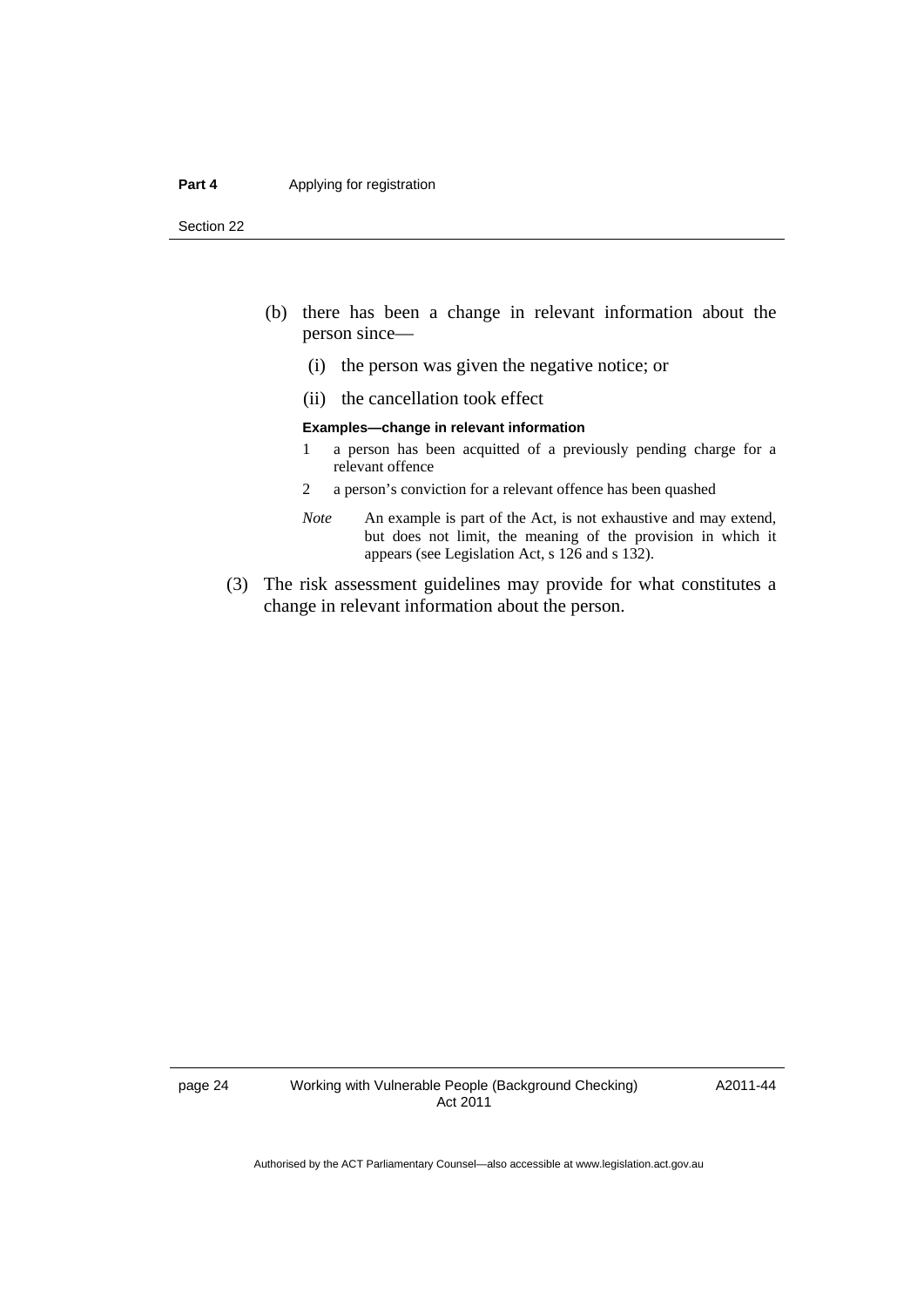# <span id="page-30-0"></span>**Part 5 Risk assessments**

# <span id="page-30-1"></span>**Division 5.1 Important concepts**

# <span id="page-30-2"></span>**23 Meaning of** *risk assessment*

(1) In this Act:

*risk assessment*, for a person, means an assessment by the commissioner of whether the person poses an unacceptable risk of harm to a vulnerable person.

### **Examples—harm**

- 1 sexual
- 2 physical
- 3 emotional
- 4 financial

*Note* An example is part of the Act, is not exhaustive and may extend, but does not limit, the meaning of the provision in which it appears (see Legislation Act, s 126 and s 132).

 (2) It does not matter whether the risk of harm arises from neglect, abuse or other conduct by the person.

# <span id="page-30-3"></span>**24 Meaning of** *criminal history*

In this Act:

*criminal history*, about a person, means any conviction of, or finding of guilt against, the person for a relevant offence.

*Note* A conviction does not include a spent conviction (see *Spent Convictions Act 2000*, s 16 (c) (i)).

A2011-44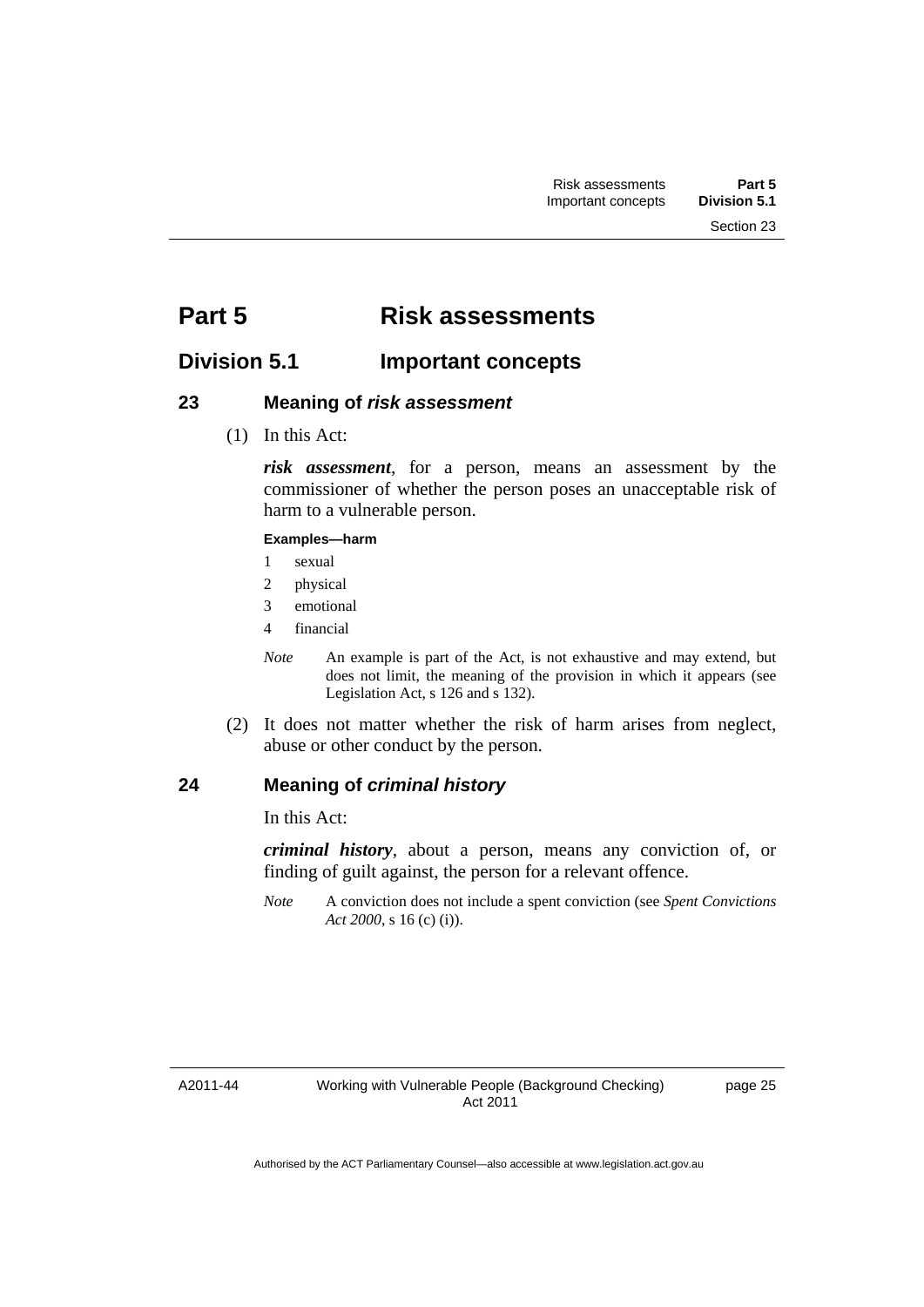# <span id="page-31-0"></span>**25 Meaning of** *non-conviction information*

In this Act:

*non-conviction information*, about a person, means any of the following information about a relevant offence (or an alleged relevant offence):

- (a) the person has been charged with the offence but—
	- (i) a proceeding for the alleged offence is not finalised; or
	- (ii) the charge has lapsed, been withdrawn or discharged, or struck out;
- (b) the person has been acquitted of the alleged offence;
- (c) the person has had a conviction for the alleged offence quashed or set aside;
- (d) the person has been served with an infringement notice for the alleged offence;
- (e) the person has a spent conviction for the offence.
	- *Note* The *Spent Convictions Act 2000* sets out which convictions can be spent (see that Act, s 11) and when a conviction is spent (see that Act s 12).

# <span id="page-31-1"></span>**26 Meaning of** *relevant offence*

In this Act:

*relevant offence* means any of the following offences (whether committed in the ACT or elsewhere):

- (a) a sexual offence;
- (b) an offence against the person;
- (c) an offence involving violence;
- (d) an offence involving dishonesty or fraud;

page 26 Working with Vulnerable People (Background Checking) Act 2011 A2011-44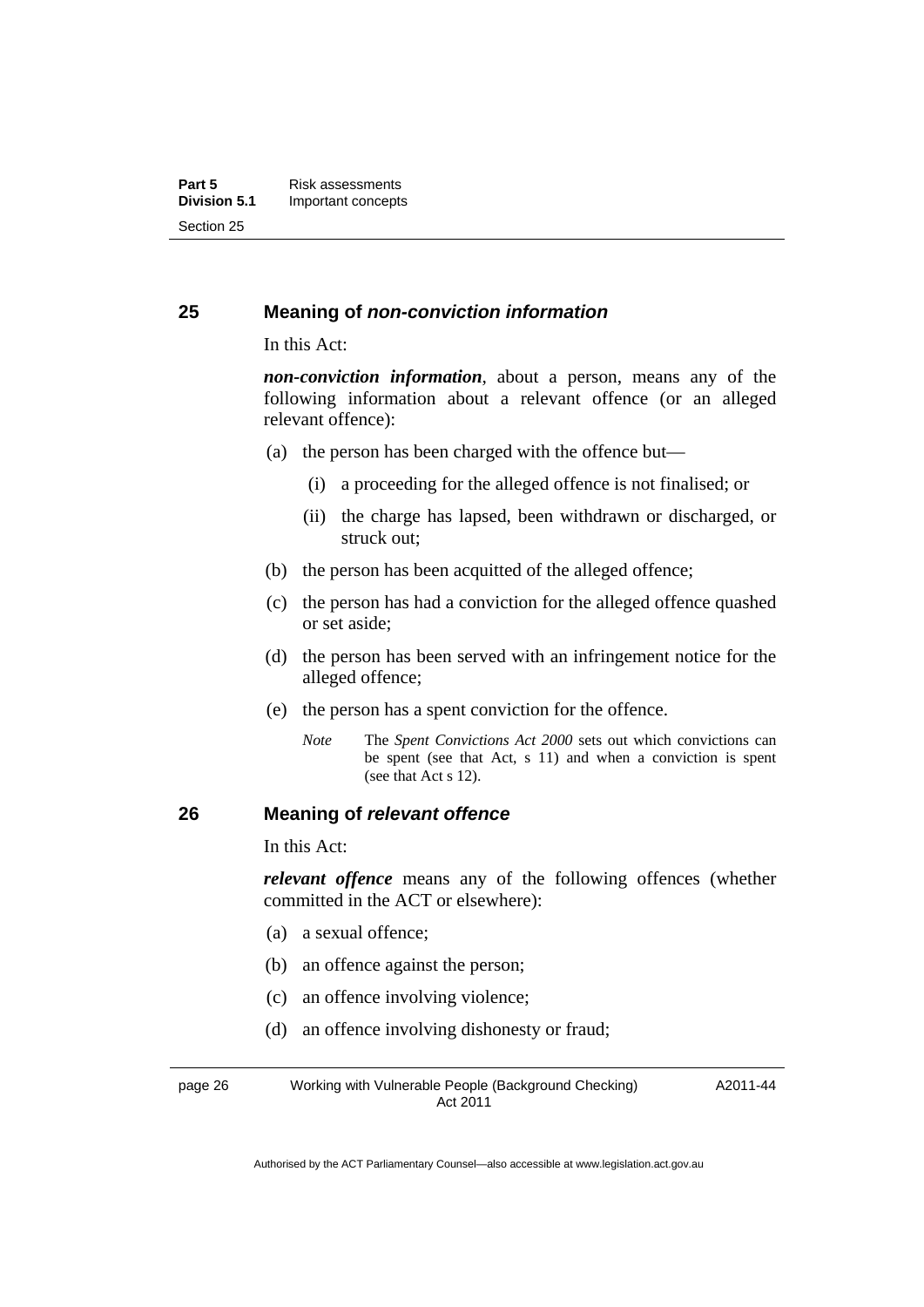- (e) an offence relating to property;
- (f) an offence involving possession of, or trafficking in, a drug of dependence or controlled drug;
- (g) an offence against an animal;
- (h) a driving offence.
- *Note* A reference to an offence includes a reference to a related ancillary offence, eg attempt (see Legislation Act, s 189).

# <span id="page-32-0"></span>**Division 5.2 Risk assessment guidelines**

### <span id="page-32-1"></span>**27 Risk assessment guidelines**

- (1) The commissioner must make guidelines (*risk assessment guidelines*) about how risk assessments are to be conducted under this Act.
- (2) A guideline may apply, adopt or incorporate an instrument, as in force from time to time.
	- *Note* The text of an applied, adopted or incorporated instrument, whether applied as in force from time to time or as at a particular time, is taken to be a notifiable instrument if the operation of the Legislation Act, s 47 (5) or (6) is not disapplied (see s 47  $(7)$ ).
- (3) A risk assessment guideline is a disallowable instrument.
	- *Note* A disallowable instrument must be notified, and presented to the Legislative Assembly, under the Legislation Act.

A2011-44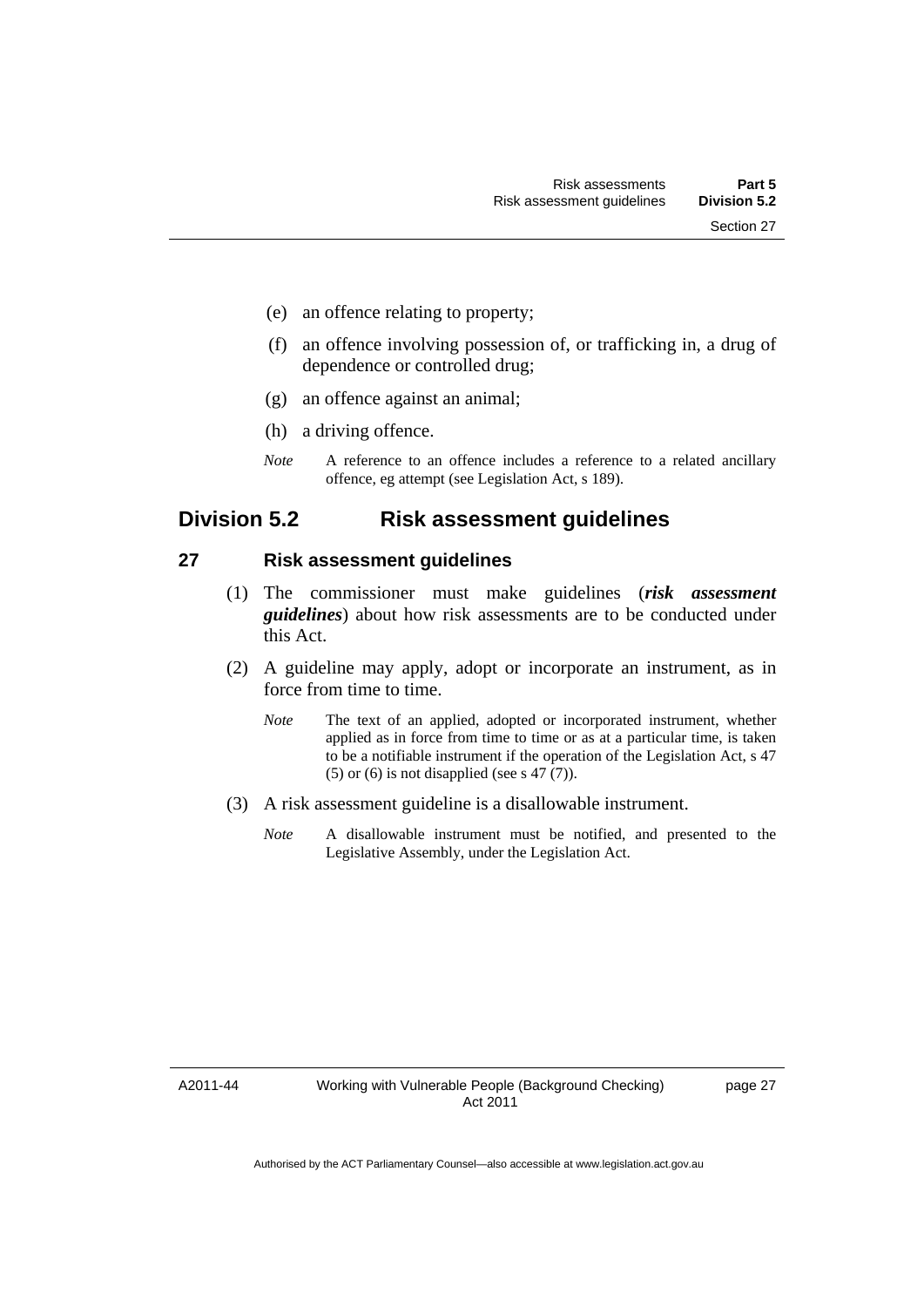### <span id="page-33-0"></span>**28 Risk assessment guidelines—content**

- (1) The risk assessment guidelines must provide for—
	- (a) matters the commissioner must or may take into account in conducting a risk assessment; and
	- (b) how those matters must or may be taken into account.
- (2) Without limiting subsection (1), the risk assessment guidelines must provide for the following to be taken into account in conducting a risk assessment for a person in relation to a regulated activity:
	- (a) the person's criminal history;
		- *Note* The risk assessment guidelines must provide for certain matters to be taken into account in relation to relevant offences included in the person's criminal history—see s 29.
	- (b) non-conviction information about the person;
		- *Note* The risk assessment guidelines must provide for certain matters to be taken into account in relation to relevant offences, or alleged relevant offences, included in the non-conviction information about the person—see s 30.
	- (c) whether the person was previously given a negative notice under this Act or a corresponding law;
	- (d) whether the person was previously registered under this Act or a corresponding law (including whether the registration was suspended or cancelled);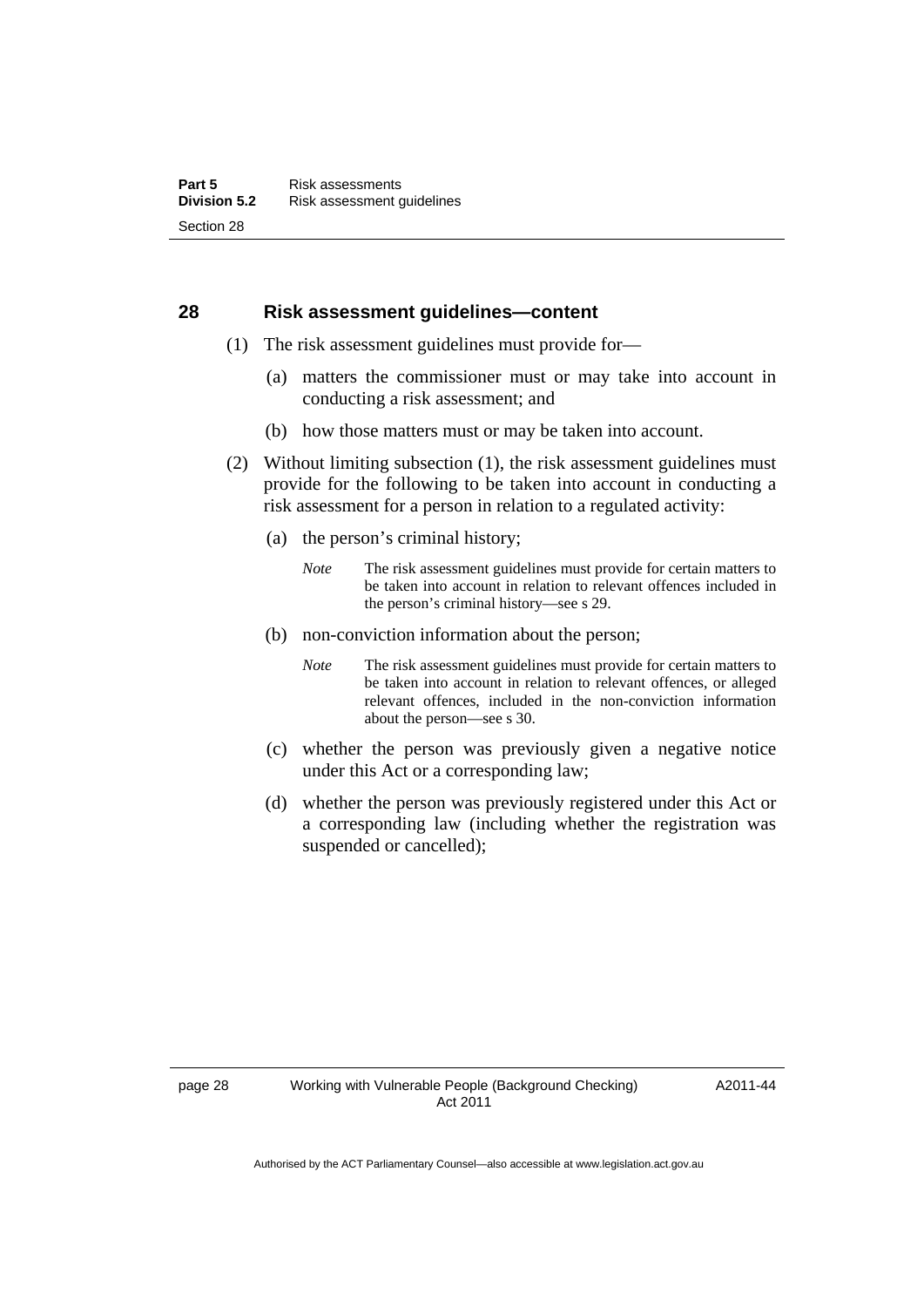(e) any other information the commissioner believes on reasonable grounds is or may be relevant in deciding whether, in engaging in the activity, the applicant poses a risk of harm to a

#### **Examples—par (e)**

vulnerable person.

- 1 an order made against the person made under the *Domestic Violence and Protection Orders Act 2008*
- 2 a care and protection order under the *Children and Young People Act 2008* for a child for whom the person has or had parental responsibility under that Act
- 3 a professional disciplinary proceeding against the person
- *Note 1* The risk assessment guidelines must provide for certain matters to be taken into account in relation to other information—see s 31.
- *Note 2* An example is part of the Act, is not exhaustive and may extend, but does not limit, the meaning of the provision in which it appears (see Legislation Act, s 126 and s 132).
- (3) The risk assessment guidelines must provide that—
	- (a) the applicant may make submissions to the commissioner in relation to any matter the commissioner must or may take into account in conducting a risk assessment; and
	- (b) the commissioner must not take into account any information about an applicant unless satisfied on reasonable grounds that the information is accurate.

# <span id="page-34-0"></span>**29 Risk assessment guidelines—criminal history**

The risk assessment guidelines must provide for the following to be taken into account in relation to any relevant offence included in the person's criminal history:

- (a) the nature, gravity and circumstances of the offence;
- (b) the relevance of the offence;
- (c) how long ago the offence was committed;

A2011-44 Working with Vulnerable People (Background Checking) Act 2011 page 29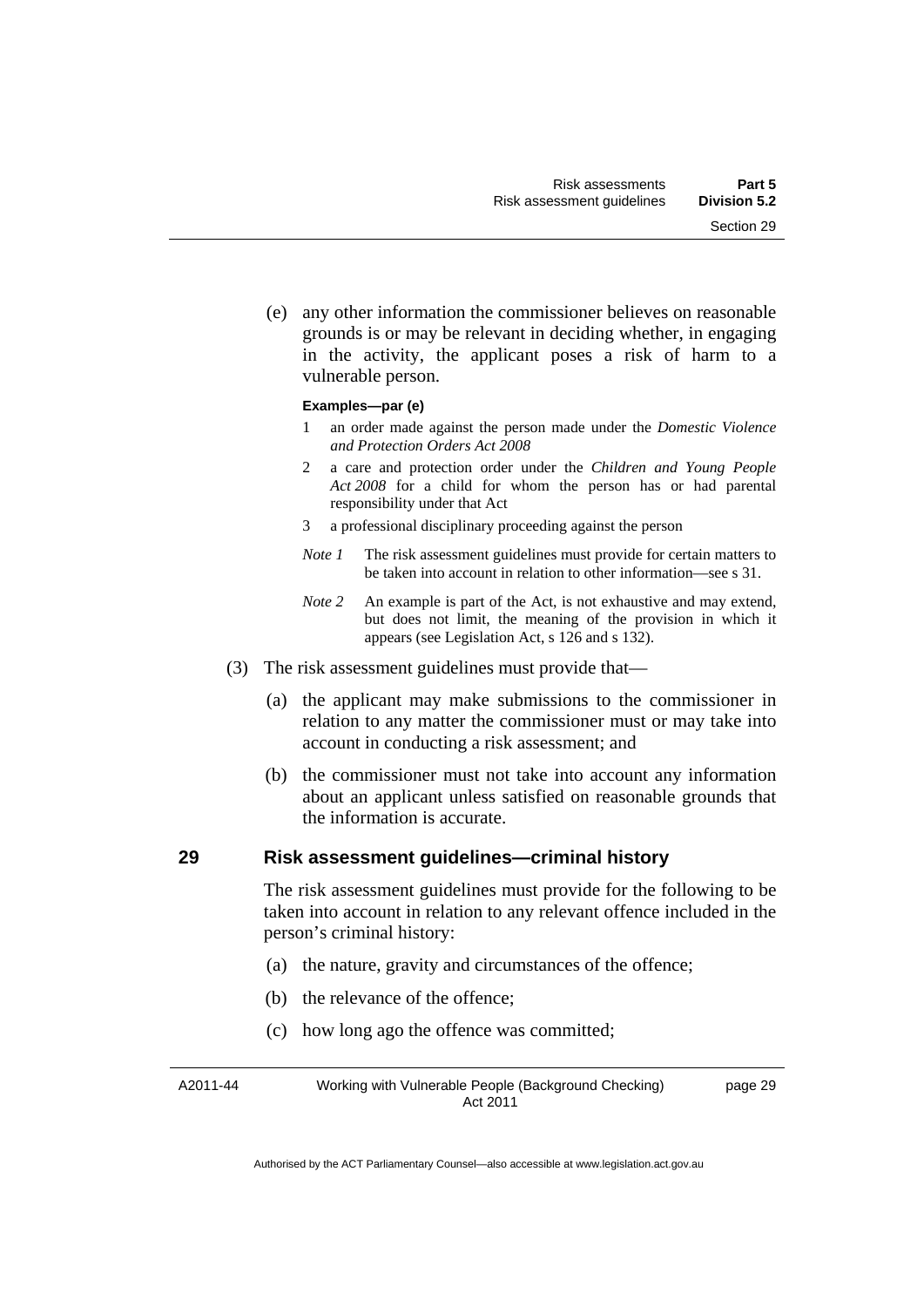- (d) the age of the person and the victim at the time of the offence;
- (e) whether the person's circumstances have changed since the offence was committed;
- (f) the person's attitude to the offence;
- (g) if the person has undergone a program of treatment or intervention for the offence—any assessment of the person following the program;
- (h) if the offence was committed outside Australia—whether the offence is an offence in Australia;
- (i) whether the person has committed any other relevant offence;
- (j) any submission made by the person to the commissioner in relation to the matters mentioned in paragraphs (a) to (i).

# <span id="page-35-0"></span>**30 Risk assessment guidelines—non-conviction information**

The risk assessment guidelines must provide for the following to be taken into account in relation to any relevant offence, or any alleged relevant offence, included in the non-conviction information about the person:

- (a) the nature, gravity and circumstances of the offence or alleged offence;
- (b) the relevance of the offence or alleged offence;
- (c) how long ago the offence or alleged offence was committed;
- (d) the age of the person and the victim at the time of the offence or alleged offence;
- (e) the truthfulness, completeness and reliability of any information or evidence provided by the person who made the allegation or provided the initial information;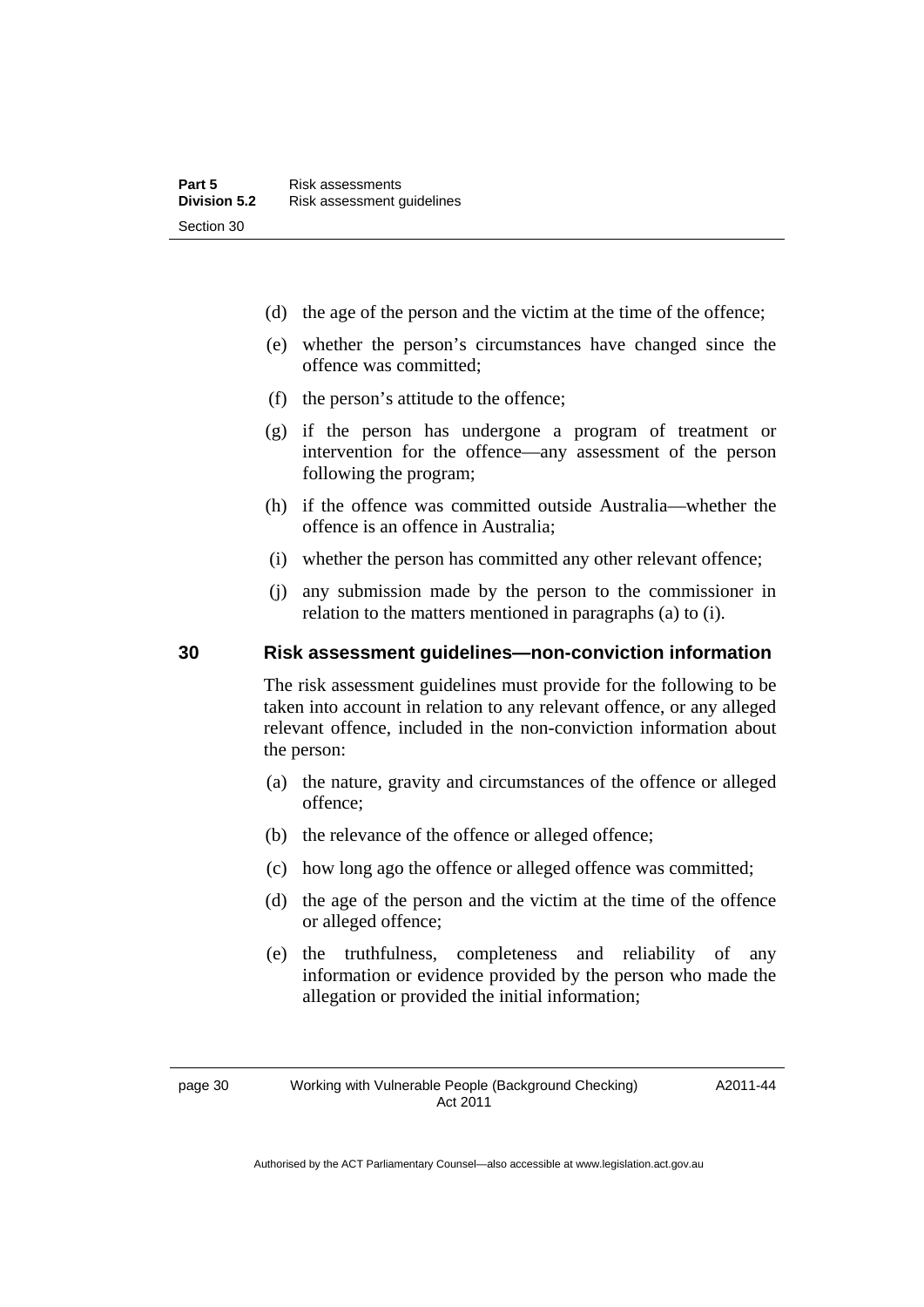- (f) the nature, extent and outcome of any investigation into the offence or alleged offence;
- (g) any formal statement made by the person to a police officer, including any answer given in a recorded interview, in relation to the offence or alleged offence;
- (h) any evidence given by the person in a court proceeding for the offence or alleged offence;
- (i) whether this was the person's first offence or alleged offence;
- (j) any submission made by the person to the commissioner in relation to the matters mentioned in paragraphs (a) to (i).

#### **31 Risk assessment guidelines—other information**

The risk assessment guidelines must provide for the following to be taken into account in relation to any other information the commissioner believes on reasonable grounds is or may be relevant in deciding whether, in engaging in a regulated activity, the applicant poses a risk of harm to a vulnerable person:

(a) how the information was obtained;

#### **Examples**

- 1 tip off from a member of the public
- 2 a media report
- *Note* An example is part of the Act, is not exhaustive and may extend, but does not limit, the meaning of the provision in which it appears (see Legislation Act, s 126 and s 132).
- (b) the relevance of the information;
- (c) the truthfulness, completeness and reliability of the information;
- (d) any submission made by the person to the commissioner in relation to the matters mentioned in paragraphs (a) to (c).

A2011-44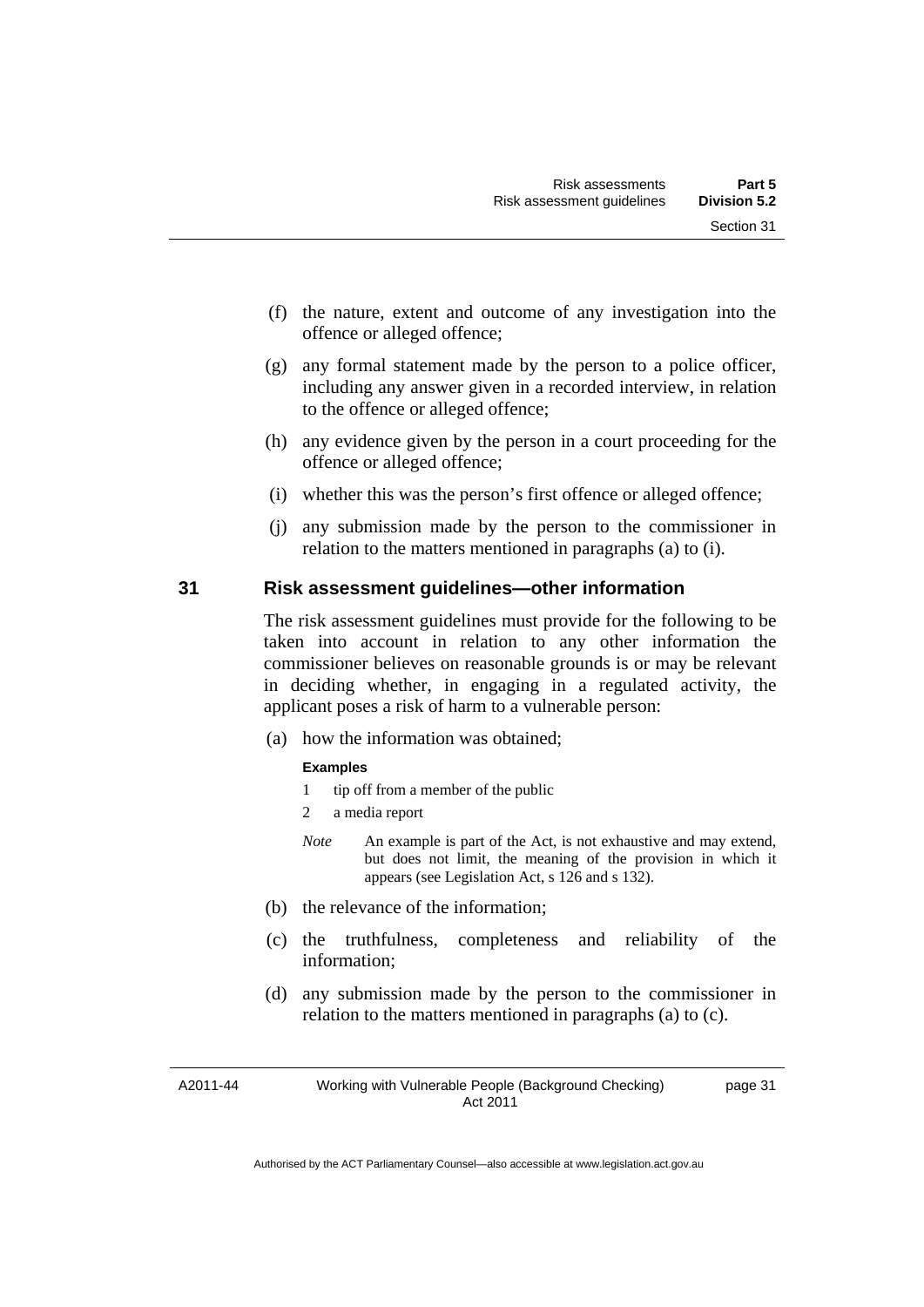# **Division 5.3 Conducting risk assessments**

#### **32 Risk assessments**

 (1) On application by a person for registration, the commissioner must conduct a risk assessment for the person.

 (2) The risk assessment must be conducted in accordance with the risk assessment guidelines.

#### **33 Commissioner may seek information from entities to conduct risk assessments**

The commissioner may seek information or advice from any entity the commissioner considers may be able to give information or advice that will assist the commissioner in conducting a risk assessment for a person.

#### **Examples—entity**

- 1 the chief police officer
- 2 a government department
- 3 an employer for a regulated activity
- *Note* An example is part of the Act, is not exhaustive and may extend, but does not limit, the meaning of the provision in which it appears (see Legislation Act, s 126 and s 132).

*Note* The commissioner need not conduct a risk assessment if the application has been withdrawn (see s 20 (2) (b)).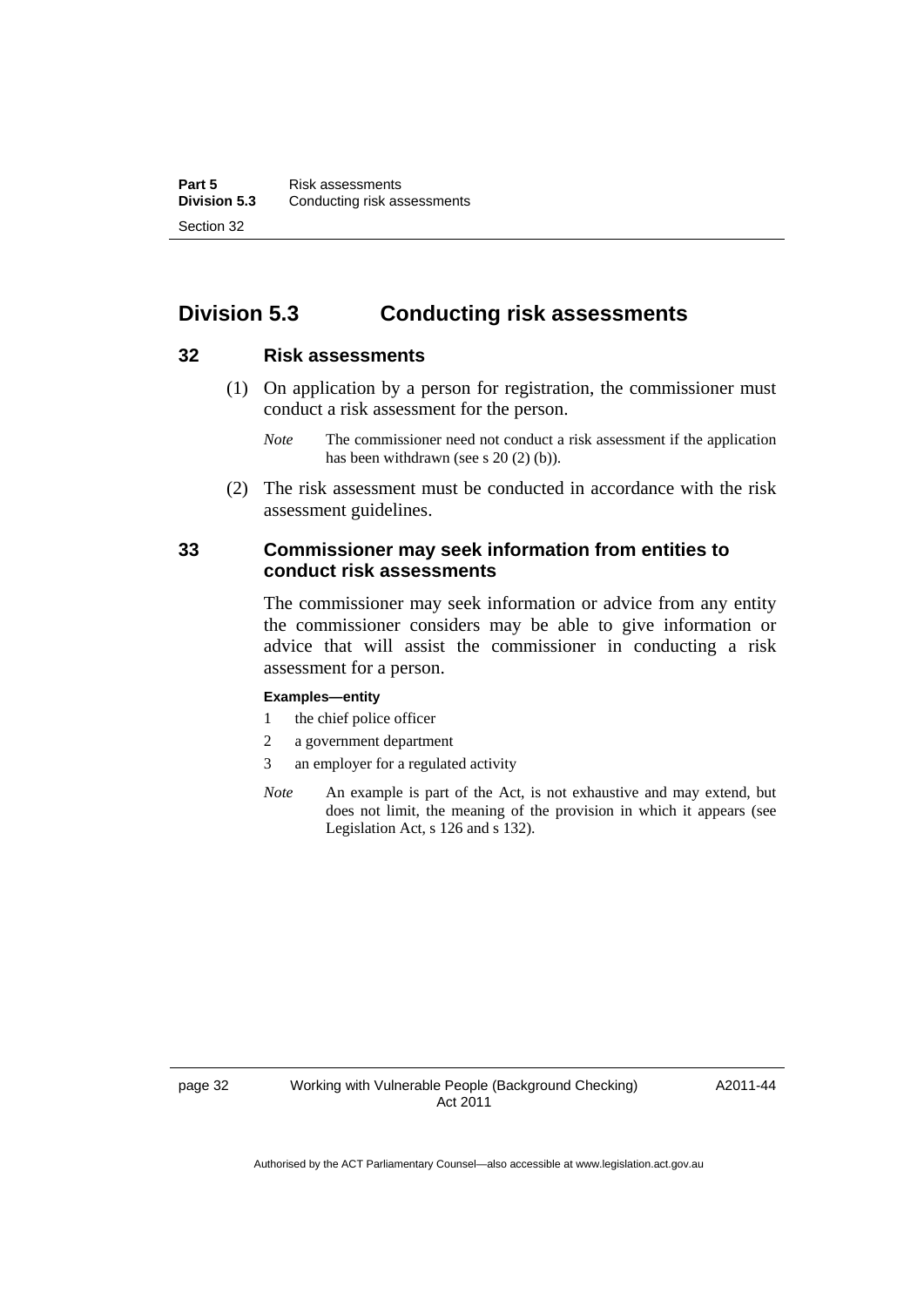#### **34 Independent advisors—appointment**

- (1) The commissioner must appoint 7 or more people as independent advisors the commissioner may ask for advice about—
	- (a) whether to give a person a role-based registration; or
	- (b) any other aspect of a risk assessment for a person.
	- *Note 1 Role-based registration*—see s 42 (2).
	- *Note 2* For the making of appointments (including acting appointments), see the Legislation Act, pt 19.3.
- (2) The people appointed—
	- (a) must include the following:
		- (i) at least 1 Aboriginal or Torres Strait Islander person;
		- (ii) at least 1 person with experience or expertise in relation to refugees and migrants;
		- (iii) at least 1 person who is a psychologist with experience or expertise in forensic or clinical psychology;
		- (iv) at least 1 person with experience or expertise in relation to children and young people;
		- (v) at least 1 person with experience or expertise in relation to people with a disability;
		- (vi) at least 1 person with experience or expertise in relation to people with mental illness;
		- (vii) at least 1 person with experience or expertise in relation to people with drug or alcohol dependency; and
	- (b) may include 1 or more people with experience or expertise in any other field the commissioner considers relevant to a matter mentioned in subsection (1) (a) or (b).

A2011-44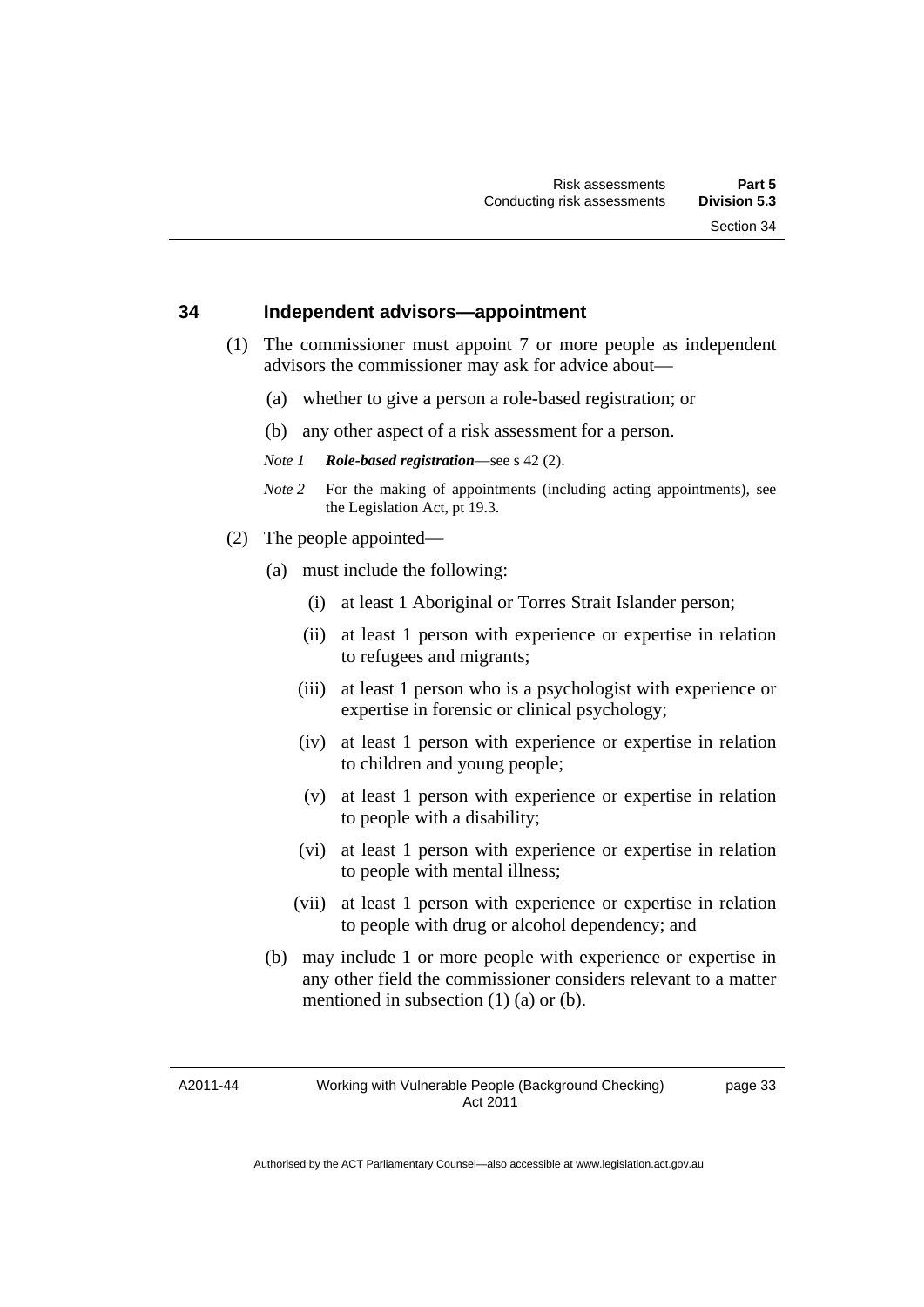- (3) An appointment as an independent advisor must be for not longer than 3 years.
- (4) An appointment is a notifiable instrument.
	- *Note* A notifiable instrument must be notified under the Legislation Act.
- (5) The conditions of an independent advisor's appointment are the conditions agreed between the commissioner and the person, subject to any determination under the *Remuneration Tribunal Act 1995*.

#### **35 Independent advisors—advice**

- (1) This section applies if the commissioner wishes to ask an independent advisor for advice about a matter mentioned in section 34 (1) (a) or (b).
- (2) The commissioner must ask a least 3 independent advisors for the advice.
- (3) The request for advice must be made, and the advice must be given, in accordance with the risk assessment guidelines.

#### **36 Independent advisors—ending appointment**

The commissioner may end a person's appointment as an independent advisor—

- (a) if the person does not provide advice within a reasonable time when asked by the commissioner; or
- (b) for misbehaviour; or
- (c) for physical and mental incapacity, if the incapacity substantially affects the exercise of the person's ability to give advice to the commissioner; or
- (d) if the commissioner becomes aware that the person has at any time been convicted in Australia of an offence punishable by imprisonment for 1 year or longer; or

#### page 34 Working with Vulnerable People (Background Checking) Act 2011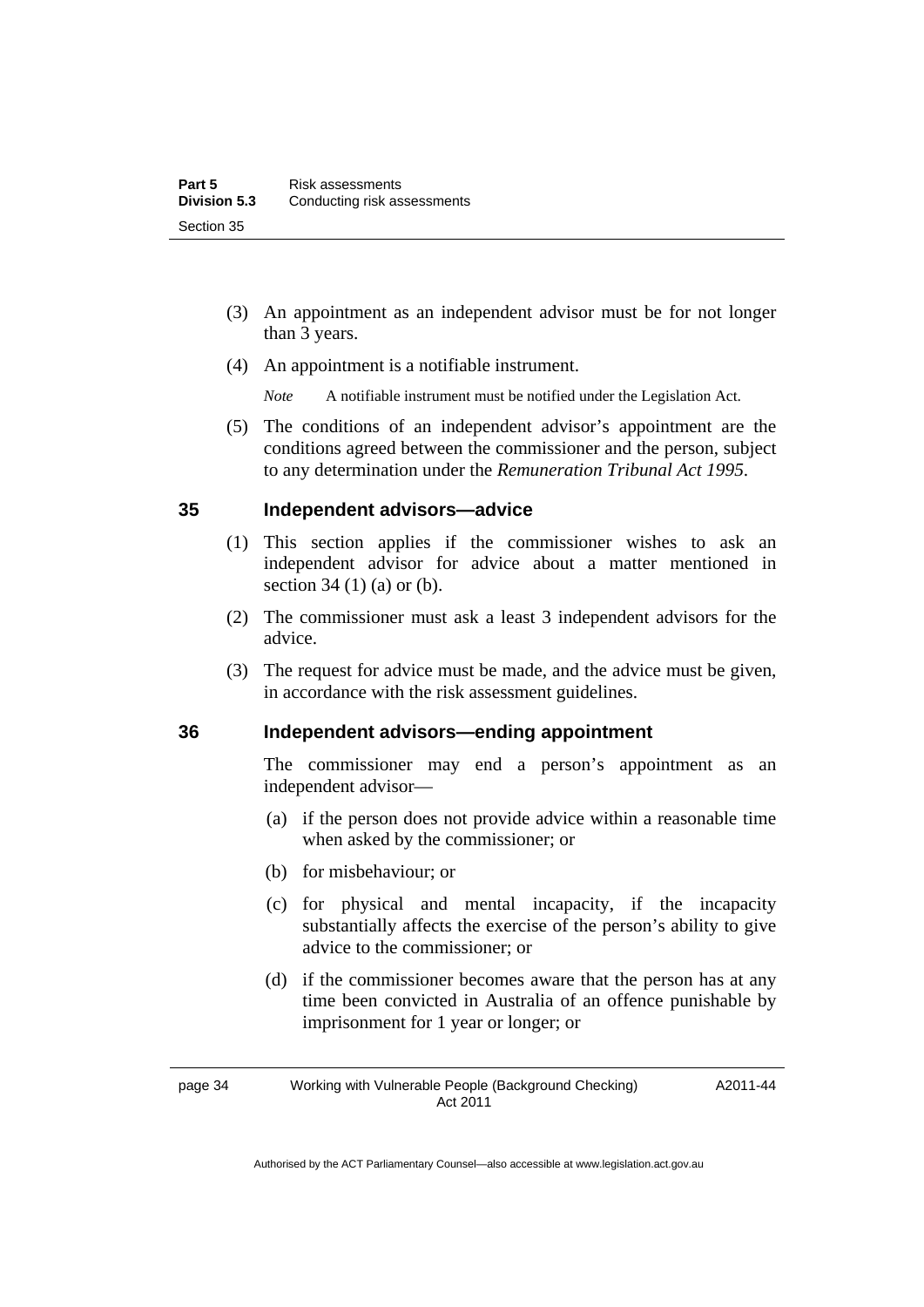- (e) if the commissioner becomes aware that the person has at any time been convicted outside Australia of an offence that, if it had been committed in the ACT, would be punishable by imprisonment for 1 year or longer.
- *Note* A person's appointment also ends if the person resigns (see Legislation Act, s 210).

# **Division 5.4 Negative risk assessments**

## **37 Proposed negative notices**

- (1) This section applies if—
	- (a) the commissioner conducts a risk assessment for a person; and
	- (b) the commissioner is satisfied that the person poses an unacceptable risk of harm to a vulnerable person (a *negative risk assessment*).
- (2) The commissioner must tell the person in writing (a *proposed negative notice*) that the commissioner intends to refuse to register the person.
- (3) A proposed negative notice must state—
	- (a) the reasons for the negative risk assessment; and
	- (b) that, if the person would like the commissioner to reconsider the decision, the person may take the steps mentioned in section 38 (1); and
	- (c) that, if the person does not take the steps mentioned in section 38 (1), the commissioner must give the person a negative notice.
- (4) The commissioner must not tell a named employer—
	- (a) that a proposed negative notice has been given to a person; or
	- (b) the reasons for giving the person the notice.

A2011-44 Working with Vulnerable People (Background Checking) Act 2011 page 35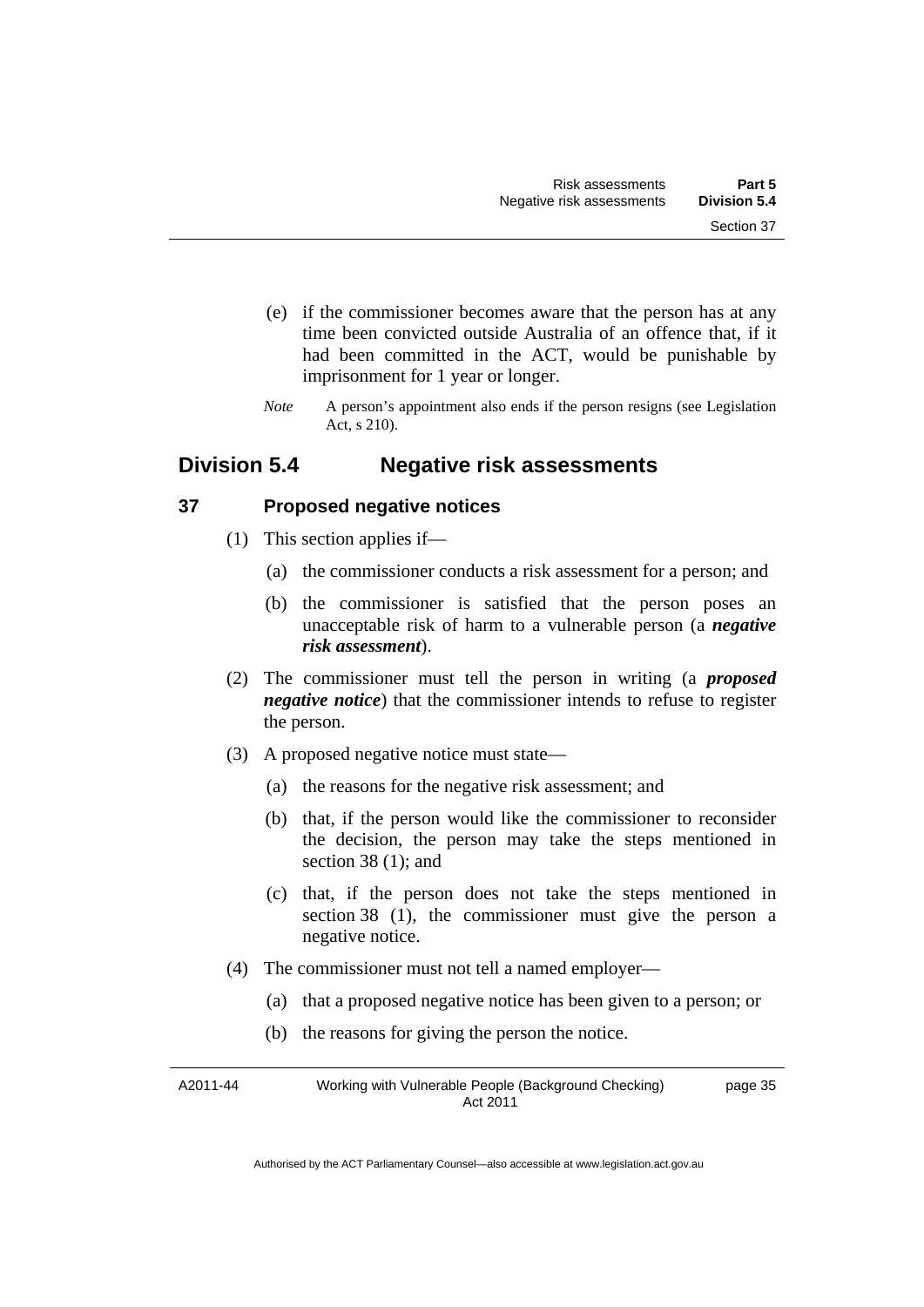#### **38 Reconsideration of negative risk assessments**

- (1) If the commissioner gives a person a proposed negative notice, the person may—
	- (a) within 10 working days after the commissioner gives the person the proposed negative notice, tell the commissioner in writing that the person intends to ask the commissioner to reconsider the decision; and
	- (b) within 20 working days after the commissioner gives the person the notice, ask the commissioner in writing to reconsider the decision.
	- *Note* If a form is approved under s 69 for this provision, the form must be used.
- (2) If the person asks the commissioner to reconsider the decision, the commissioner must, as soon as practicable, conduct a risk assessment (a *revised risk assessment*) for the person.
	- *Note* A revised risk assessment may result in registration (see s 41), which may be conditional (see s 42), or a negative notice (see s 40).
- (3) The person may give the commissioner, and the commissioner must consider in conducting the revised risk assessment, any new or corrected information the person believes is relevant.

## **39 Extensions of period for reconsideration of negative risk assessment**

- (1) On written application by a person, the commissioner may extend the period mentioned in section  $38(1)(a)$  or (b).
	- *Note* The commissioner may extend the period even if it has ended (see Legislation Act, s 151C).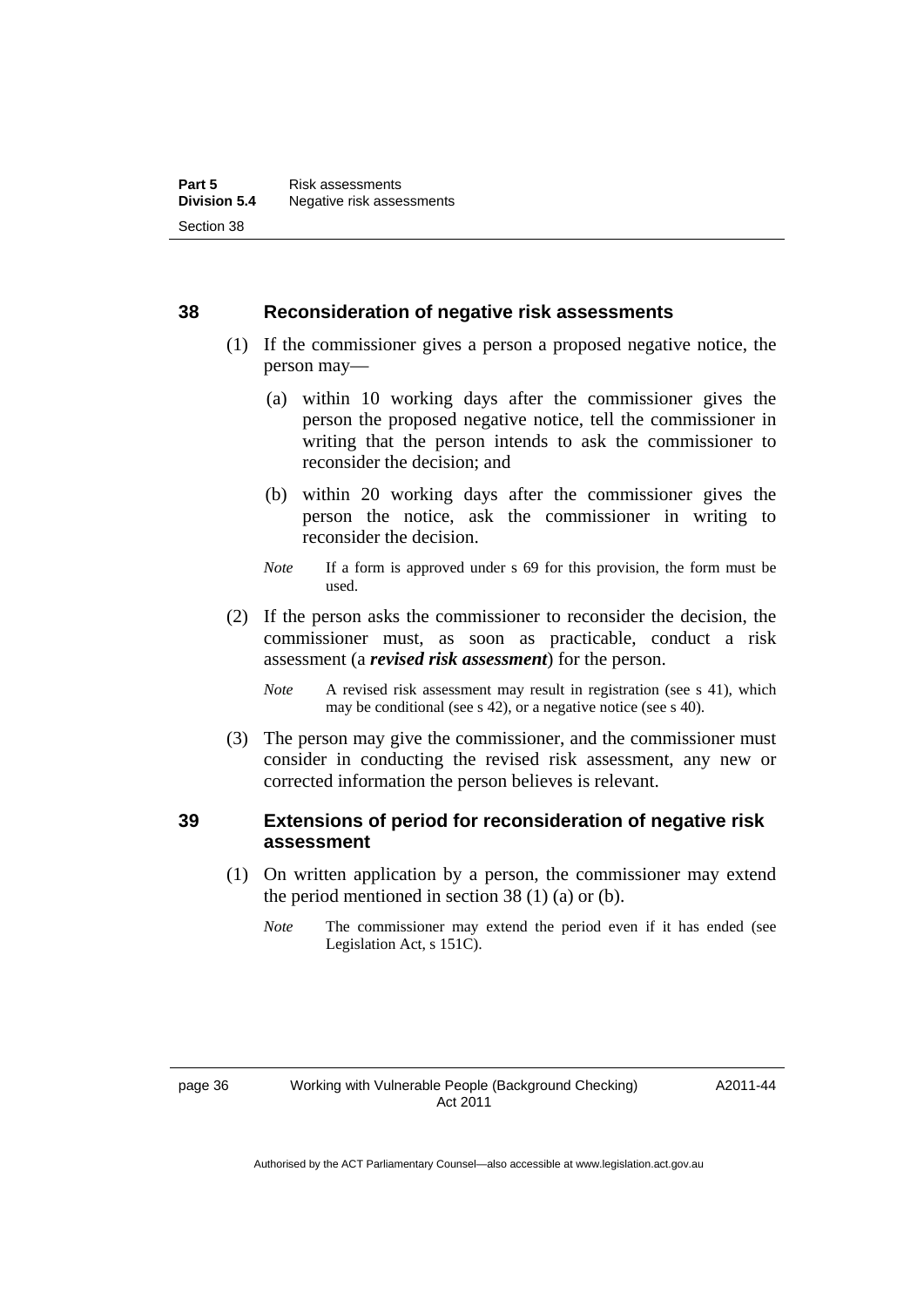(2) The commissioner may extend the period only if the commissioner is satisfied on reasonable grounds that it is appropriate to extend the period given the person's circumstances.

#### **Examples—when period may be extended**

- 1 a person did not receive a proposed negative notice because the person was unexpectedly hospitalised
- 2 a person needs more than 20 working days to obtain relevant information because the information is from a foreign country
- *Note* An example is part of the Act, is not exhaustive and may extend, but does not limit, the meaning of the provision in which it appears (see Legislation Act, s 126 and s 132).
- (3) The commissioner must tell the person in writing of a decision under subsection (1) and—
	- (a) if the commissioner extends the period—state the extended period; or
	- (b) if the commissioner refuses to extend the period—the reasons for the decision.
	- *Note* The commissioner must also give the person a reviewable decision notice in relation to a decision to—
		- (a) extend the period for a stated period; or
		- (b) refuse to extend the period (see s 62).

#### **40 Negative notices**

- (1) The commissioner must refuse to register a person—
	- $(a)$  if—
		- (i) the commissioner conducts a revised risk assessment for a person; and
		- (ii) the commissioner is satisfied that the person poses an unacceptable risk of harm to a vulnerable person; or

A2011-44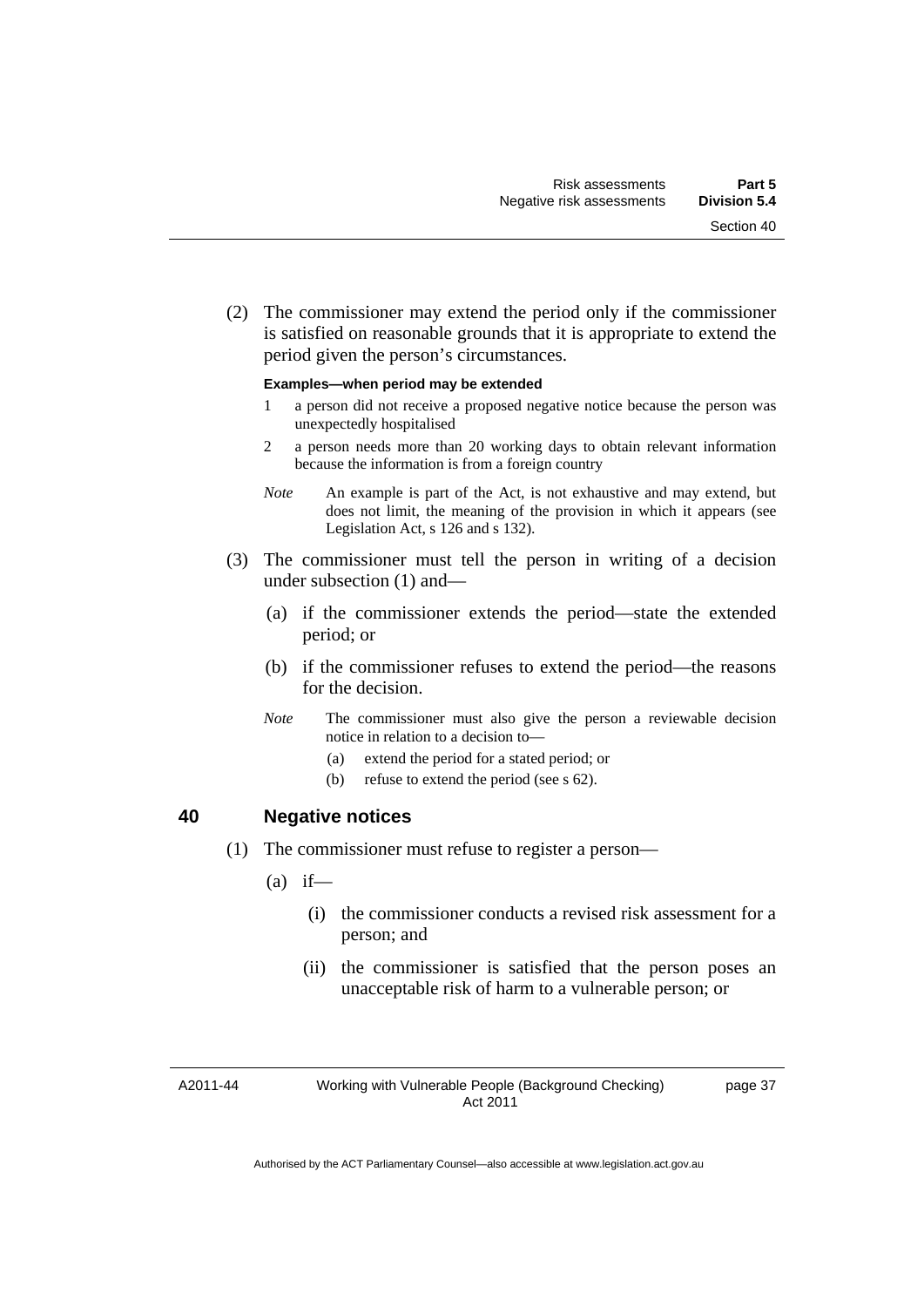- (b) if the commissioner gives the person a proposed negative notice and—
	- (i) the person does not tell the commissioner that the person intends to ask the commissioner to reconsider the decision under section 38 (1) (a); or
	- (ii) the person—
		- (A) tells the commissioner that the person intends to ask the commissioner to reconsider the decision under section 38 $(1)$  $(a)$ ; but
		- (B) does not ask the commissioner to reconsider the decision under section 38 (1) (b).
- (2) If the commissioner refuses to register a person, the commissioner must—
	- (a) tell the person in writing (a *negative notice*) that the commissioner refuses to register the person and the reasons for the refusal; and
		- *Note* The commissioner must also give the person a reviewable decision notice in relation to the decision (see s 62).
	- (b) tell the named employer (if any) in writing that a negative notice has been given to the person.
- (3) For subsection (2) (b), the commissioner must not tell a named employer the reasons for giving the person the negative notice.
	- *Note* If an unregistered person engaging in a regulated activity under s 15 is given a negative notice, the person commits an offence under s 13 if the person continues to engage in the activity.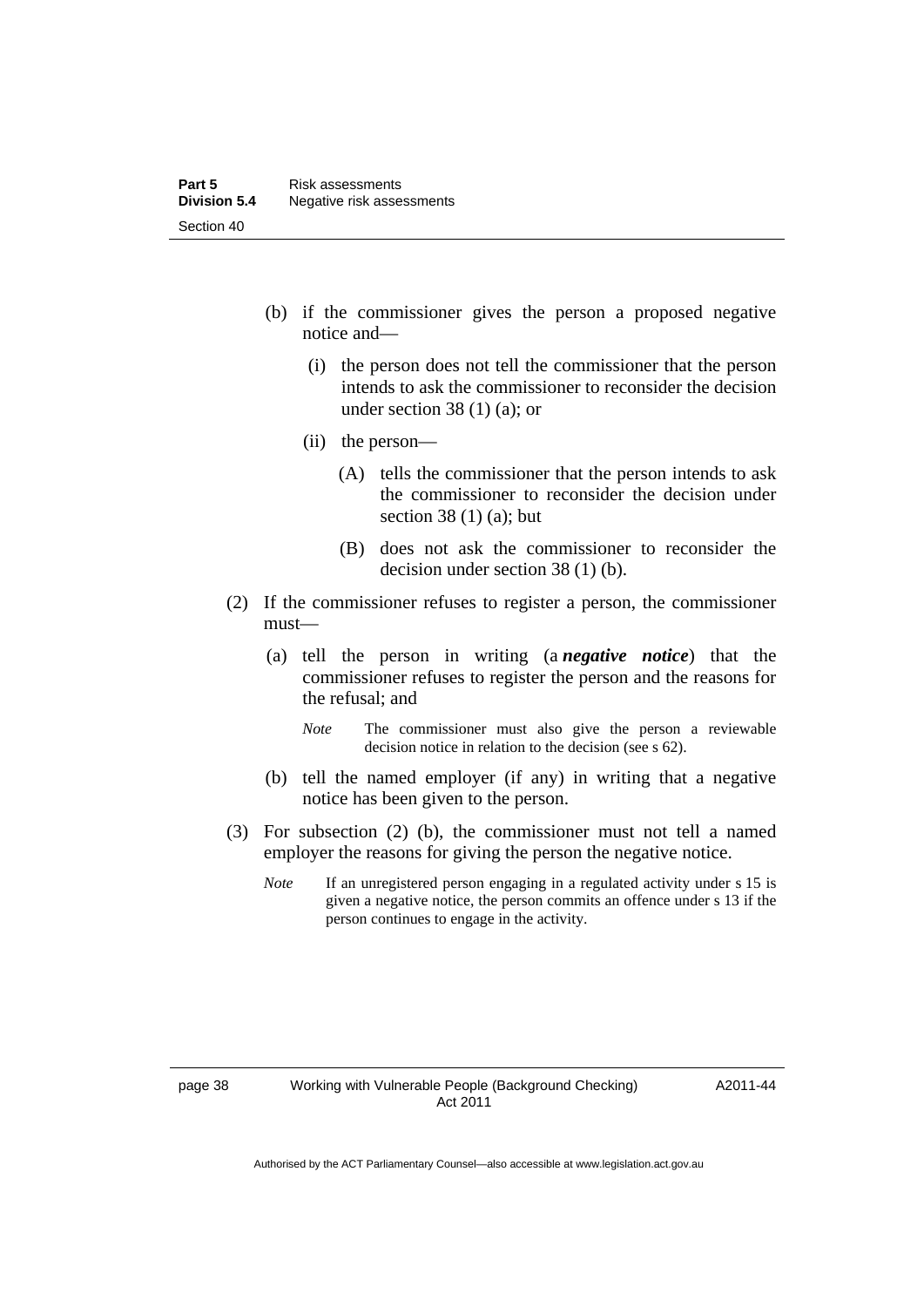# **Part 6 Registration**

# **Division 6.1 Registration**

## **41 Registration**

- (1) This section applies if the commissioner—
	- (a) conducts a risk assessment or a revised risk assessment for a person; and
	- (b) is satisfied that the person poses no risk or an acceptable risk of harm to a vulnerable person (a *positive risk assessment*).
- (2) The commissioner must—
	- (a) register the person; and
	- (b) tell the person in writing of the positive risk assessment and that the person has been registered; and
	- (c) tell the named employer (if any) in writing that the person has been registered.
- (3) Registration must be for not longer than 3 years.

## **42 Conditional registration**

(1) A registration may be subject to conditions.

#### **Examples—conditions**

- 1 a registered person must not drive a motor vehicle if a vulnerable person is a passenger
- 2 a registered person must not have unsupervised contact with a vulnerable person
- 3 a registered person must not supervise another registered person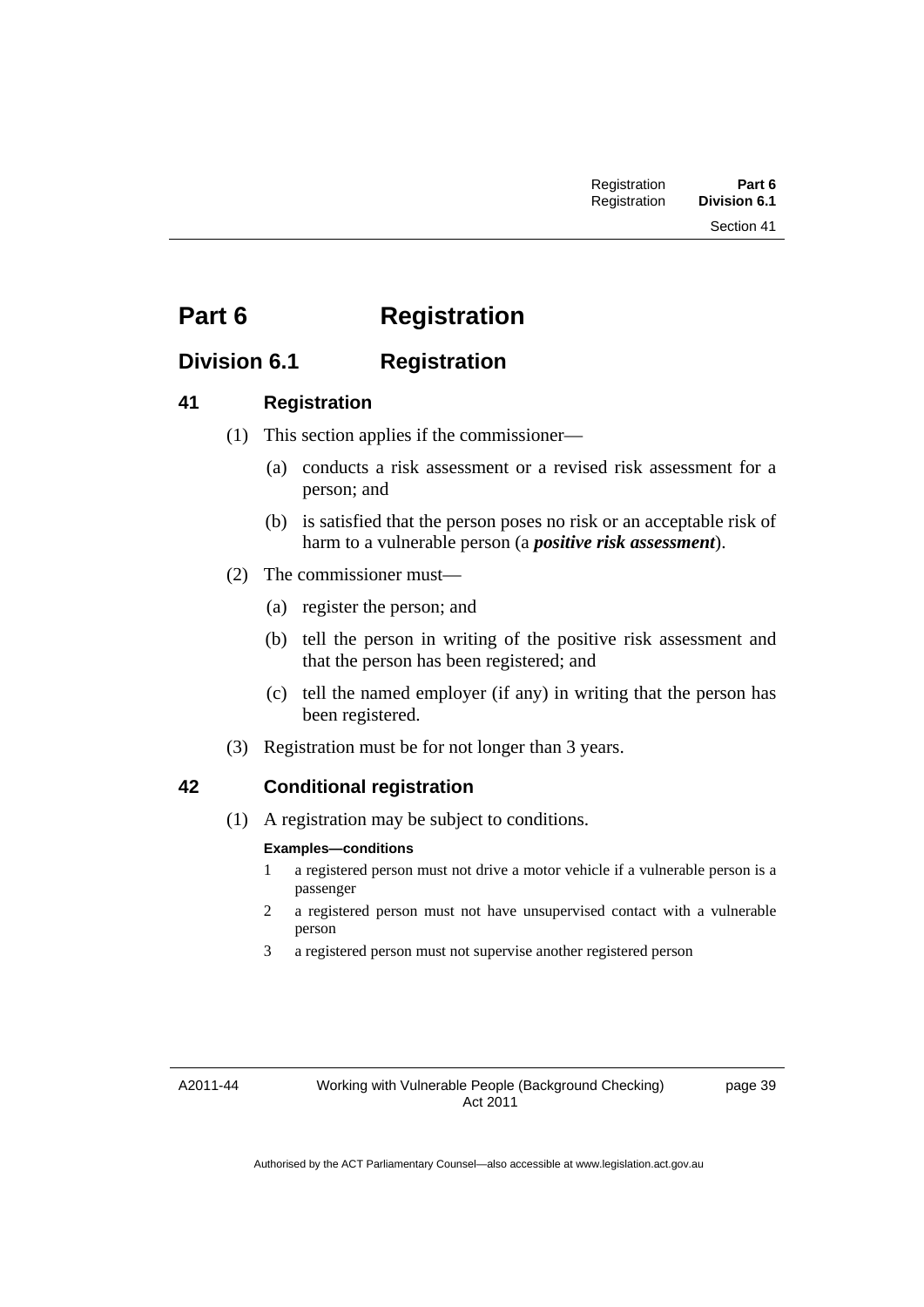- 4 a registered person may be engaged by any employer but only in a stated regulated activity
- *Note* An example is part of the Act, is not exhaustive and may extend, but does not limit, the meaning of the provision in which it appears (see Legislation Act, s 126 and s 132).
- (2) Without limiting subsection (1), the commissioner may register a person (a *role-based registration*) subject to the conditions that the person may engage only in stated regulated activities for a stated employer.

#### **Example—role-based registration**

a person with a criminal record is registered but may only work as a counsellor in a particular correctional centre

- (3) Before giving a person a role-based registration, the commissioner may—
	- (a) consult, in accordance with the risk assessment guidelines, with 3 or more independent advisors; and
	- (b) consider any relevant advice given.
- (4) A regulation may prescribe information that a person or an employer must give the commissioner before the commissioner may give the person a role-based registration.

## **43 Proposed conditional registration**

- (1) If the commissioner intends to register a person conditionally, the commissioner must tell the person in writing (a *proposed conditional registration notice*).
- (2) A proposed conditional registration notice must state—
	- (a) what the condition is and the reasons for proposing to register the person conditionally; and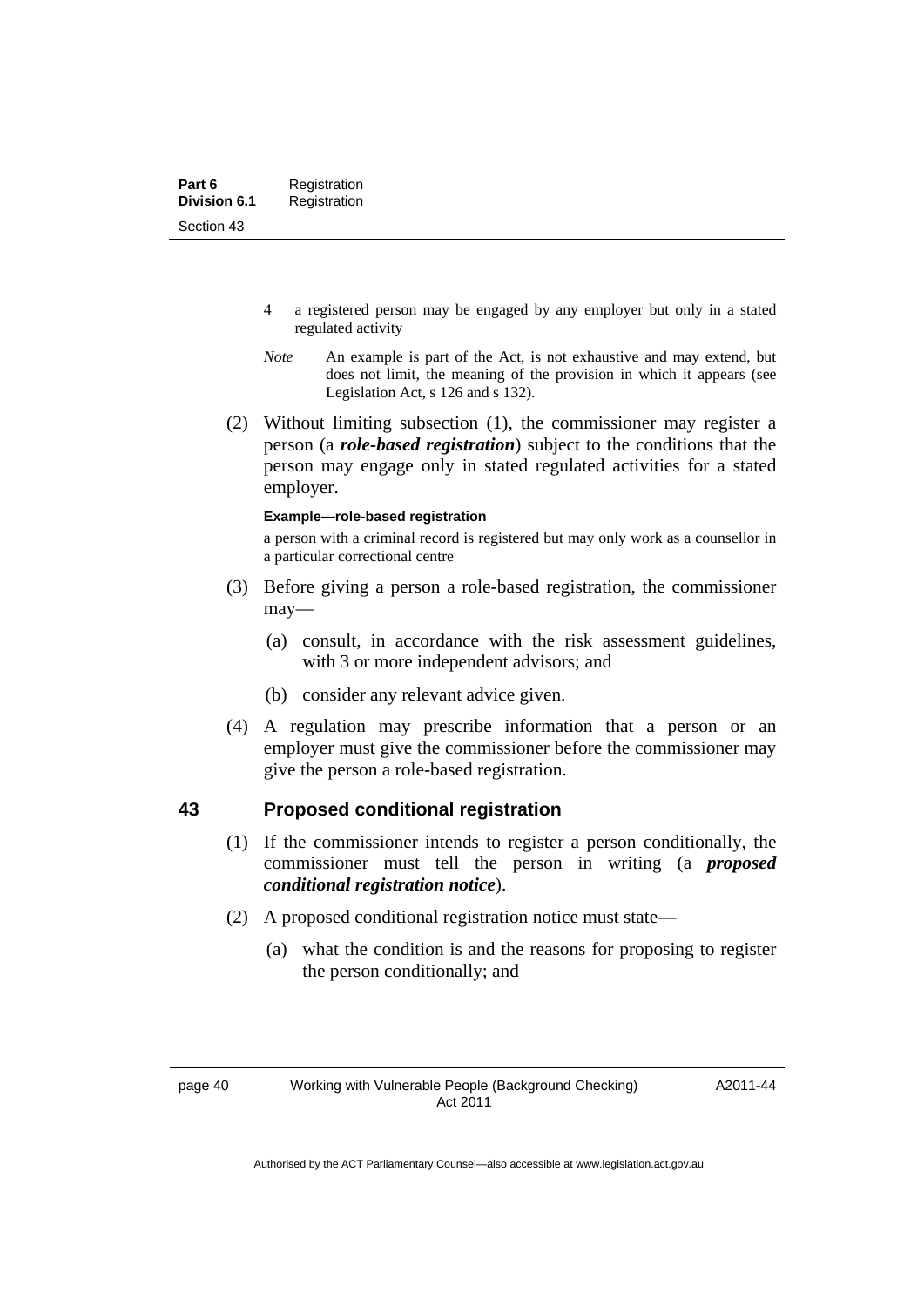| Registration | Part 6              |
|--------------|---------------------|
| Registration | <b>Division 6.1</b> |

- (b) that, if the person would like the commissioner to reconsider the decision, the person may take the steps mentioned in section 44 (1); and
- (c) that if the person does not take the steps mentioned in section 44 (1), the commissioner must register the person conditionally.
- (3) The commissioner must not tell a named employer—
	- (a) that a proposed conditional registration notice has been given to a person; or
	- (b) the reasons for giving the person the proposed conditional registration notice.

## **44 Reconsideration of proposed conditional registration**

- (1) If the commissioner gives a person a proposed conditional registration notice, the person may—
	- (a) within 10 working days after the commissioner gives the person the proposed conditional registration notice, tell the commissioner in writing that the person intends to ask the commissioner to reconsider the decision; and
	- (b) within 20 working days after the commissioner gives the person the notice, ask the commissioner in writing to reconsider the decision.
	- *Note* If a form is approved under s 69 for this provision, the form must be used.
- (2) If the person asks the commissioner to reconsider the decision, the commissioner must, as soon as practicable—
	- (a) if the commissioner is satisfied that the condition is unnecessary—register the person unconditionally; or
	- (b) if the commissioner is satisfied that the condition is necessary—register the person subject to the condition.

| A2011-44 | Working with Vulnerable People (Background Checking) | page 41 |
|----------|------------------------------------------------------|---------|
|          | Act 2011                                             |         |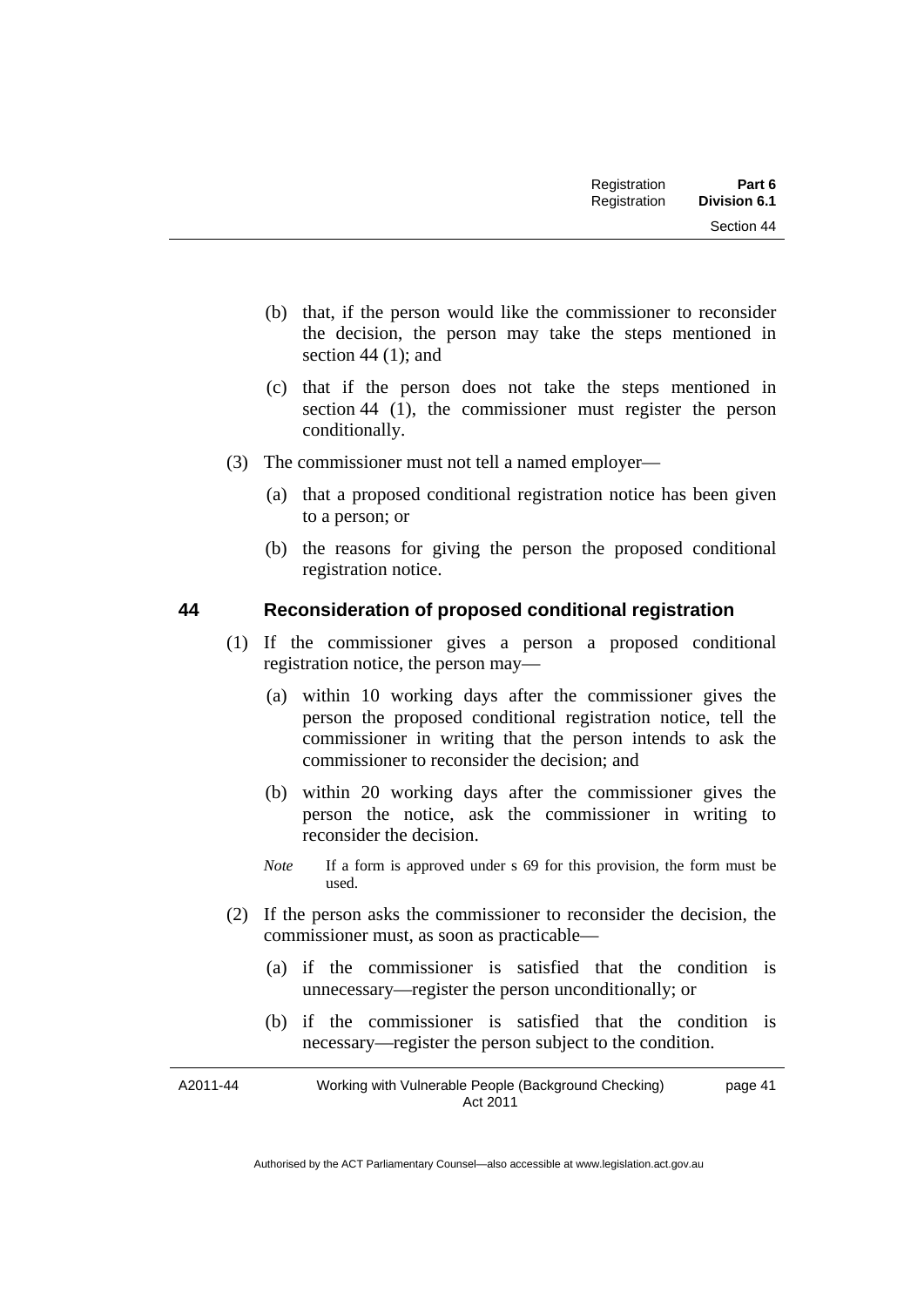- *Note* The commissioner's decision to register a person subject to a condition is reviewable (see s 61).
- (3) The person may give the commissioner, and the commissioner must consider in reconsidering the decision, any new or corrected information the person believes is relevant.

## **45 Extensions of period for reconsideration of proposed conditional registration**

- (1) On written application by a person, the commissioner may extend the period mentioned in section  $44$  (1) (a) or (b).
	- *Note* The commissioner may extend the period even if it has ended (see Legislation Act, s 151C).
- (2) The commissioner may extend the period only if the commissioner is satisfied on reasonable grounds that it is appropriate to extend the period given the person's circumstances.

#### **Examples—when period may be extended**

- 1 a person did not receive a proposed conditional registration notice because the person was unexpectedly hospitalised
- 2 a person needs more than 20 working days to obtain relevant information because the information is from a foreign country
- *Note* An example is part of the Act, is not exhaustive and may extend, but does not limit, the meaning of the provision in which it appears (see Legislation Act, s 126 and s 132).
- (3) The commissioner must tell the person in writing of a decision under subsection (1) and—
	- (a) if the commissioner extends the period—state the extended period; or
	- (b) if the commissioner refuses to extend the period—the reasons for the decision.
	- *Note* The commissioner must also give the person a reviewable decision notice in relation to a decision to—
		- (a) extend the period for a stated period; or

page 42 Working with Vulnerable People (Background Checking) Act 2011 A2011-44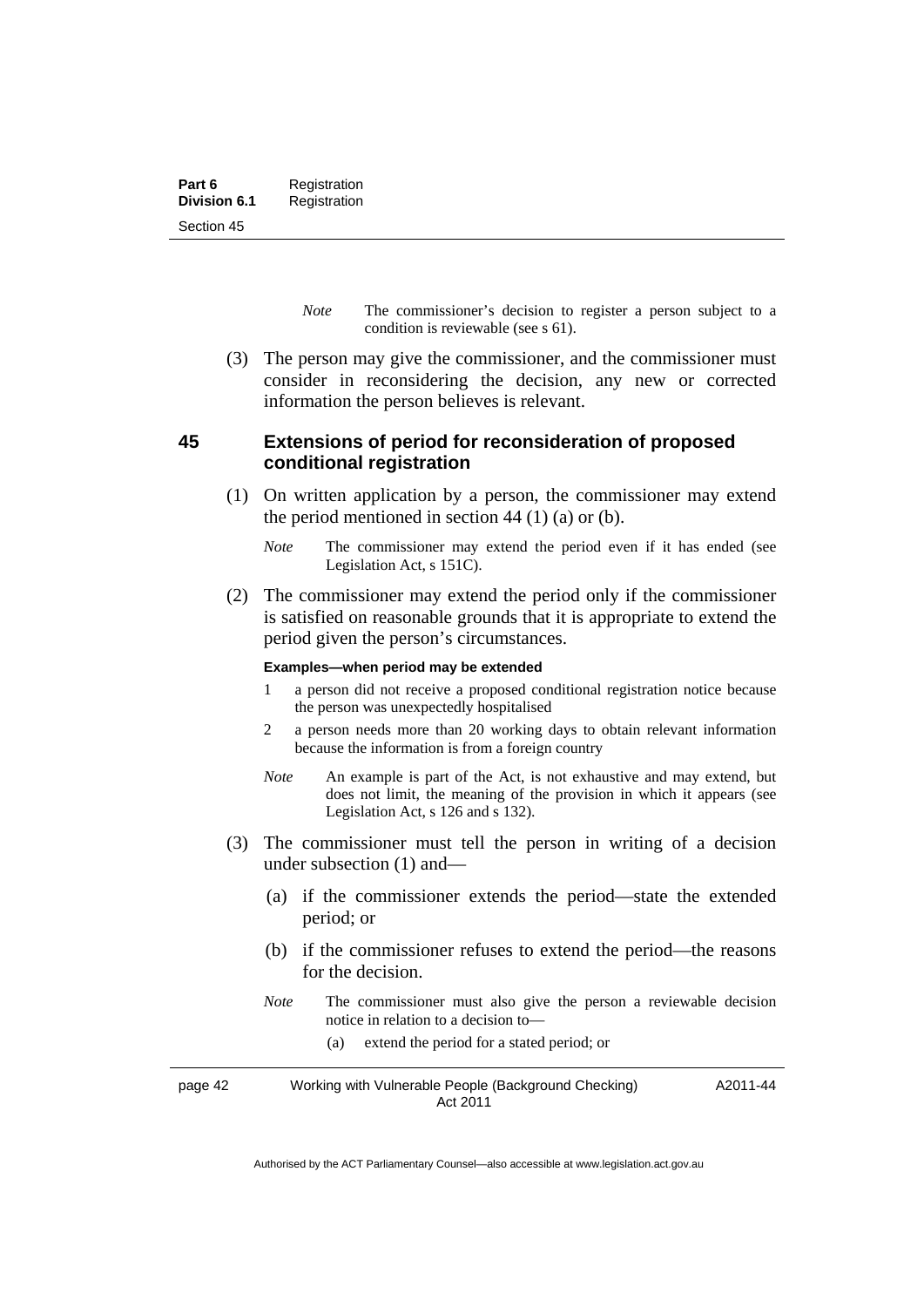(b) refuse to extend the period (see s 62).

#### **46 Notice of conditional registration**

- (1) The commissioner must register a person subject to a condition if the commissioner gives the person a proposed conditional registration notice and—
	- (a) the person does not tell the commissioner that the person intends to ask the commissioner to reconsider the decision under section 44  $(1)$  (a); or
	- (b) the person—
		- (i) tells the commissioner that the person intends to ask the commissioner to reconsider the decision under section  $44(1)(a)$ ; but
		- (ii) does not ask the commissioner to reconsider the decision under section  $44$  (1) (b).
	- *Note* The commissioner must also register a person subject to a condition if the commissioner has reconsidered the decision and is satisfied that the condition is necessary (see s 44 (2) (b)).
- (2) If a registration is subject to a condition, the commissioner must—
	- (a) tell the person in writing what the condition is and the reasons for the condition; and
		- *Note* The commissioner must also give the person a reviewable decision notice in relation to the decision to register the person subject to a condition (see s 62).
	- (b) tell the named employer (if any) in writing—
		- (i) that the person's registration is subject to a condition; and
		- (ii) what the condition is.

A2011-44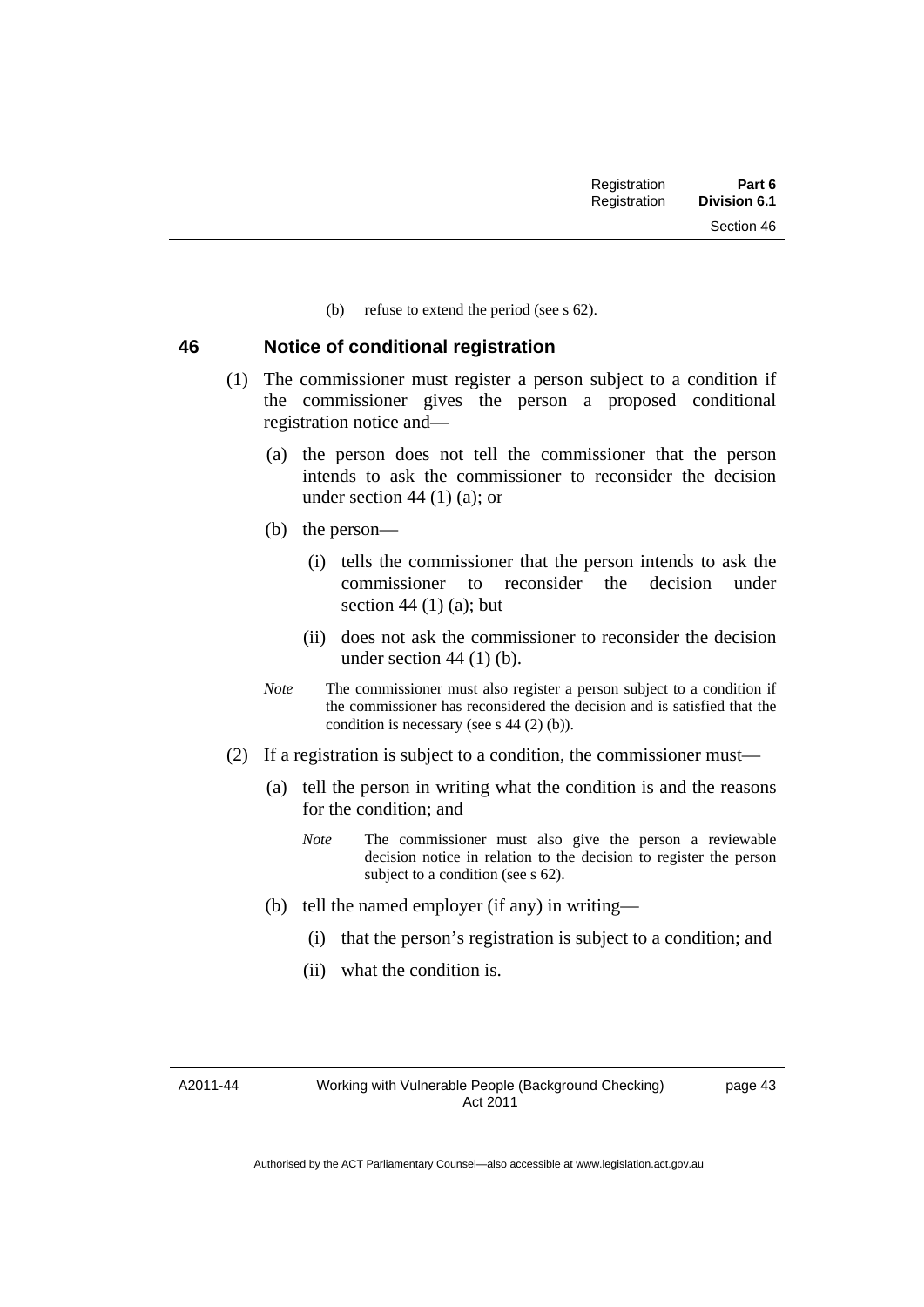### **47 Conditional registration—amendment**

- (1) A person with conditional registration may apply to the commissioner to amend the person's registration (including by removing or amending a condition of the registration).
	- *Note* If a form is approved under s 69 for this provision, the form must be used.
- (2) The commissioner may, in writing, require the applicant to give the commissioner the additional information in writing or documents the commissioner reasonably needs to decide the application.
- (3) If the applicant does not comply with a requirement under subsection (2), the commissioner may refuse to consider the application further.
	- *Note* It is an offence to make a false or misleading statement, give false or misleading information or produce a false or misleading document (see Criminal Code, pt 3.4).
- (4) On application by a person to amend a conditional registration, the commissioner must—
	- (a) amend the registration; or
	- (b) refuse to amend the registration.
- (5) The commissioner must—
	- (a) tell the applicant in writing of a decision under subsection (4) and—
		- (i) if the commissioner amends the registration—state the details of the amendment; and
		- (ii) if the commissioner refuses to amend the registration the reasons for the decision; and
		- *Note* The commissioner must also give the applicant a reviewable decision notice in relation to a decision to refuse to amend the applicant's registration (see s 62).

page 44 Working with Vulnerable People (Background Checking) Act 2011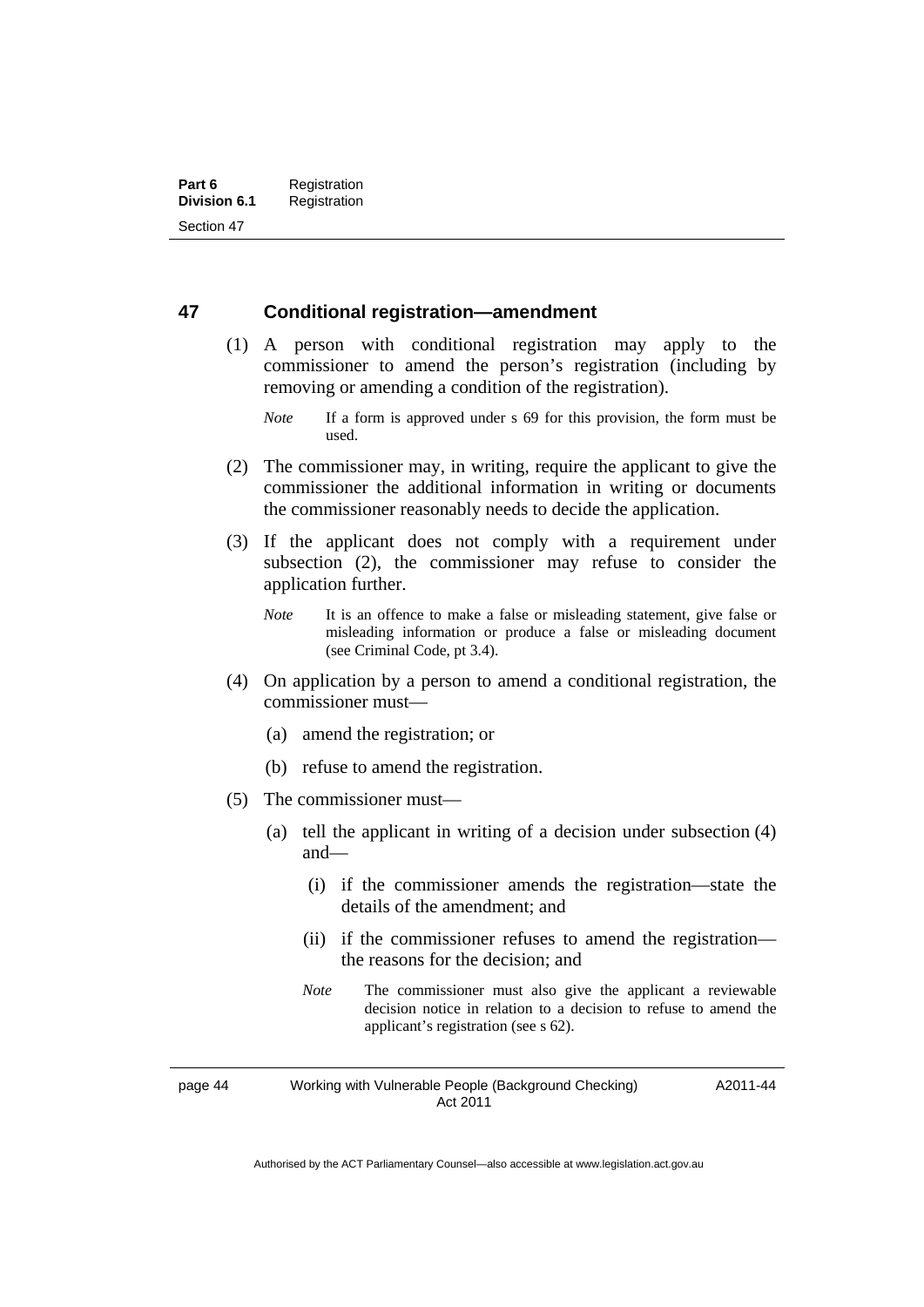Section 48

- (i) that the applicant's registration has been amended; and
- (ii) the details of the amendment.

employer (if any) in writing—

## **48 Offences—registered person contravene condition of registration**

- (1) A person commits an offence if—
	- (a) the person's registration is subject to a condition; and
	- (b) the person contravenes a requirement of the condition.

Maximum penalty: 50 penalty units.

- (2) An offence against subsection (1) is a strict liability offence.
- (3) A person commits an offence if—
	- (a) the person's registration is subject to a condition; and
	- (b) the person contravenes a requirement of the condition; and
	- (c) the person knows, or is reckless about whether, the person is contravening the requirement.

Maximum penalty: 200 penalty units, imprisonment for 2 years or both.

A2011-44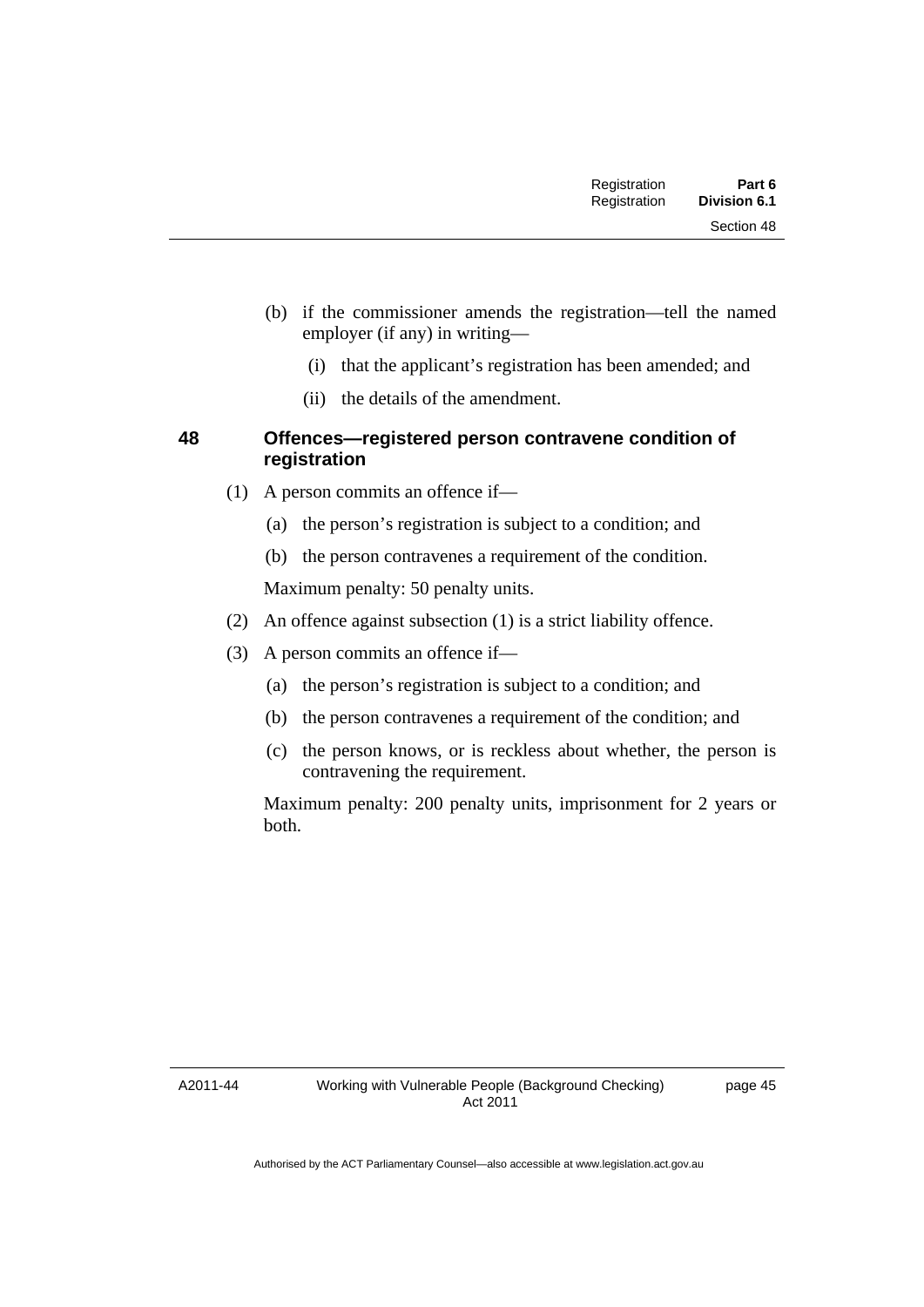- (4) Strict liability applies to subsection (3) (a).
	- *Note* The commissioner may suspend or cancel a person's registration if the person's registration is subject to a condition and the person contravenes a requirement of the condition (see s 57 (1)).

# **Division 6.2 Registration cards**

## **49 Registration cards**

- (1) If the commissioner registers a person, the commissioner must give the person a working with vulnerable people registration card (a *registration card*).
- (2) A registration card must contain—
	- (a) a unique identifying number (a *registration number*); and
	- (b) the date the registration ends; and
	- (c) anything else prescribed by regulation.

**50 Offence—fail to produce registration card** 

- (1) A registered person commits an offence if the person—
	- (a) engages in a regulated activity; and
	- (b) is required to be registered to engage in the activity; and
	- (c) is asked to produce the person's registration card by—
		- (i) a police officer; or
		- (ii) a person authorised by the commissioner; and
	- (d) does not produce the person's registration card.

Maximum penalty: 10 penalty units.

(2) An offence against this section is a strict liability offence.

page 46 Working with Vulnerable People (Background Checking) Act 2011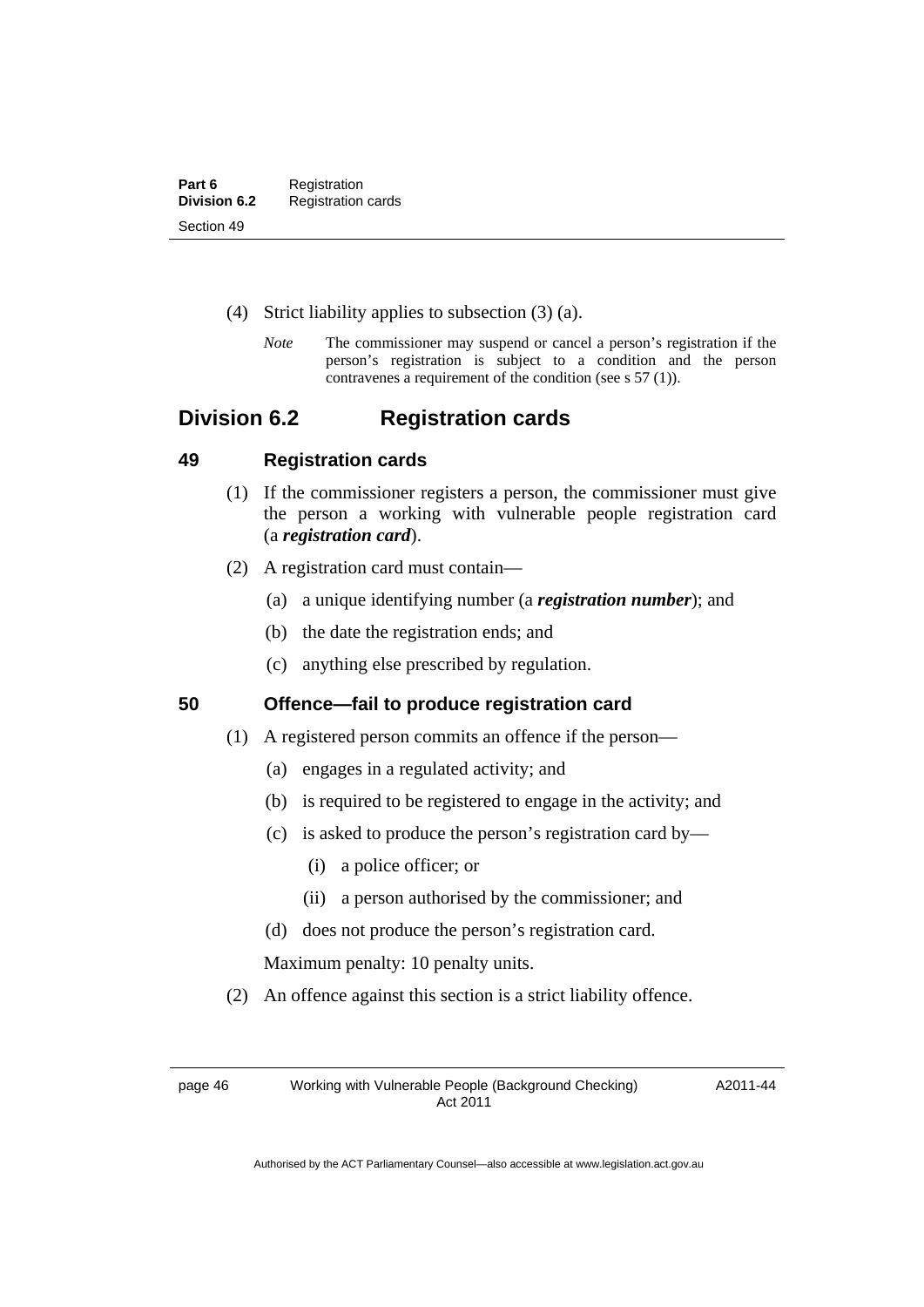#### **51 Lost, stolen or damaged registration cards**

- (1) This section applies if a registration card given to a person is lost, stolen or damaged.
- (2) The person may apply to the commissioner for a replacement card.
	- *Note 1* If a form is approved under s 69 for this provision, the form must be used.
	- *Note 2* A fee may be determined under s 68 for this provision.
- (3) The application must be accompanied by a statutory declaration made by the applicant setting out the circumstances in which the card was lost, stolen or damaged.
- (4) If a person applies for a replacement card, the commissioner must—
	- (a) replace the card; or
	- (b) refuse to replace the card.
		- *Note* The commissioner must give the person a reviewable decision notice in relation to the decision to refuse to replace the card (see s 62).
- (5) The commissioner must replace the card if satisfied that—
	- (a) the person held a registration card; and
	- (b) the card is lost, stolen or damaged.

### **52 Offence—fail to return registration card**

- (1) A person commits an offence if—
	- (a) the person's registration is—
		- (i) suspended or cancelled under section 59; or
		- (ii) surrendered under section 60; and

A2011-44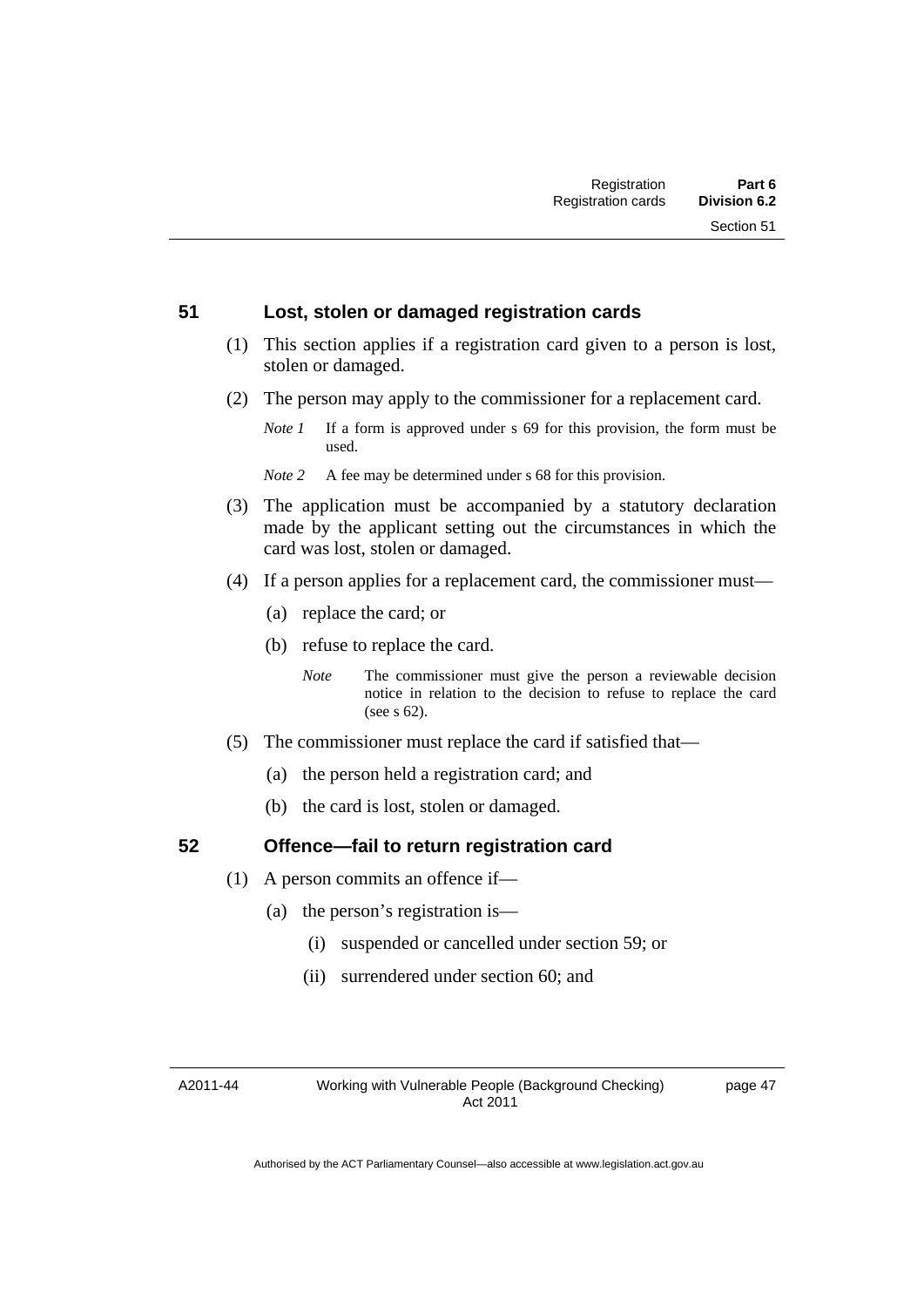(b) the person does not return the person's registration card to the commissioner as soon as practicable, but within 10 working days, after the day the suspension or cancellation takes effect.

Maximum penalty: 50 penalty units.

*Note* For when a suspension or cancellation takes effect, see s 59 (4).

- (2) Subsection (1) does not apply to a person if the person's card has been—
	- (a) lost or stolen; or
	- (b) destroyed by someone else.
	- *Note* The defendant has an evidential burden in relation to the matters mentioned in s (2) (see Criminal Code, s 58).
- (3) An offence against this section is a strict liability offence.

## **Division 6.3 Monitoring registered people**

## **53 Commissioner may seek information from entities about registered people**

 (1) The commissioner may seek information or advice from any entity the commissioner considers may be able to give information or advice that is relevant to whether a registered person continues to pose no risk or an acceptable risk of harm to a vulnerable person.

#### **Example**

an updated criminal history report from the chief police officer

- *Note* An example is part of the Act, is not exhaustive and may extend, but does not limit, the meaning of the provision in which it appears (see Legislation Act, s 126 and s 132).
- (2) An entity may give information or advice in response to a request under this section and, in doing so, does not contravene any duty of confidentiality the entity has under any law or agreement, despite anything to the contrary in the law or agreement.

page 48 Working with Vulnerable People (Background Checking) Act 2011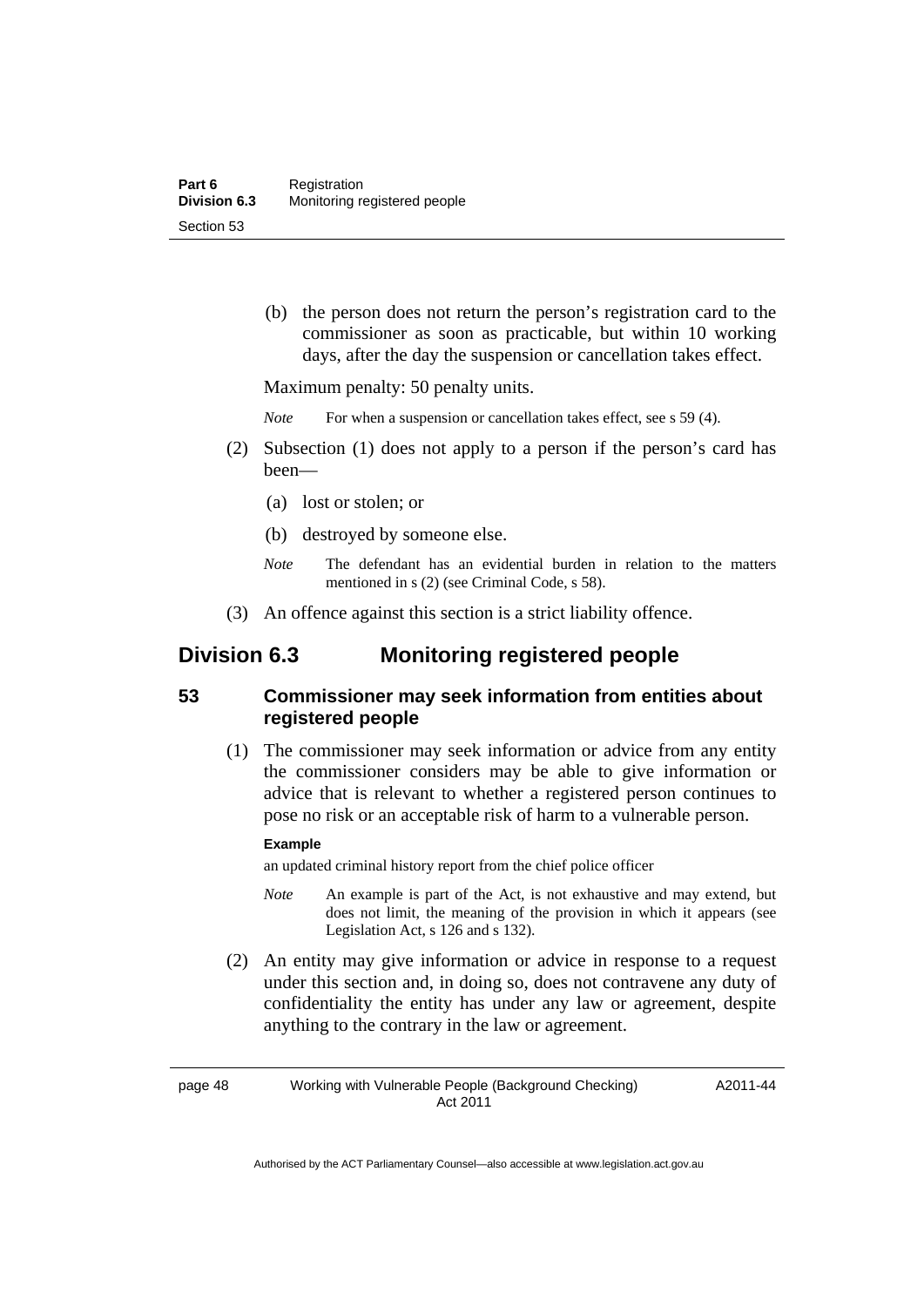#### **54 Additional risk assessments**

 (1) This section applies if the commissioner believes on reasonable grounds that there is new relevant information about a registered person.

#### **Examples—new relevant information**

- 1 a registered person is suspected of having committed a relevant offence
- 2 a registered person has been charged with a relevant offence
- 3 a registered person has been convicted or found guilty of a relevant offence
- *Note* An example is part of the Act, is not exhaustive and may extend, but does not limit, the meaning of the provision in which it appears (see Legislation Act, s 126 and s 132).
- (2) The commissioner must—
	- (a) conduct a risk assessment (an *additional risk assessment*) for the person taking into account the new relevant information; and
	- (b) tell the person in writing that the additional risk assessment is being conducted.
	- *Note* If the commissioner decides to conduct an additional risk assessment for a person, the commissioner may suspend the person's registration while the assessment is conducted (see s 57 (2)).
- (3) If the commissioner conducts an additional risk assessment for the person and is satisfied that that the person poses no risk or an acceptable risk of harm to a vulnerable person, the commissioner may—
	- (a) leave the person's registration unchanged; or
	- (b) add a condition to, or amend a condition of, the person's registration.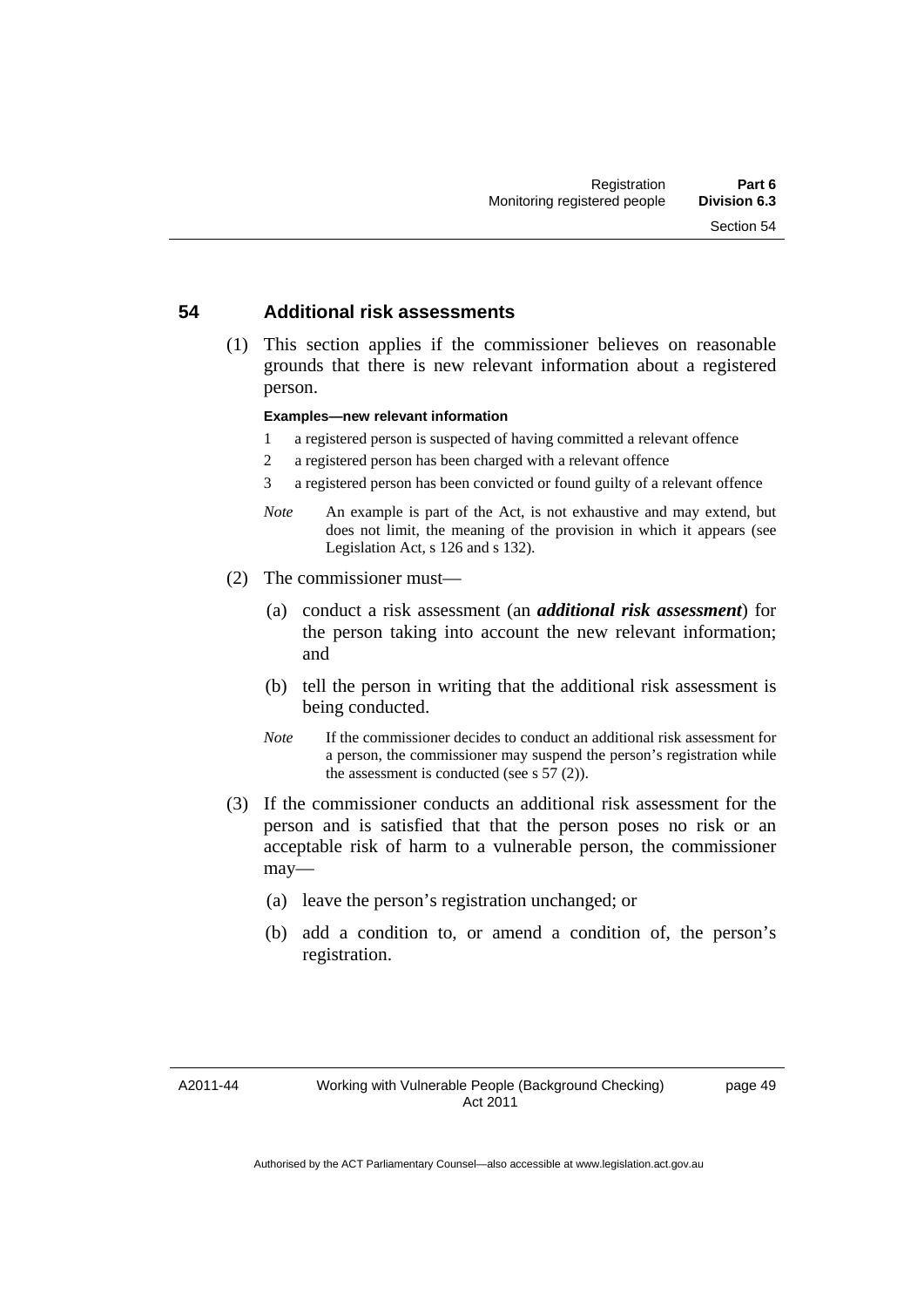- (c) remove a condition from the person's registration.
- *Note 1* Section 43 sets out the commissioner's obligations if the commissioner intends to register a person conditionally.
- *Note 2* The commissioner must cancel a person's registration if the commissioner has conducted an additional risk assessment for the person and is satisfied that that the person poses an unacceptable risk of harm to a vulnerable person (see s 57 (3)).
- (4) The risk assessment guidelines may provide for what constitutes new relevant information about a registered person.

## **55 Offences—registered person fail to disclose charge, conviction or finding of guilt for relevant offence**

- (1) A person commits an offence if the person—
	- (a) is registered; and
	- (b) is charged with a relevant offence; and
	- (c) does not tell the commissioner about the charge in writing within 10 working days after the day the person is charged.

Maximum penalty: 50 penalty units.

- (2) A person commits an offence if the person—
	- (a) is registered; and
	- (b) is convicted or found guilty of a relevant offence; and
	- (c) does not tell the commissioner about the conviction or finding of guilt in writing within 10 working days after the day the person is convicted or found guilty.

Maximum penalty: 50 penalty units.

(3) An offence against this section is a strict liability offence.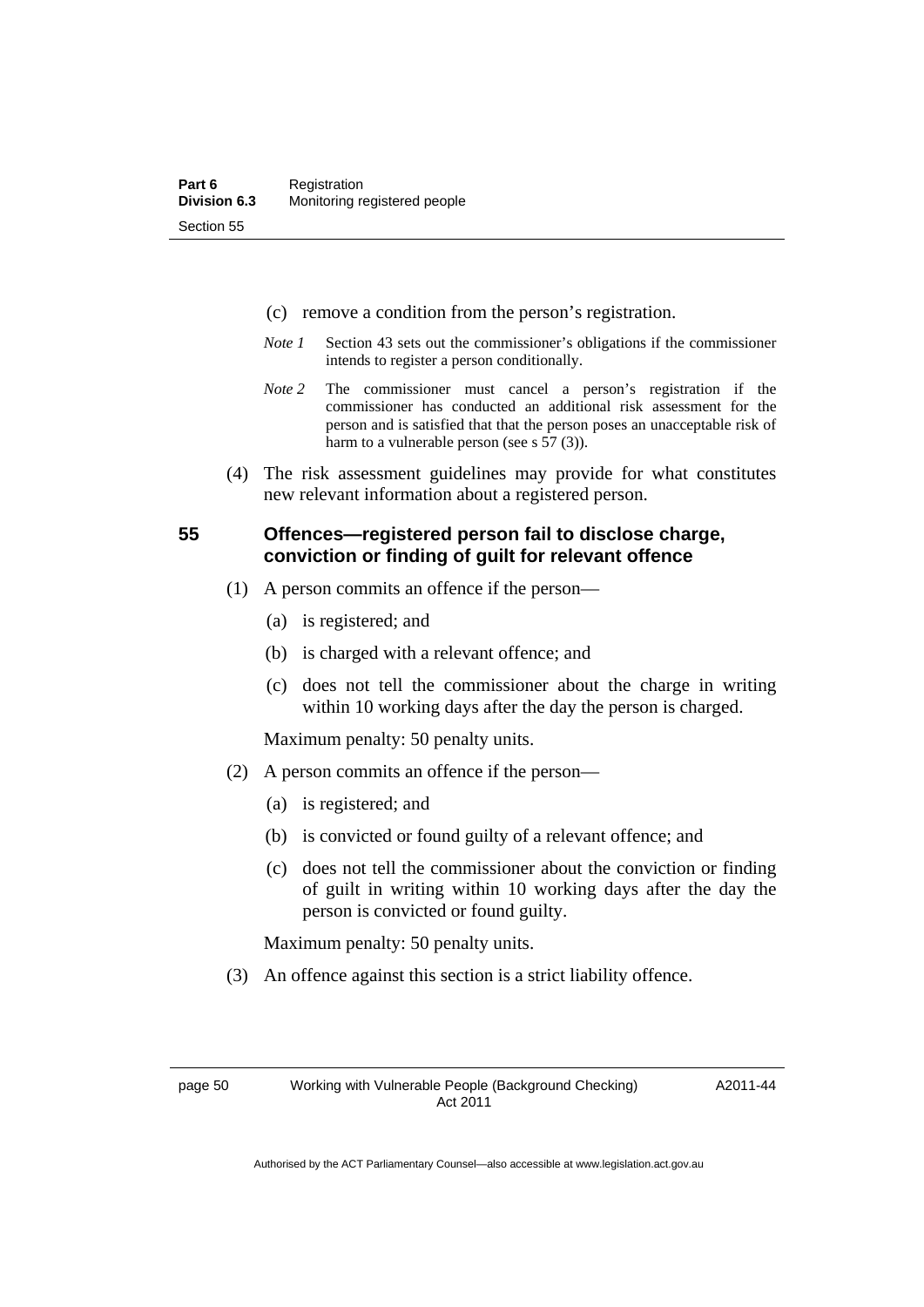#### **56 Offence—fail to notify change of name or address**

- (1) A person commits an offence if—
	- (a) the person is registered; and
	- (b) the person's name or address changes; and
	- (c) the person does not tell the commissioner in writing of the change within 10 working days after the day the change happens.

Maximum penalty: 10 penalty units.

- *Note* If a form is approved under s 69 for this provision, the form must be used.
- (2) An offence against this section is a strict liability offence.

# **Division 6.4 Suspending or cancelling registration**

## **57 Grounds for suspension or cancellation of registration**

- (1) The commissioner may suspend or cancel a person's registration if—
	- (a) the person's registration is subject to a condition; and
	- (b) the person contravenes a requirement of the condition; and
	- (c) the commissioner believes on reasonable grounds that suspension or cancellation is necessary for this Act.
	- *Note* A person commits an offence if the person contravenes a requirement of a condition—see s 48.
- (2) If the commissioner decides to conduct an additional risk assessment for a person, the commissioner may suspend the person's registration while the assessment is conducted.
	- *Note* The commissioner must conduct an additional risk assessment for a person under s 54 if the commissioner believes on reasonable grounds that there is new relevant information about the person.

A2011-44 Working with Vulnerable People (Background Checking) Act 2011 page 51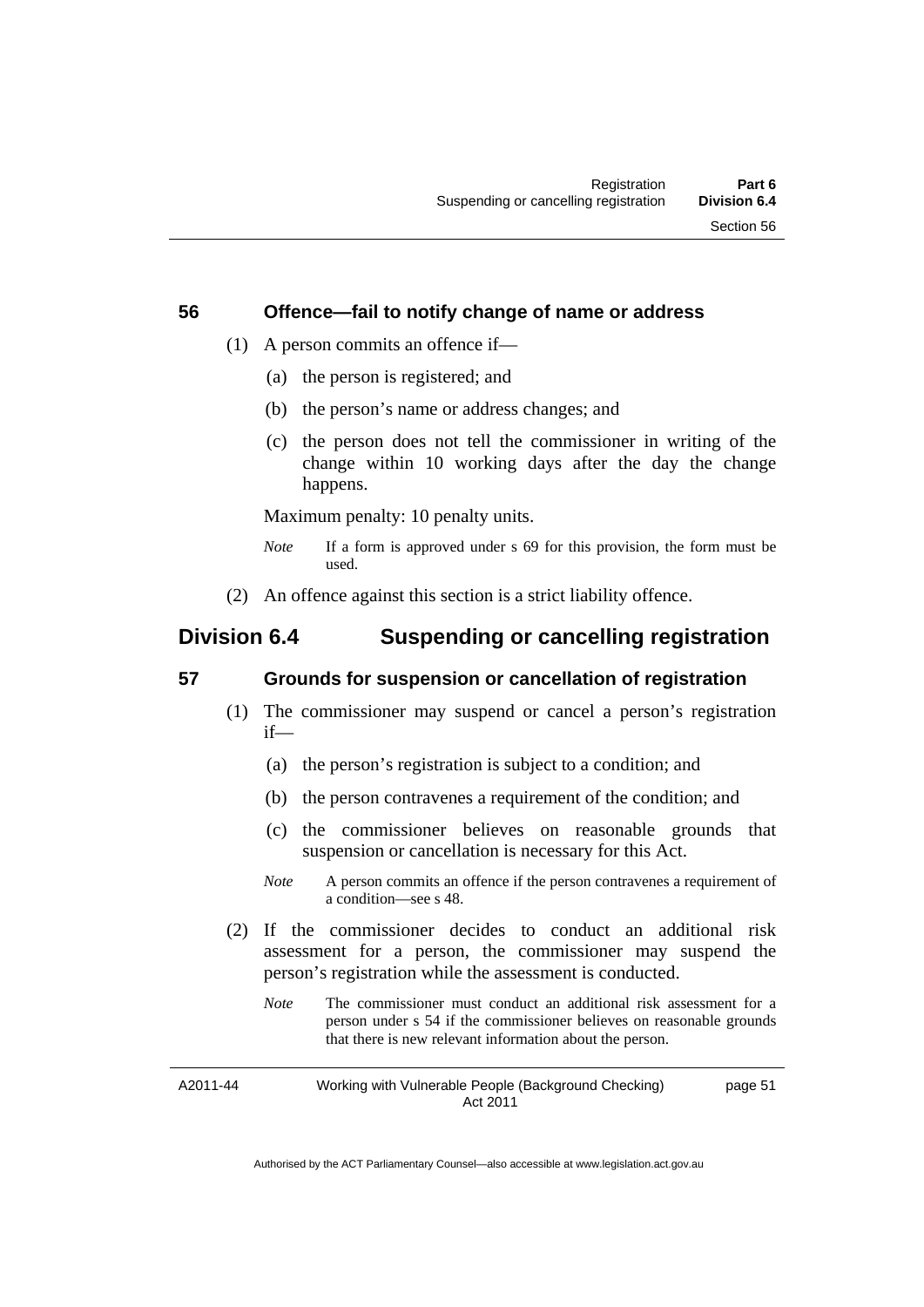- (3) The commissioner must cancel a person's registration if the commissioner—
	- (a) has conducted an additional risk assessment for the person; and
	- (b) is satisfied that the person poses an unacceptable risk of harm to a vulnerable person.

## **58 Notice of proposed suspension or cancellation of registration**

- (1) The commissioner must give written notice of an intention to suspend or cancel a person's registration to the person.
- (2) A notice of intention to suspend or cancel a person's registration must—
	- (a) set out the ground for suspension or cancellation; and
	- (b) state that the person may, within 10 working days after the day the commissioner gives the person the notice, give reasons why the person considers that the registration should not be suspended or cancelled.

## **59 Suspension or cancellation of registration**

- (1) The commissioner must suspend or cancel a person's registration if the commissioner—
	- (a) has given written notice to the person of an intention to suspend or cancel the registration; and
	- (b) has considered any reasons given by the person in accordance with the notice; and
	- (c) is satisfied that the ground for suspension or cancellation under section 57 exists.
	- *Note* The commissioner's decision to suspend or cancel a person's registration is reviewable (see s 61).

#### page 52 Working with Vulnerable People (Background Checking) Act 2011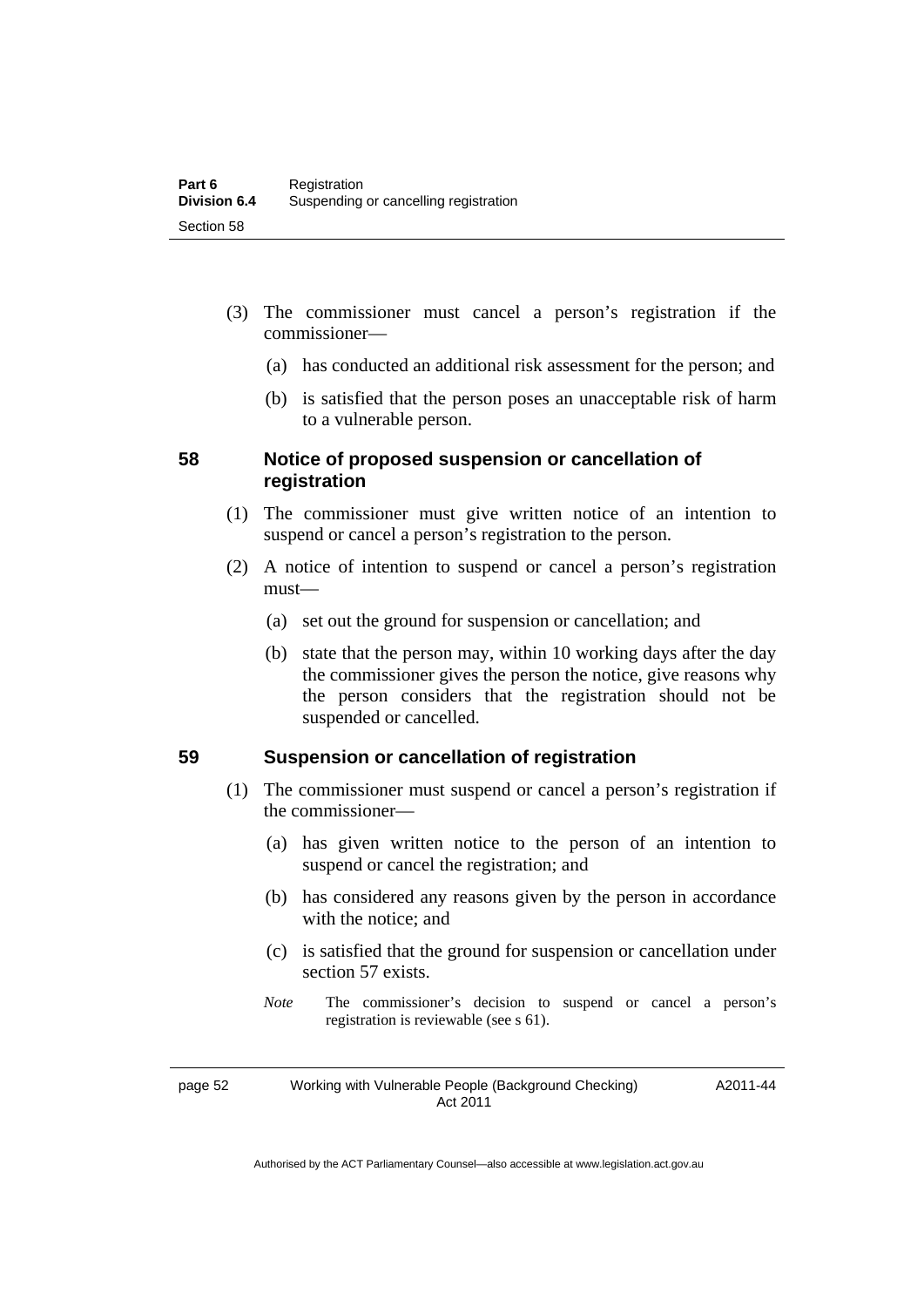- (2) The commissioner must—
	- (a) tell the person in writing—
		- (i) that the person's registration is suspended or cancelled; and
		- (ii) the ground for suspension or cancellation; and
		- *Note* The commissioner must also give the person a reviewable decision notice in relation to the decision to suspend or cancel the person's registration (see s 62).
	- (b) tell the person's employer (if any) in writing that the person's registration has been suspended or cancelled.
- (3) For subsection (2) (b), the commissioner must not tell the person's employer the ground for suspension or cancellation.
- (4) The suspension or cancellation takes effect—
	- (a) on the day after the day the commissioner tells the person in writing that the person's registration is suspended or cancelled; or
	- (b) if a later date is stated in the notice of suspension or cancellation—on the later date.
- (5) To remove any doubt, a person whose registration is suspended does not have a registration allowing the person to engage in a regulated activity.
	- *Note* A person engaging in a regulated activity for which the person is required to be registered commits an offence under s 13 if the person's registration is suspended or cancelled and the person continues to engage in the activity.

A2011-44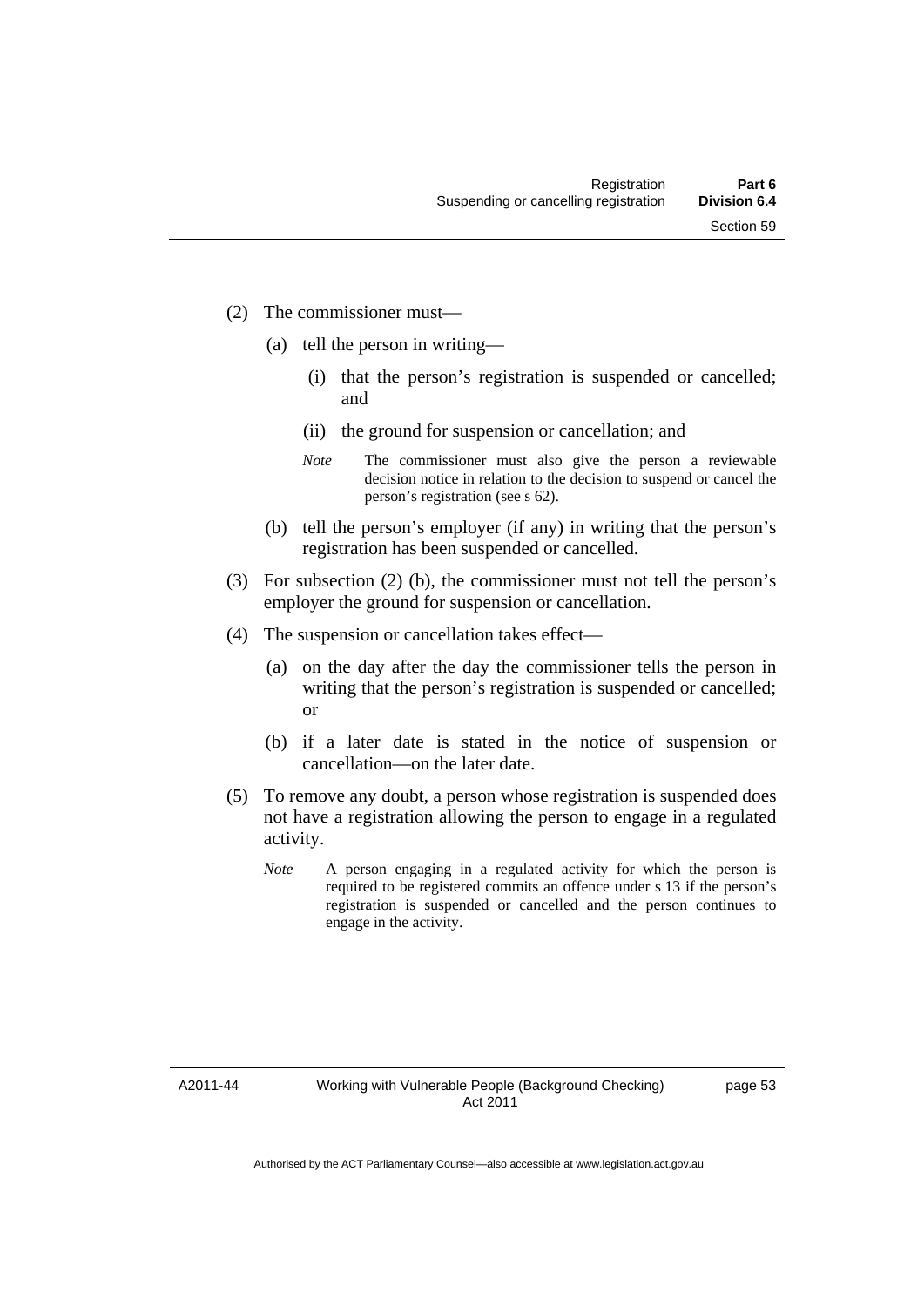# **Division 6.5 Surrendering registration**

## **60 Surrendering registration**

- (1) A registered person may surrender the person's registration by giving written notice of the surrender (a *surrender notice*) to the commissioner.
	- *Note* If a form is approved under s 69 for this provision, the form must be used.
- (2) The surrender notice must be accompanied by—
	- (a) the person's registration card; or
	- (b) if the card has been lost, stolen or destroyed—a statutory declaration signed by the person stating that the card has been lost, stolen or destroyed.
	- *Note* The *Statutory Declarations Act 1959* (Cwlth) applies to the making of statutory declarations under ACT laws.
- (3) The surrender of the registration takes effect—
	- (a) on the day the surrender notice is given to the commissioner; or
	- (b) if a later date is stated in the surrender notice—on the later date.
- (4) The commissioner must tell the person's employer (if any) in writing that the person's registration has been surrendered.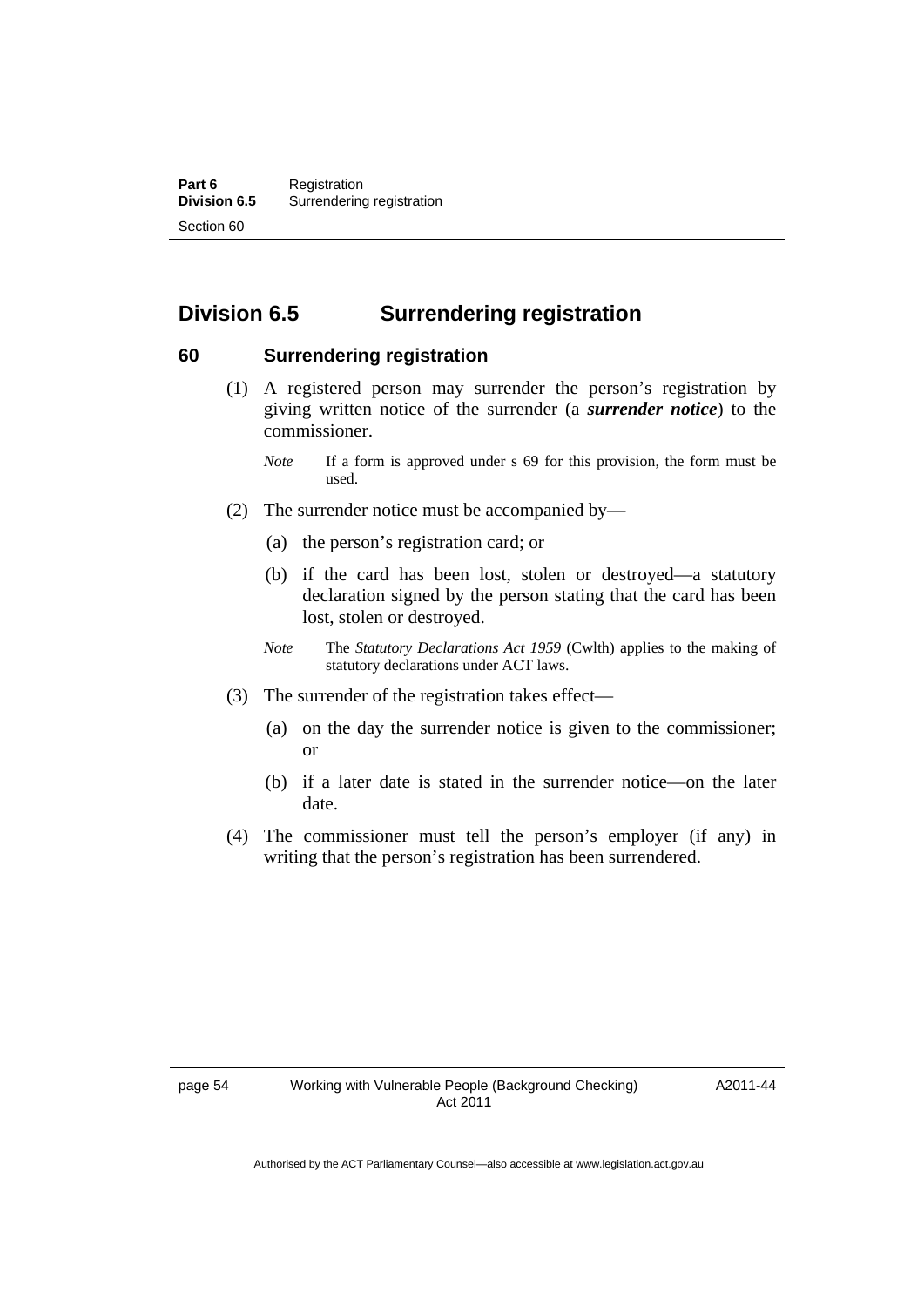# **Part 7 Notification and review of decisions**

#### **61 Meaning of** *reviewable decision***—pt 7**

In this part:

*reviewable decision* means a decision mentioned in schedule 2, column 3 under a provision of this Act mentioned in column 2 in relation to the decision.

#### **62 Reviewable decision notices**

If the commissioner makes a reviewable decision, the commissioner must give a reviewable decision notice only to each entity mentioned in schedule 2, column 4 in relation to the decision.

*Note* The requirements for a reviewable decision notice are prescribed under the *ACT Civil and Administrative Tribunal Act 2008*.

#### **63 Applications for review**

An entity mentioned in schedule 2, column 4 in relation to a reviewable decision may apply to the ACAT for review of the decision.

*Note* If a form is approved under the *ACT Civil and Administrative Tribunal Act 2008* for the application, the form must be used.

A2011-44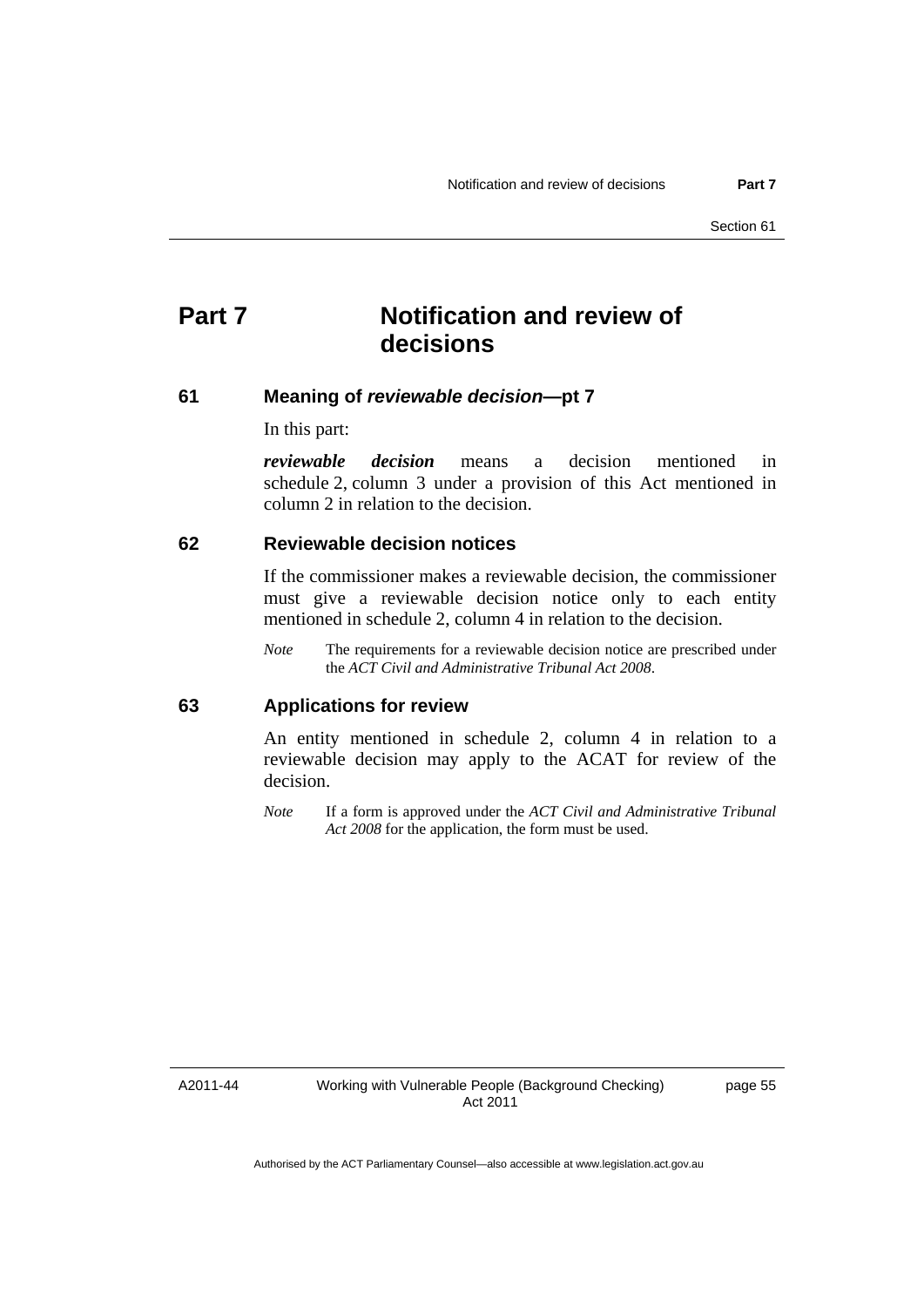#### **Part 8** Miscellaneous

Section 64

# **Part 8 Miscellaneous**

#### **64 Protection from liability**

- (1) An official is not civilly liable for anything done or omitted to be done honestly and without recklessness—
	- (a) in the exercise of a function under this Act; or
	- (b) in the reasonable belief that the act or omission was in the exercise of a function under this Act.
- (2) Any civil liability that would, apart from subsection (1), attach to an official attaches instead to the Territory.
- (3) In this section:

*official* means—

- (a) the commissioner; or
- (b) an independent advisor; or
- (c) a person authorised under this Act by the commissioner to do or not to do a thing.
- *Note* A reference to an Act includes a reference to the statutory instruments made or in force under the Act, including any regulation (see Legislation Act, s 104).

### **65 Offences—use or divulge protected information**

- (1) A person to whom this section applies commits an offence if—
	- (a) the person uses information; and
	- (b) the information is protected information about someone else; and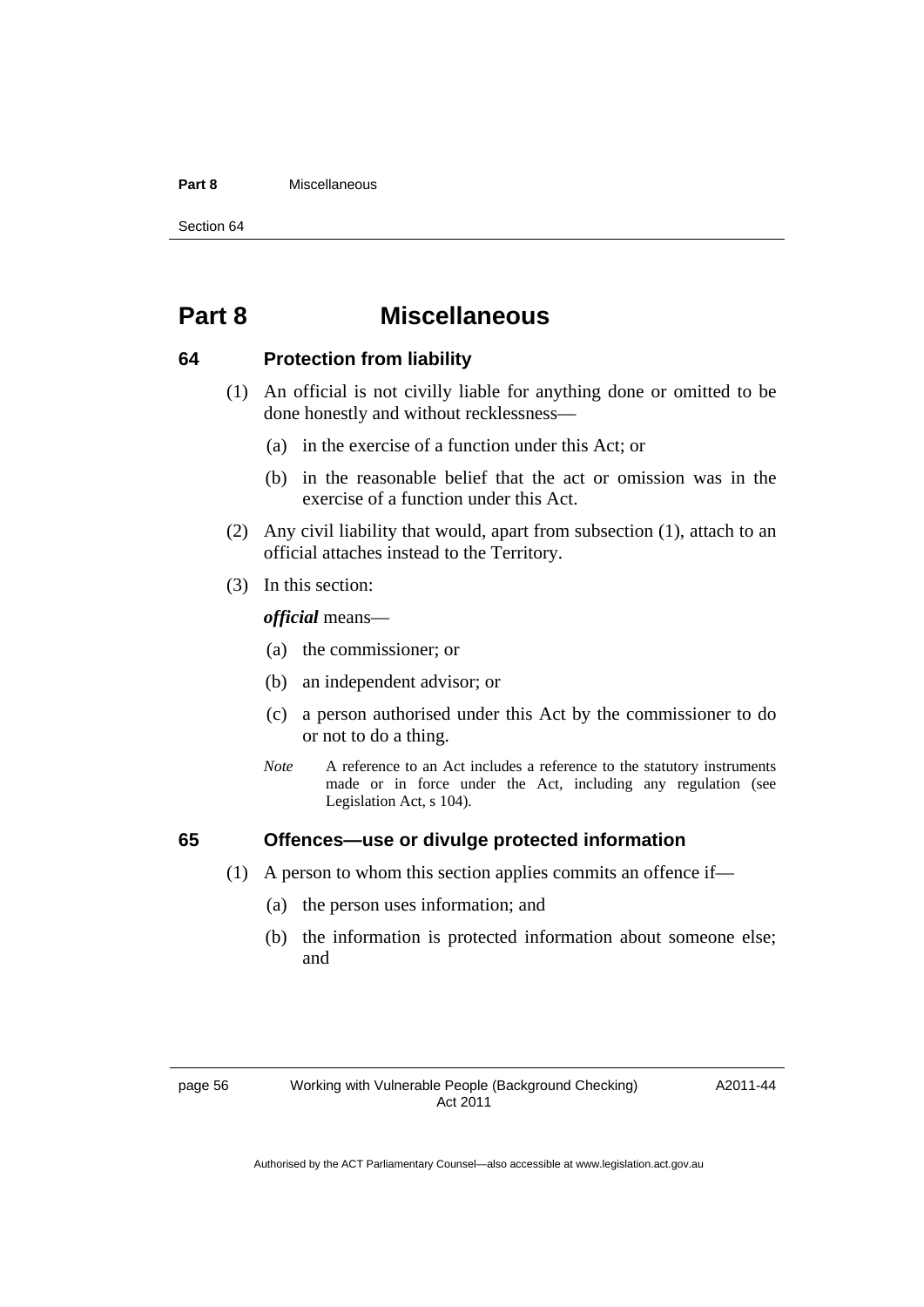(c) the person is reckless about whether the information is protected information about someone else.

Maximum penalty: 50 penalty units, imprisonment for 6 months or both.

- (2) A person to whom this section applies commits an offence if—
	- (a) the person does something that divulges information; and
	- (b) the information is protected information about someone else; and
	- (c) the person is reckless about whether—
		- (i) the information is protected information about someone else; and
		- (ii) doing the thing would result in the information being divulged to someone else.

Maximum penalty: 50 penalty units, imprisonment for 6 months or both.

- (3) Subsections (1) and (2) do not apply if the information is used or divulged—
	- (a) under this Act or another territory law; or
	- (b) in relation to the exercise of a function, as a person to whom this section applies, under this Act or another territory law; or
	- (c) in a court proceeding.
- (4) Subsections (1) and (2) do not apply to the using or divulging of protected information about a person with the person's consent.
	- *Note* The defendant has an evidential burden in relation to the matters mentioned in ss (3) and (4) (see Criminal Code, s 58).

A2011-44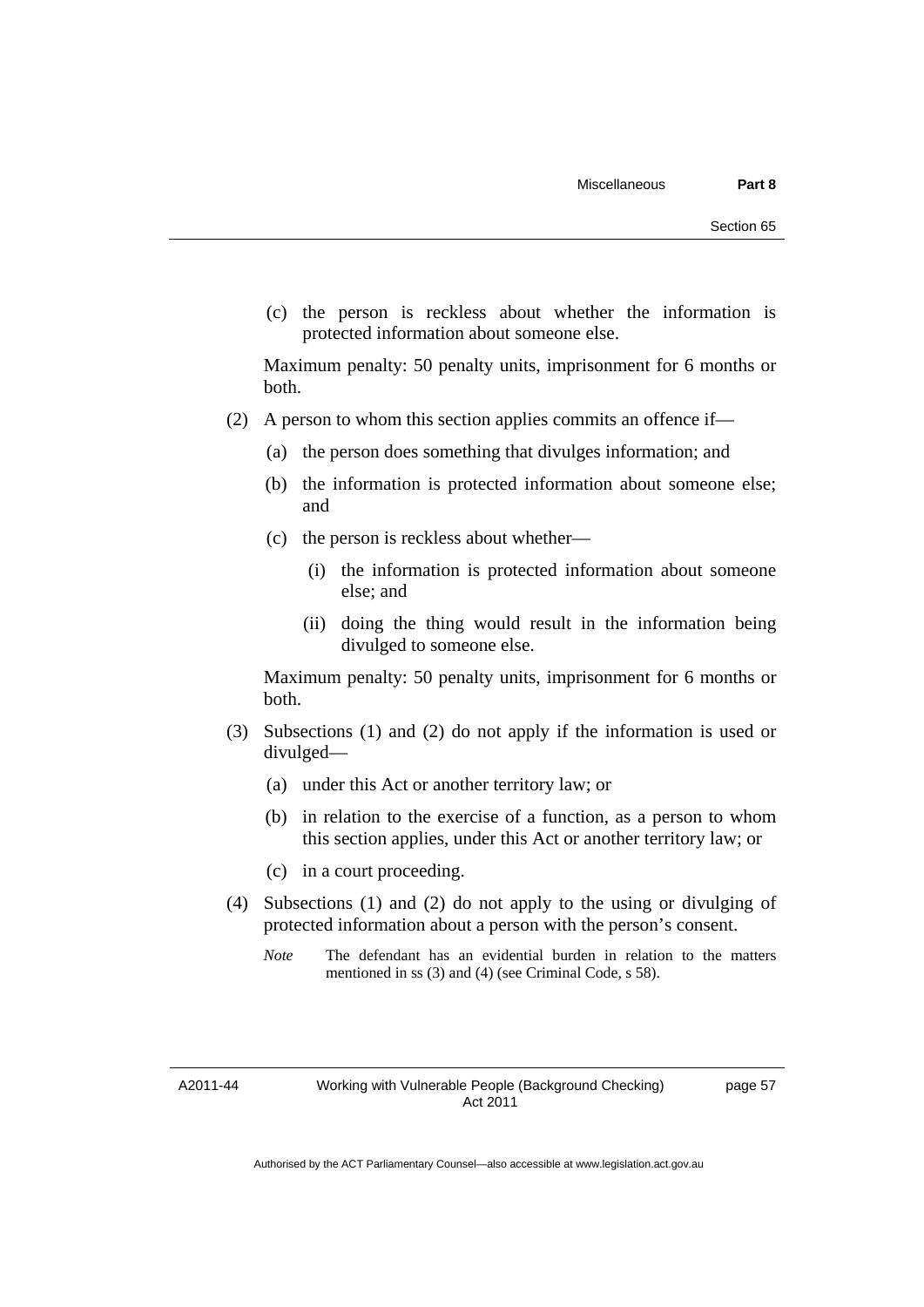#### **Part 8** Miscellaneous

Section 65

- (5) A person to whom this section applies need not divulge protected information to a court, or produce a document containing protected information to a court, unless it is necessary to do so for this Act or another law applying in the territory.
- (6) In this section:

*court* includes a tribunal, authority or person having power to require the production of documents or the answering of questions.

*divulge* includes—

- (a) communicate; or
- (b) publish

*person to whom this section applies* means—

- (a) a person who is or has been—
	- (i) the commissioner; or
	- (ii) an independent advisor; or
- (b) anyone else who has exercised a function under this Act.

*produce* includes allow access to.

*protected information* means information about a person that is disclosed to, or obtained by, a person to whom this section applies because of the exercise of a function under this Act by the person or someone else.

#### **Examples—protected information**

- 1 information obtained by the commissioner in conducting a risk assessment for a person
- 2 information disclosed by the commissioner in seeking information or advice from an entity about a registered person
- *Note* An example is part of the Act, is not exhaustive and may extend, but does not limit, the meaning of the provision in which it appears (see Legislation Act, s 126 and s 132).

page 58 Working with Vulnerable People (Background Checking) Act 2011

A2011-44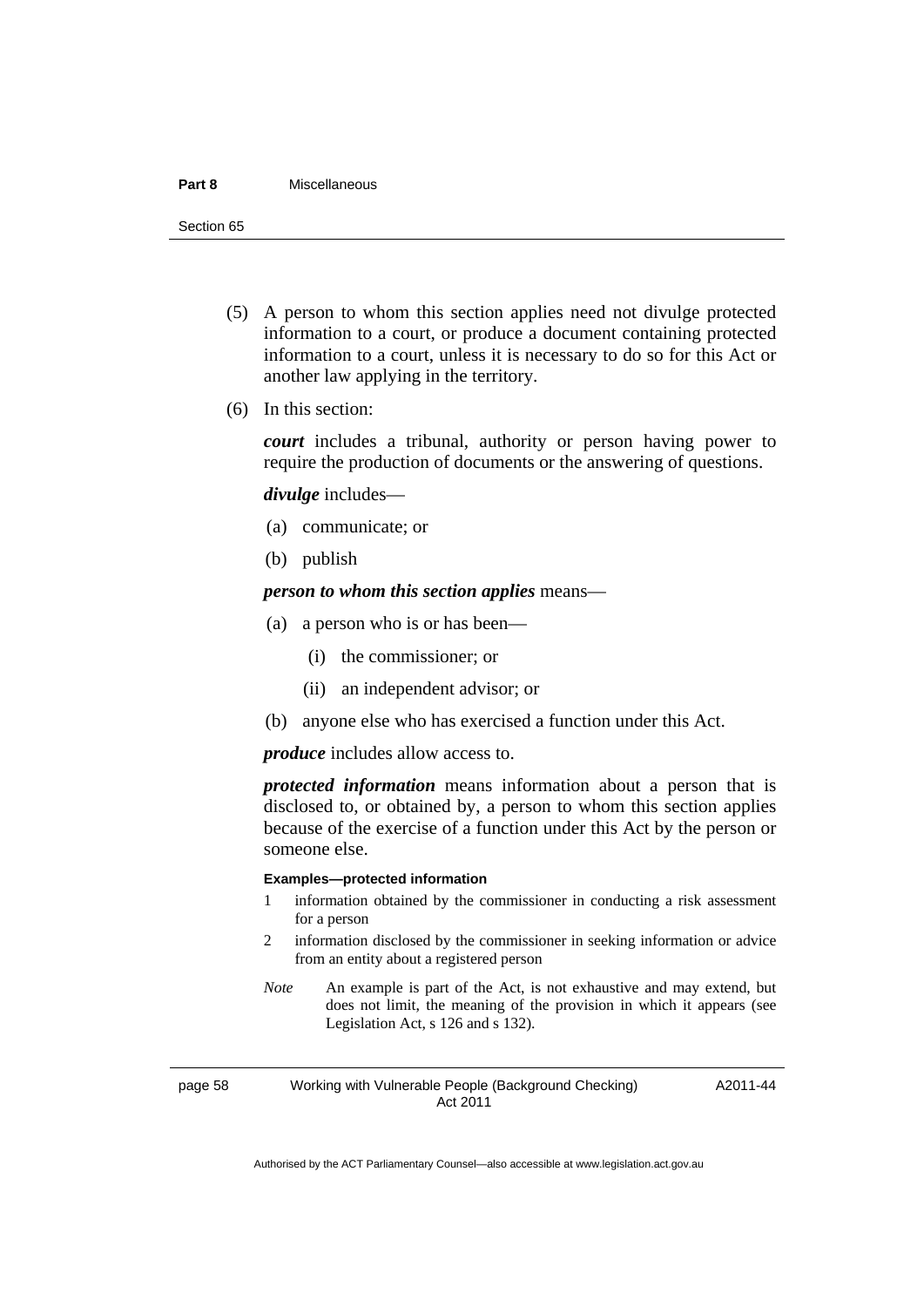*use information* includes make a record of the information.

## **66 Evidentiary certificates**

- (1) The commissioner may give a signed certificate—
	- (a) stating that on a stated date or during a stated period a named person was or was not registered; and
	- (b) if the person was registered—including details of the person's registration.
- (2) A certificate under this section is evidence of the matters stated in it.
- (3) Unless the contrary is proved, a document that purports to be a certificate under this section is taken to be a certificate.

## **67 Disqualification orders**

- (1) If a court finds a person guilty of an offence against this Act, the court may make an order disqualifying the person from applying for registration for a stated period or until a stated thing happens.
- (2) In this section:

*offence against this Act* includes an offence against the Criminal Code in relation to anything done, or not done, under or in relation to this Act.

## **68 Determination of fees**

- (1) The Minister may determine fees for this Act.
	- *Note* The Legislation Act contains provisions about the making of determinations and regulations relating to fees (see pt 6.3)
- (2) A determination is a disallowable instrument.
	- *Note* A disallowable instrument must be notified, and presented to the Legislative Assembly, under the Legislation Act.

A2011-44

Working with Vulnerable People (Background Checking) Act 2011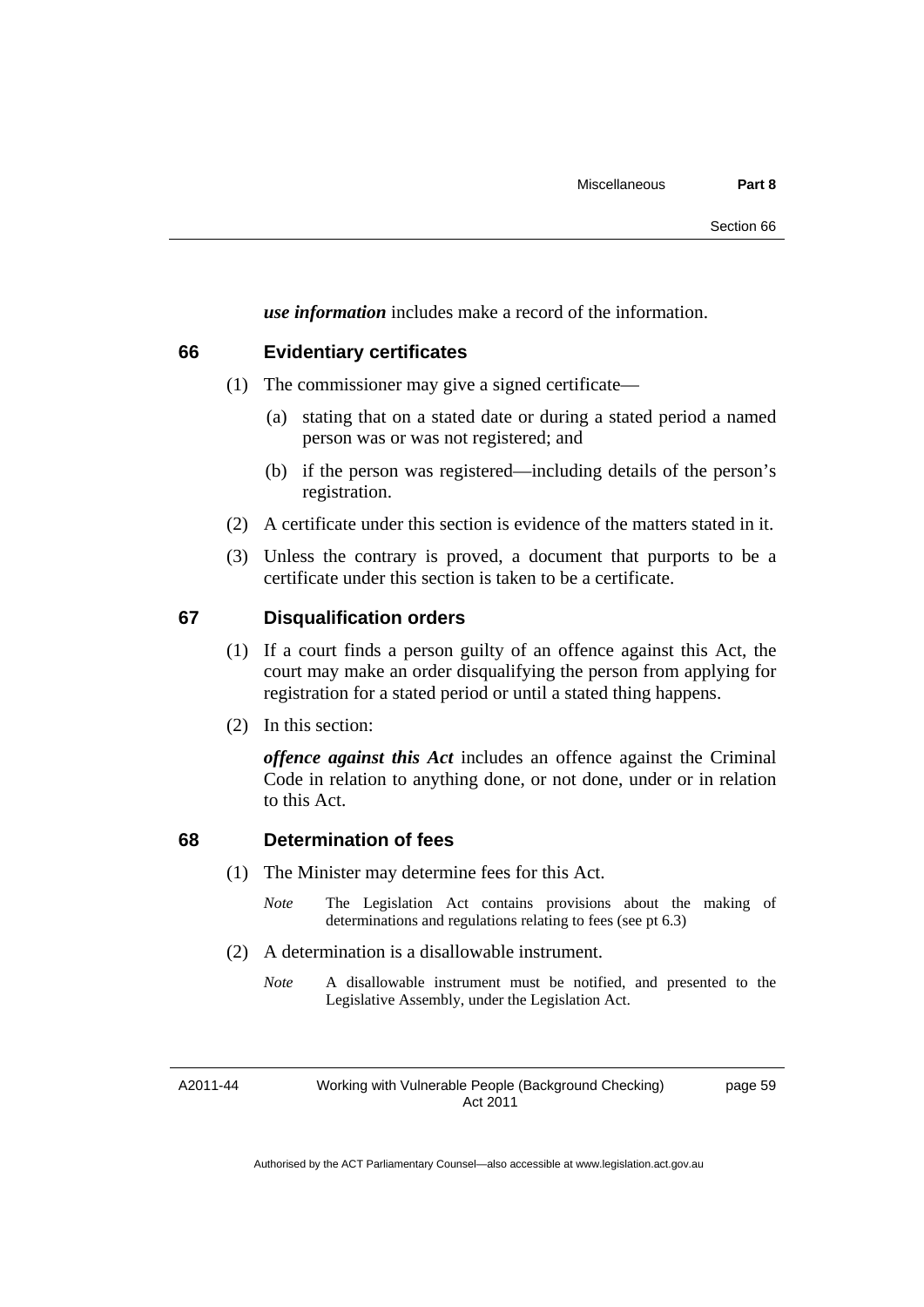#### **Part 8** Miscellaneous

#### **69 Approved forms**

- (1) The commissioner may approve forms for this Act.
- (2) If the commissioner approves a form for a particular purpose, the approved form must be used for the purpose.

*Note* For other provisions about forms, see the Legislation Act, s 255.

(3) An approved form is a notifiable instrument.

*Note* A notifiable instrument must be notified under the Legislation Act.

#### **70 Review of Act**

- (1) The Minister must, as soon as practicable after the end of this Act's 3rd year and 7th year of operation—
	- (a) review the operation of the Act; and
	- (b) present a report of the review to the Legislative Assembly.
	- *Note* A reference to an Act includes a reference to the statutory instruments made or in force under the Act, including any regulation (see Legislation Act, s 104).
- (2) This section expires 8 years after the day it commences.

#### **71 Regulation-making power**

- (1) The Executive may make regulations for this Act.
	- *Note* A regulation must be notified, and presented to the Legislative Assembly, under the Legislation Act.
- (2) Without limiting subsection (1), a regulation may make provision for—
	- (a) the obligations of employers before engaging people in regulated activities; and
	- (b) the obligations of employers in relation to people they engage in regulated activities.

page 60 Working with Vulnerable People (Background Checking) Act 2011

A2011-44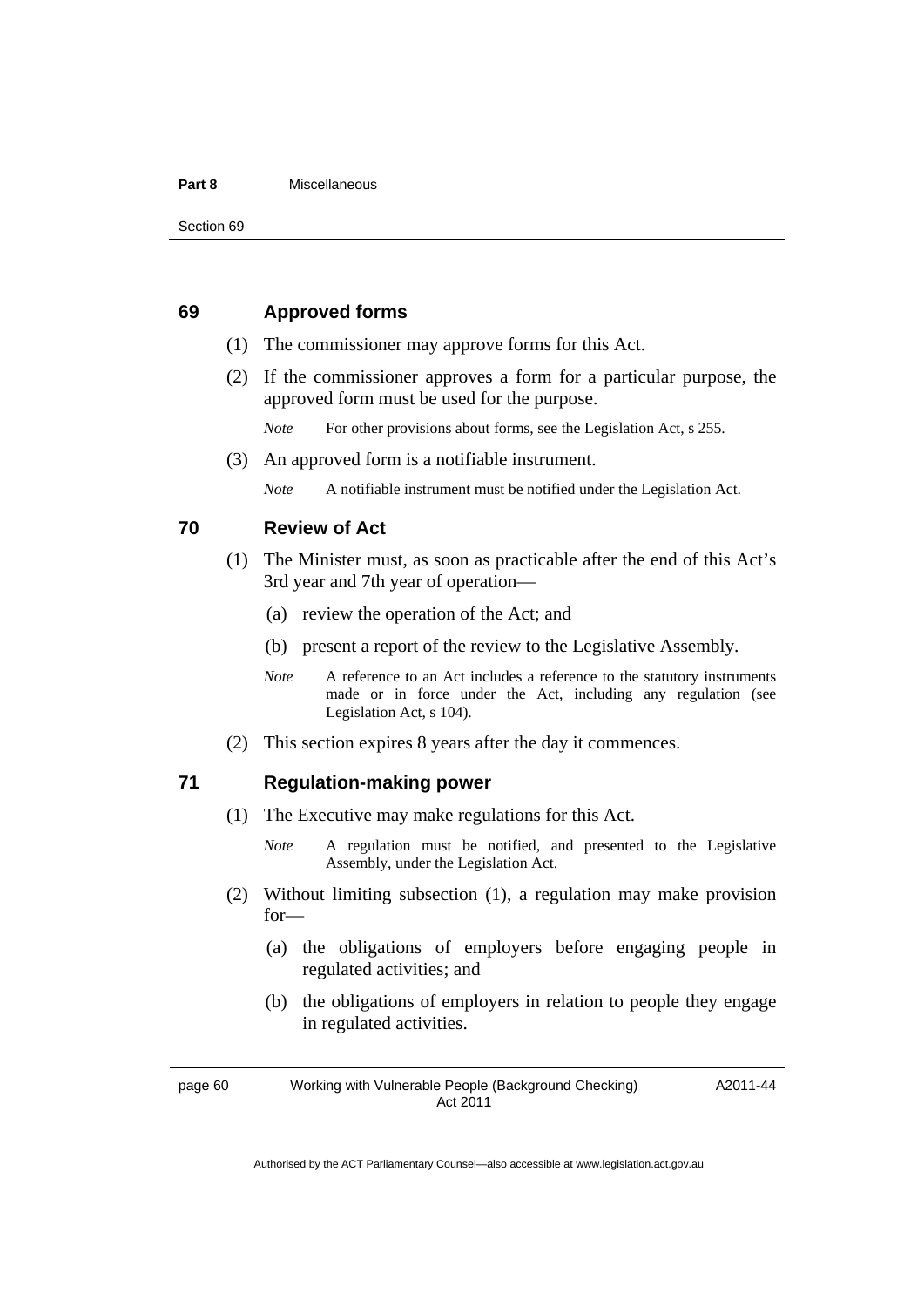(3) A regulation may create offences and fix maximum penalties of not more than 20 penalty units for the offences.

## **72 Fair Trading (Australian Consumer Law) Act 1992, dictionary, definition of** *fair trading legislation***, new paragraph (g)**

*insert* 

 (g) the *Working with Vulnerable People (Background Checking) Act 2011*.

A2011-44

Working with Vulnerable People (Background Checking) Act 2011

page 61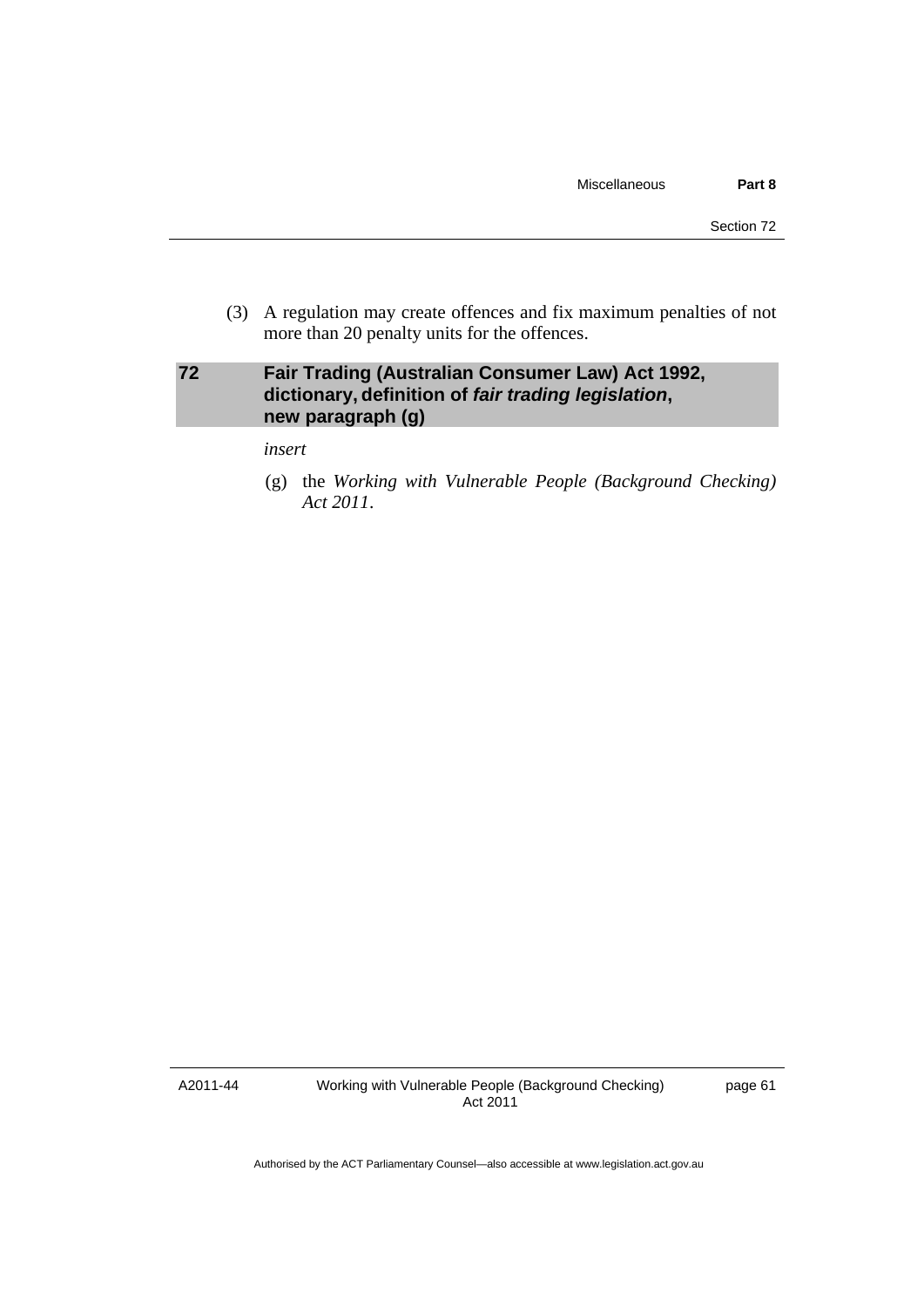# **Schedule 1 Regulated activities**

(see s 8)

# **Part 1.1 Activities or services for children**

## **1.1 Child protection services**

- (1) An activity or service is a regulated activity if the activity is conducted, or the service is provided, under the *Children and Young People Act 2008* for a child or young person.
- (2) Without limiting subsection (1), a regulated activity includes an activity conducted or a service provided under the *Children and Young People Act 2008*—
	- $(a)$  by—
		- (i) a member of the Children and Youth Services Council; or
		- (ii) a family group conference facilitator; or
		- (iii) a kinship carer; or
		- (iv) a foster carer; or
		- (v) a residential care service; or
		- (vi) a researcher for a research project; or
		- (vii) an authorised assessor; or
		- (viii) another person administering, or exercising a function under, the Act; or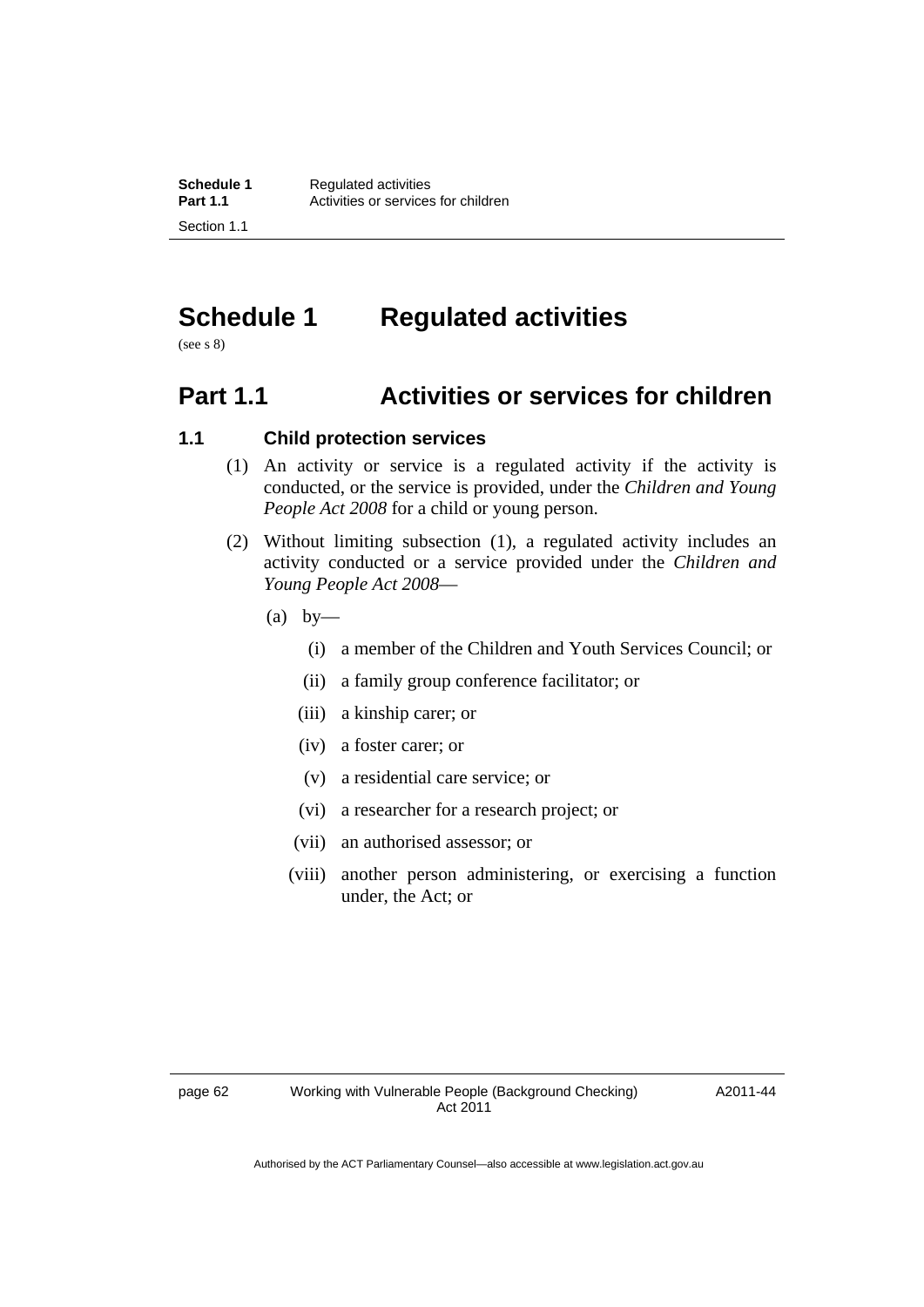- (b) under a therapeutic protection order.
- *Note* See the *Children and Young People Act 2008*, particularly:
	- pt 2.2 (Children and Youth Services Council);
	- pt 3.2 (Family group conferences—facilitators);
	- s 438 (Care and protection assessment—authorisation of assessors);
	- s 509 (Who is a *kinship carer*?);
	- s 510 (Who is a *foster carer*?);
	- s 511 (What is a *residential care service*?);
	- pt 16.2 (Therapeutic protection orders);
	- ch 22 (Research involving children and young people).

## **1.2 Justice facilities for children**

- (1) An activity or service is a regulated activity if—
	- (a) any of the usual functions of the activity or service are carried out in relation to a child at a justice facility; or
	- (b) the activity is conducted, or the service is provided, in relation to a child because of a sentence, detention, probation, parole or other order, that could be made or imposed by a court.
- (2) In this section:

#### *justice facility* means—

- (a) a detention place; or
- (b) a place outside a detention place if a detainee is, or has been, directed to work or take part in an activity at the place; or
- (c) any other place a child may be held in custody.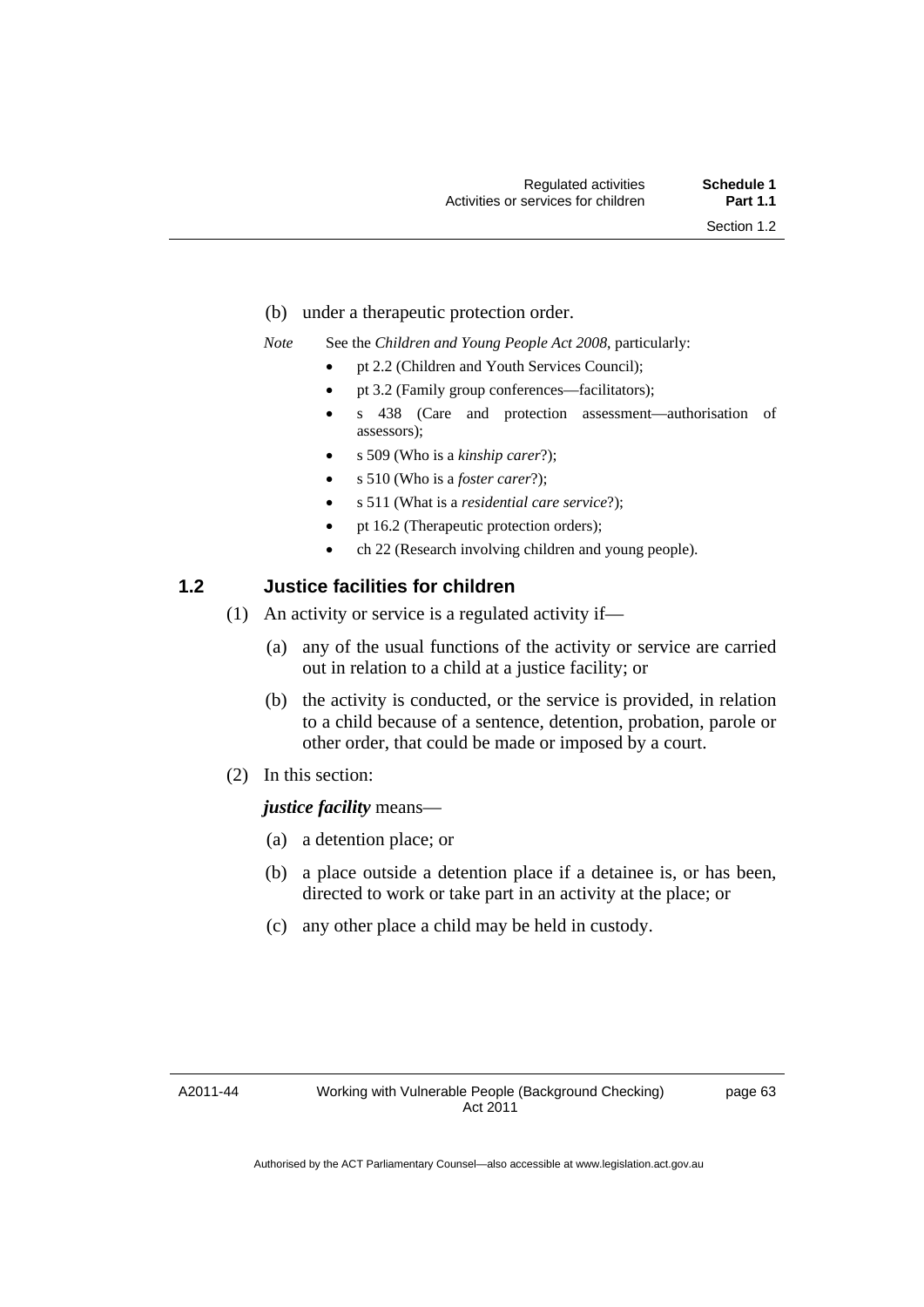## **1.3 Childcare service**

- (1) An activity or service is a regulated activity if the activity is conducted, or the service is provided, by—
	- (a) a childcare service; or
	- (b) another commercial service that provides child care.

#### **Examples—par (b)**

- 1 babysitting service
- 2 nanny service
- 3 a service conducted by a hotel or resort to provide childcare to children who are short term guests
- *Note* An example is part of the Act, is not exhaustive and may extend, but does not limit, the meaning of the provision in which it appears (see Legislation Act, s 126 and s 132).
- (2) In this section:

*childcare service*—see the *Children and Young People Act 2008*, section 732.

*Note Childcare service* means—

- (a) a childcare centre; or
- (b) a family day care scheme.

#### **1.4 Child education services**

- (1) An activity or service is a regulated activity if the activity is conducted, or the service is provided, as part of a child education service.
- (2) In this section:

#### *child education service*—

 (a) means a service for which the main purpose is to provide education and care for children; and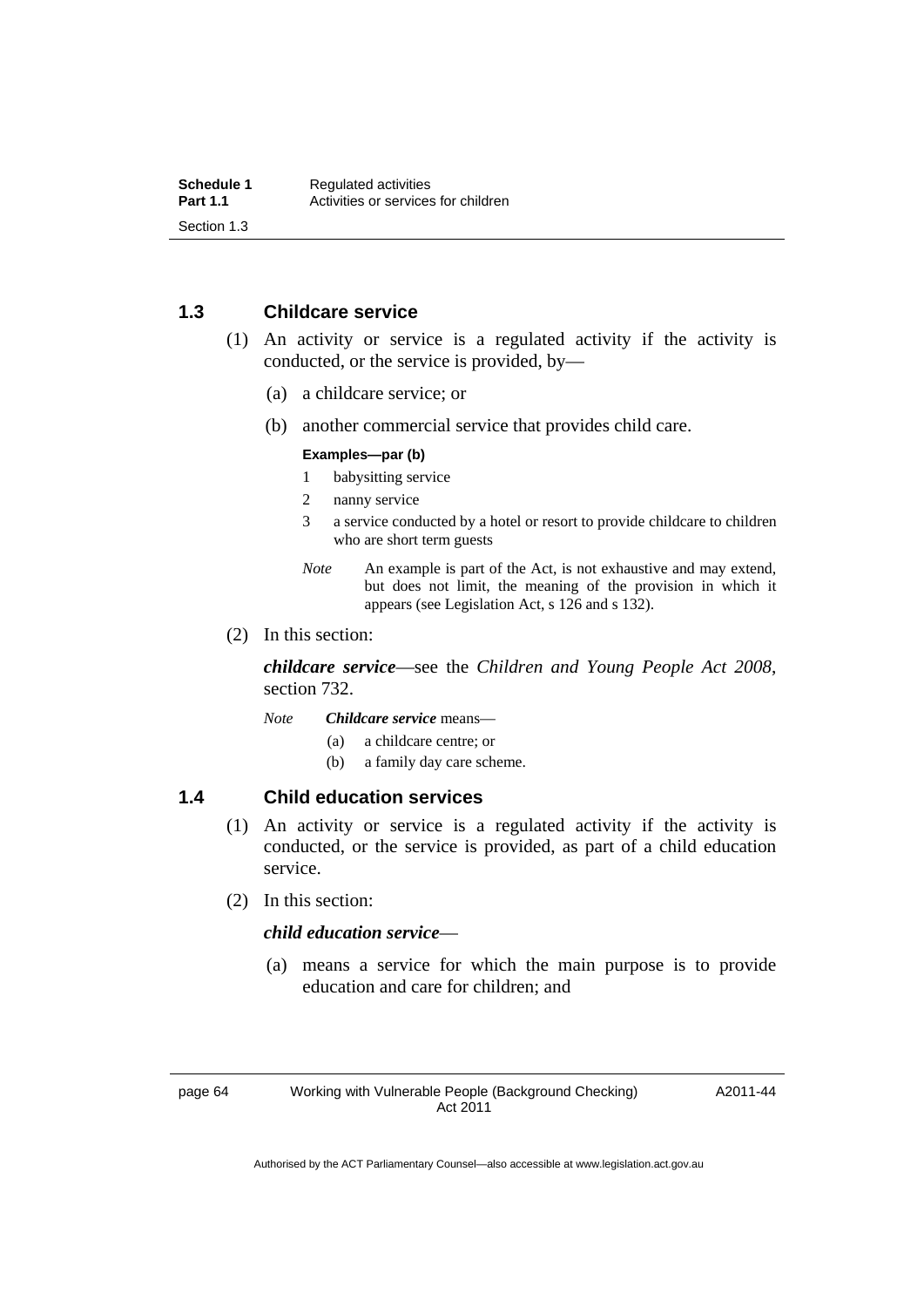- (b) includes—
	- (i) a school or other educational institution, whether or not operated by or on behalf of the Territory; and
	- (ii) a school-crossing service.

*school* means a preschool, primary school, high school or secondary college.

## **1.5 Child accommodation services**

- (1) An activity or service is a regulated activity if the activity is conducted, or the service is provided, as part of a child accommodation service.
- (2) In this section:

#### *child accommodation service*—

- (a) means a service for which the main purpose is to provide residential accommodation for children; and
- (b) includes an overnight camp for children, irrespective of the kind of accommodation or of how many children are involved.

#### **Examples—child accommodation service**

- 1 school group accommodation
- 2 a home stay, including as part of a student exchange
- 3 a school boarding facility
- *Note* An example is part of the Act, is not exhaustive and may extend, but does not limit, the meaning of the provision in which it appears (see Legislation Act, s 126 and s 132).

## **1.6 Counselling and support services for children**

An activity or service is a regulated activity if the activity is conducted, or the service is provided, as part of—

- (a) a counselling service for children; or
- (b) a support service for children.

A2011-44 Working with Vulnerable People (Background Checking) Act 2011 page 65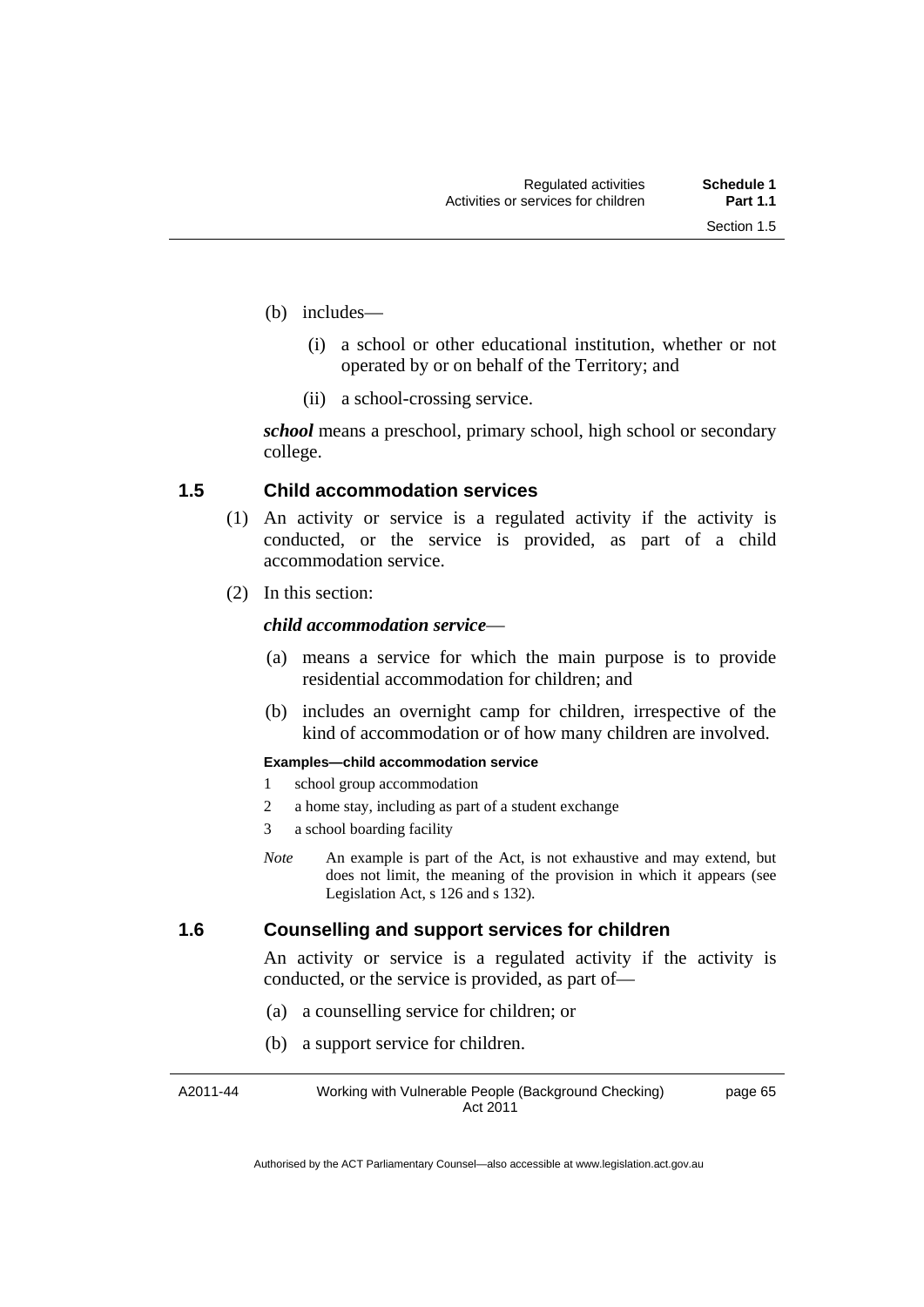## **1.7 Commercial services for children**

An activity or service is a regulated activity if—

- (a) the activity is conducted, or the service is provided specifically for children by a commercial entity; and
- (b) the activity or service is one of the following:
	- (i) an entertainment or party service;
	- (ii) a gym or play facility;
	- (iii) a photography service;
	- (iv) a talent or beauty competition.

page 66 Working with Vulnerable People (Background Checking) Act 2011

A2011-44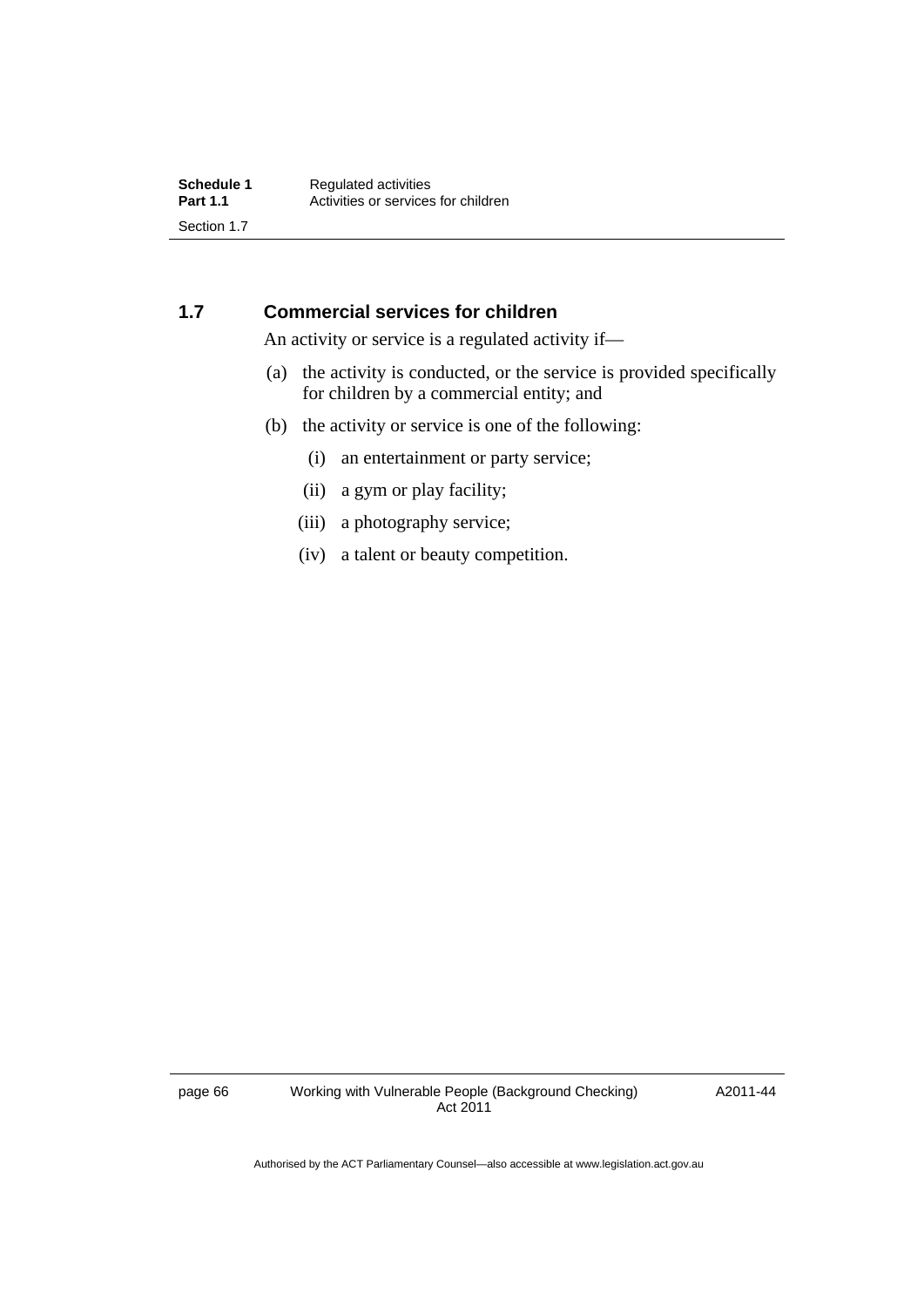## **Part 1.2 Activities or services for vulnerable people**

### **1.8 Mental health**

An activity or service is a regulated activity if any of the usual functions of the activity or service include providing treatment, care, rehabilitation or protection to people who are mentally impaired, mentally dysfunctional or mentally ill.

#### **Examples**

- 1 an activity or service that provides personal care, assessment or referral of support needs, education, training and skill development, information services, recreation, counselling, community access, accommodation support, rehabilitation, or employment services, specifically for people who are mentally impaired, mentally dysfunctional or mentally ill
- 2 an activity or service provided in association with the use of premises for the care, treatment or accommodation of people who are mentally impaired, mentally dysfunctional or mentally ill
- *Note* An example is part of the Act, is not exhaustive and may extend, but does not limit, the meaning of the provision in which it appears (see Legislation Act, s 126 and s 132).

### **1.9 Migrants, refugees and asylum seekers**

An activity or service is a regulated activity if the activity is conducted, or the service is provided, to support—

- (a) migrants, or
- (b) refugees or asylum seekers; or

A2011-44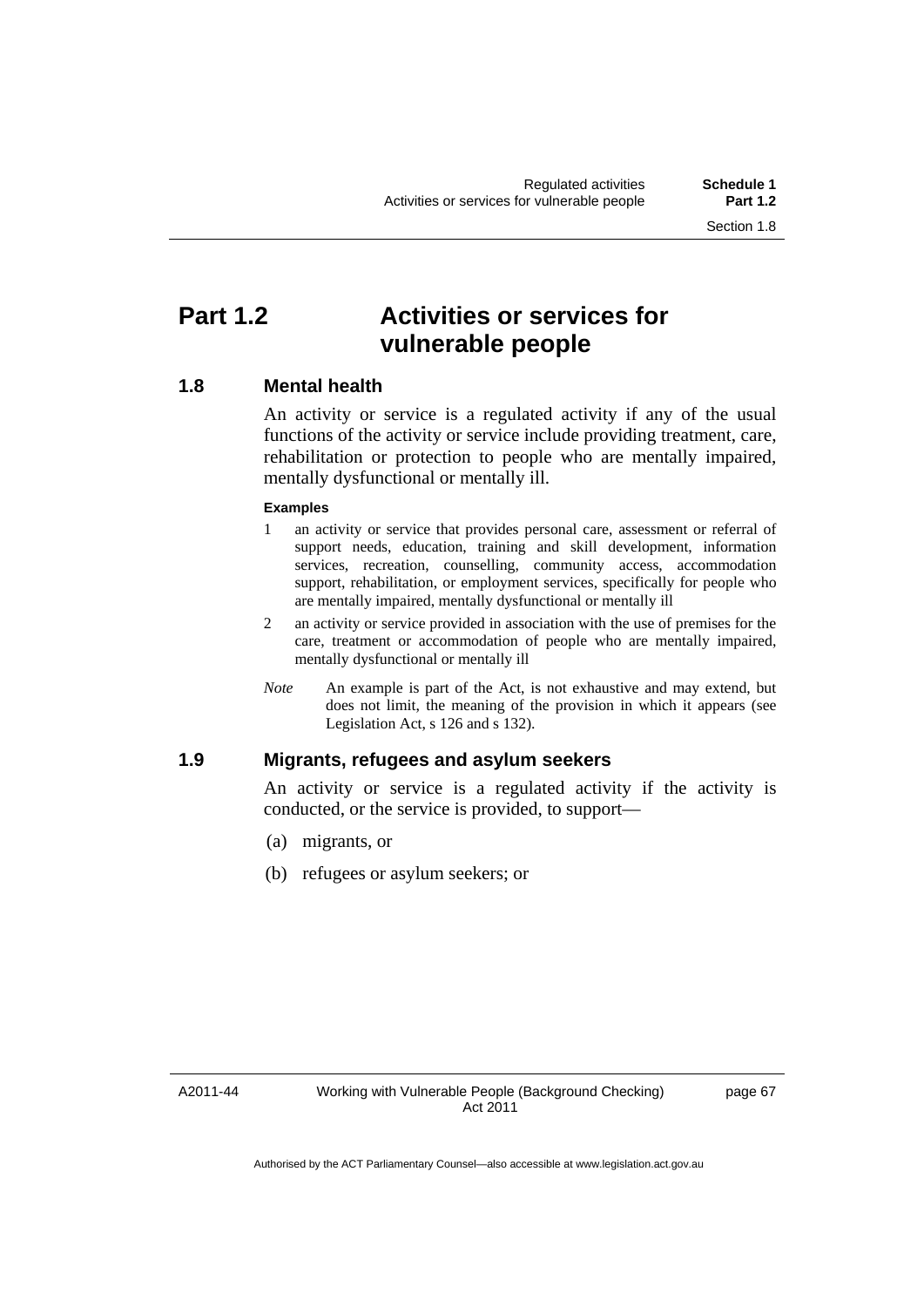(c) people who cannot communicate, or who have difficulty communicating, in English.

#### **Examples**

an activity or service that provides assistance settling in the ACT, including mentoring, employment services, transport or accommodation support, specifically for migrants, refugees, asylum seekers or people from non-English speaking backgrounds

*Note* An example is part of the Act, is not exhaustive and may extend, but does not limit, the meaning of the provision in which it appears (see Legislation Act, s 126 and s 132).

### **1.10 Homeless people**

An activity or service is a regulated activity if the activity is conducted, or the service is provided, to support people who are homeless.

#### **Examples**

- 1 an activity or service that provides food, transport, coordination or referral of support needs for people who are homeless
- 2 a drop in centre
- 3 a soup kitchen
- *Note* An example is part of the Act, is not exhaustive and may extend, but does not limit, the meaning of the provision in which it appears (see Legislation Act, s 126 and s 132).

### **1.11 Housing and accommodation**

A service or activity is a regulated activity if any of the usual functions of the service or activity include providing public or community housing or accommodation to people suffering social or financial hardship.

#### **Examples**

- 1 public housing
- 2 social housing
- 3 community housing
- 4 housing assistance

page 68 Working with Vulnerable People (Background Checking) Act 2011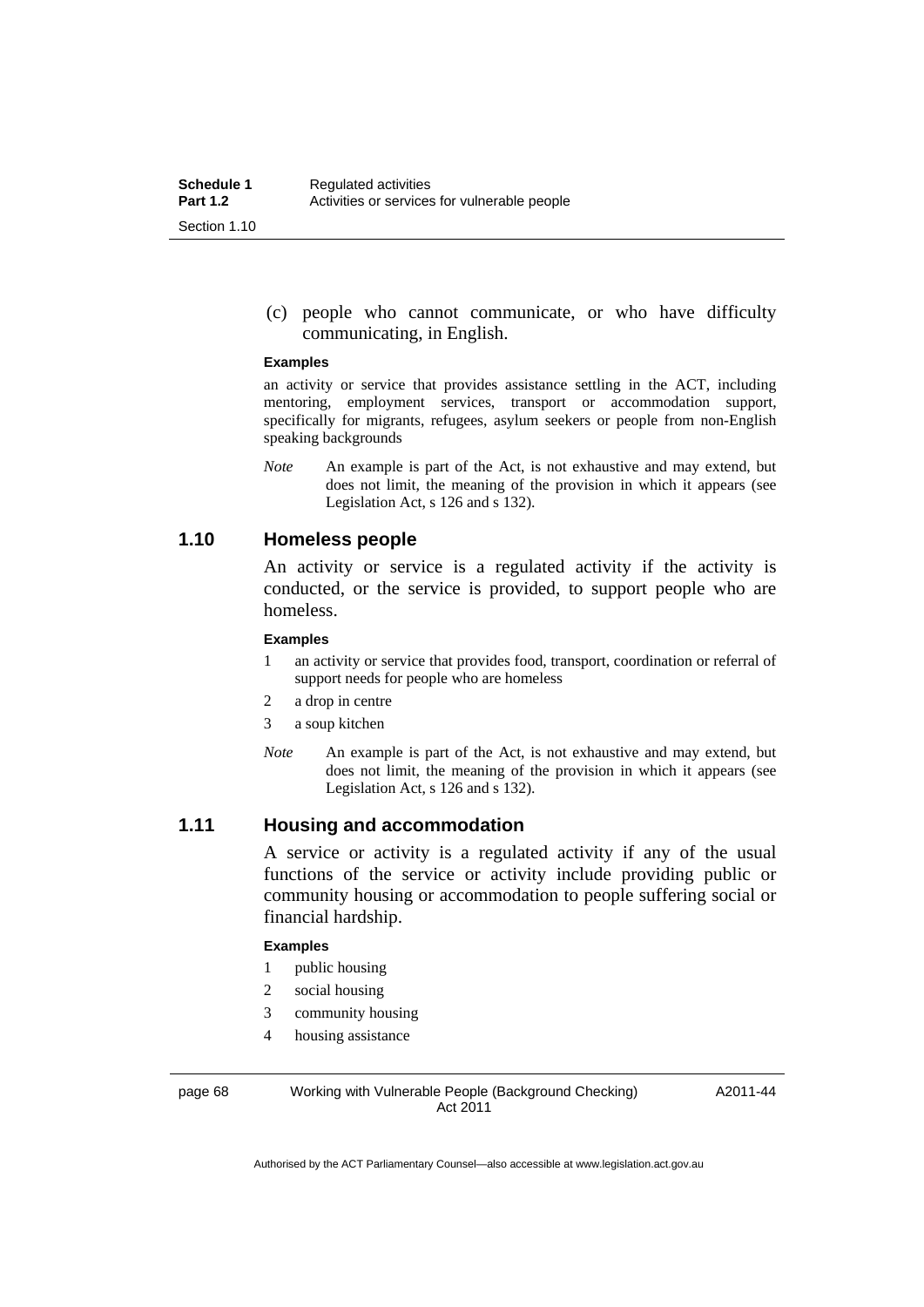- 5 social housing
- 6 crisis accommodation
- 7 refuges
- *Note* An example is part of the Act, is not exhaustive and may extend, but does not limit, the meaning of the provision in which it appears (see Legislation Act, s 126 and s 132).

### **1.12 Justice facilities**

(1) An activity or service is a regulated activity if—

- (a) any of the usual functions of the activity or service are carried out in relation to an adult at a justice facility; or
- (b) the activity is conducted, or the service is provided, in relation to an adult because of a sentence, detention, probation, parole or other order, that could be made or imposed by a court.
- (2) In this section:

*justice facility* means—

- (a) a correctional centre; or
- (b) a remand centre; or
- (c) a detention place; or
- (d) a place outside a detention place if a detainee is, or has been, directed to work or take part in an activity at the place; or
- (e) any other place a person may be held in custody.

A2011-44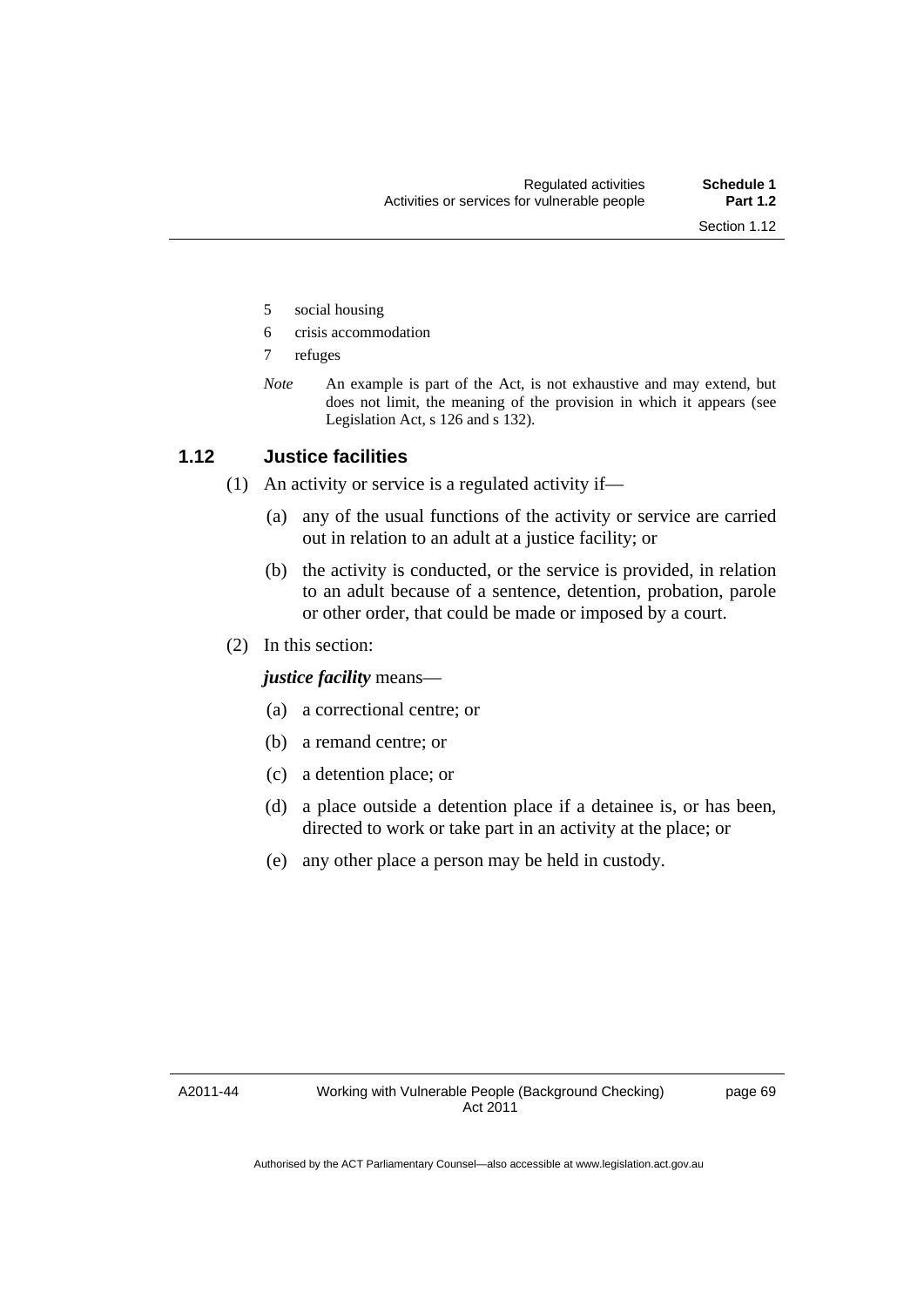### **1.13 Prevention of crime**

An activity or service is a regulated activity if the activity is conducted, or the service is provided, in relation to a person to reduce the likelihood of the person committing a criminal offence.

#### **Examples**

- 1 a program to keep police informed of the whereabouts and other personal details about a person who has committed a crime to reduce the likelihood that the person will reoffend
- 2 a mentoring program
- *Note* An example is part of the Act, is not exhaustive and may extend, but does not limit, the meaning of the provision in which it appears (see Legislation Act, s 126 and s 132).

### **1.14 Victims of crime**

An activity or service is a regulated activity if the activity is conducted, or the service is provided, to assist or support victims of crime.

#### **Example**

an activity or service that provides counselling and support, therapeutic intervention, financial assistance, information or advice for victims of crime

- *Note 1* Victims of crime are eligible for assistance under the victims services scheme (see *Victims of Crime Act 1994*, pt 4).
- *Note 2* An example is part of the Act, is not exhaustive and may extend, but does not limit, the meaning of the provision in which it appears (see Legislation Act, s 126 and s 132).

### **1.15 Services for addictions**

- (1) An activity or service is a regulated activity if any of the usual functions of the activity or service include providing treatment, care, rehabilitation or protection to people who are—
	- (a) addicted to, or misuse, a substance (whether alcohol, a medicine, a prohibited substance or another substance); or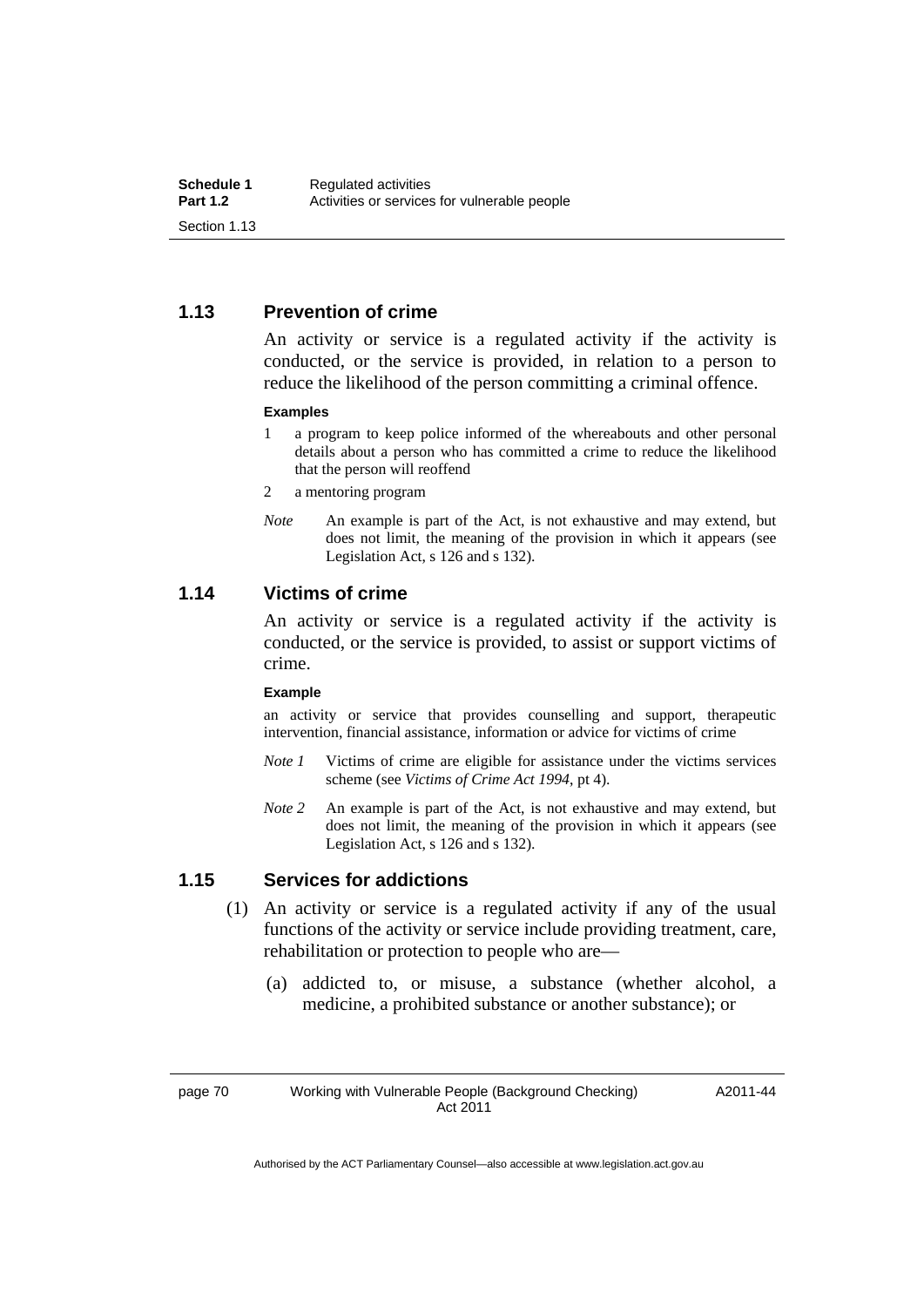(b) addicted to an activity.

#### **Examples**

- 1 an activity or service that provides health care, counselling, accommodation or financial support for people who are addicted to a substance or an activity
- 2 a needle and syringe exchange program
- 3 a methadone treatment and withdrawal program
- 4 a gambling addiction telephone help-line
- *Note* An example is part of the Act, is not exhaustive and may extend, but does not limit, the meaning of the provision in which it appears (see Legislation Act, s 126 and s 132).
- (2) In this section:

*prohibited substance*—see the *Medicines, Poisons and Therapeutic Goods Act 2008*, section 13.

#### **1.16 Community services**

An activity or service is a regulated activity if the activity is conducted, or the service is provided, to—

- (a) people and families suffering social or financial hardship; or
- (b) people who need support to live independently.

#### **Examples**

- 1 an activity or service that provides crisis intervention, emergency relief, parenting support, assessment or referral of support needs, education, training and skill development, information services, counselling, community access, or employment services, for people and families suffering social or financial hardship
- 2 an activity or service that provides home help, home maintenance or modification, allied health care, personal care, food services, assessment or referral of support needs, information services, coordination, case management, recreation, counselling, community access, rehabilitation, or employment services, to people who need support to live independently

A2011-44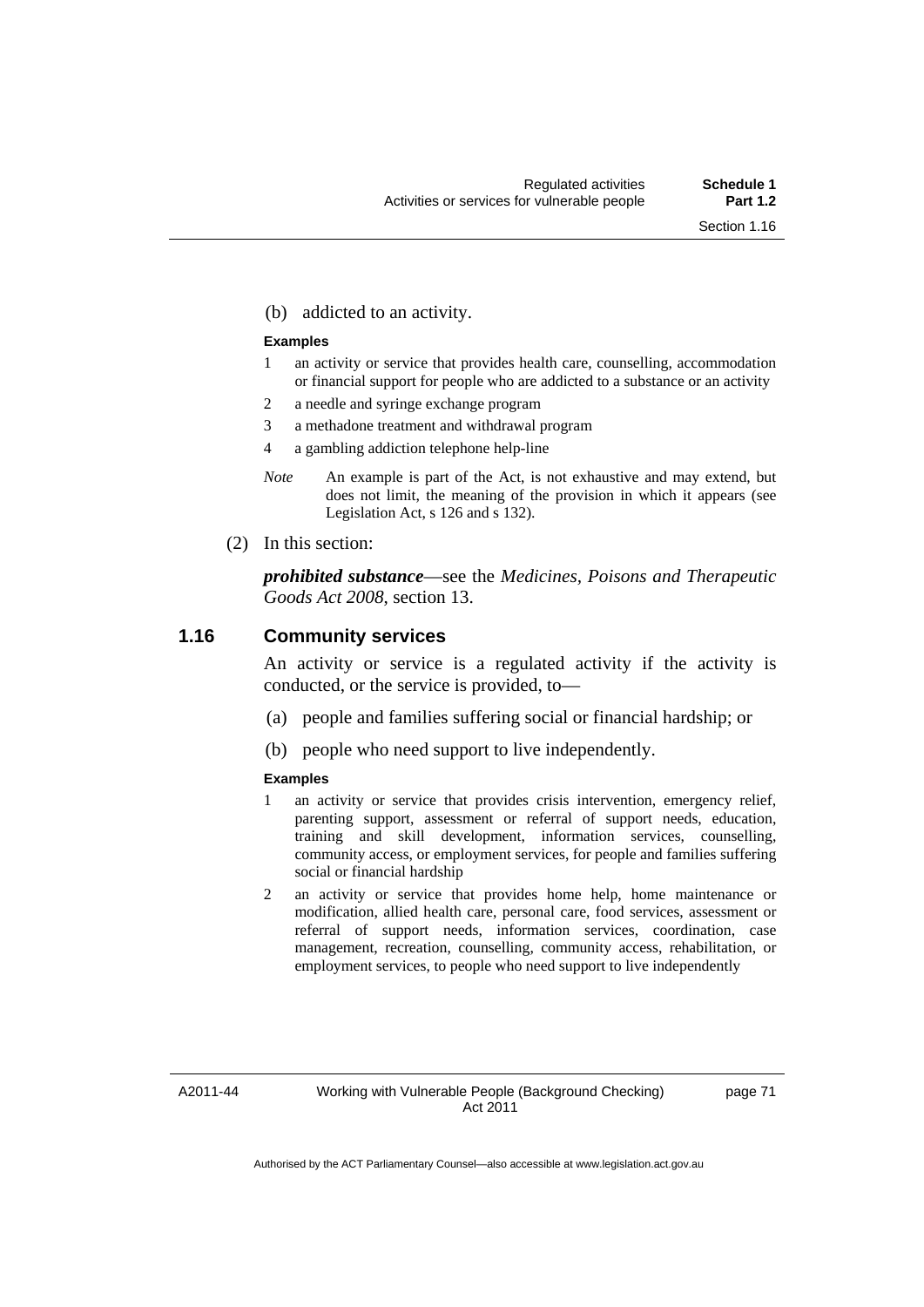- 3 an activity or service provided in association with the use of premises for the care, treatment or accommodation of people who need support to live independently
- *Note* An example is part of the Act, is not exhaustive and may extend, but does not limit, the meaning of the provision in which it appears (see Legislation Act, s 126 and s 132).

#### **1.17 Disability services**

 (1) An activity or service is a regulated activity if the activity is conducted, or the service is provided, specifically for people with a disability.

#### **Examples**

- 1 an activity or service that provides home help, home maintenance or modification, personal care, food services, assessment or referral of support needs, information services, coordination, case management, recreation, counselling, community access, rehabilitation, or employment services, to people with a disability
- 2 an activity or service provided in association with the use of premises for the care, treatment or accommodation of people with a disability
- *Note* An example is part of the Act, is not exhaustive and may extend, but does not limit, the meaning of the provision in which it appears (see Legislation Act, s 126 and s 132).
- (2) In this section:

*disability*—see the *Human Rights Commission Act 2005*, section 8 (2).

- *Note* For the *Human Rights Commission Act 2005*, s 8 (2), *disability* means a disability that—
	- (a) is attributable to an intellectual, psychiatric, sensory or physical impairment, or a combination of those impairments; and
	- (b) is permanent or likely to be permanent; and
	- (c) results in—
		- (i) the person having a substantially reduced capacity for communication, learning or mobility; and
		- (ii) the need for continuing support services for the person; and
	- (d) may, but need not, be of a chronic episodic nature.

page 72 Working with Vulnerable People (Background Checking) Act 2011 A2011-44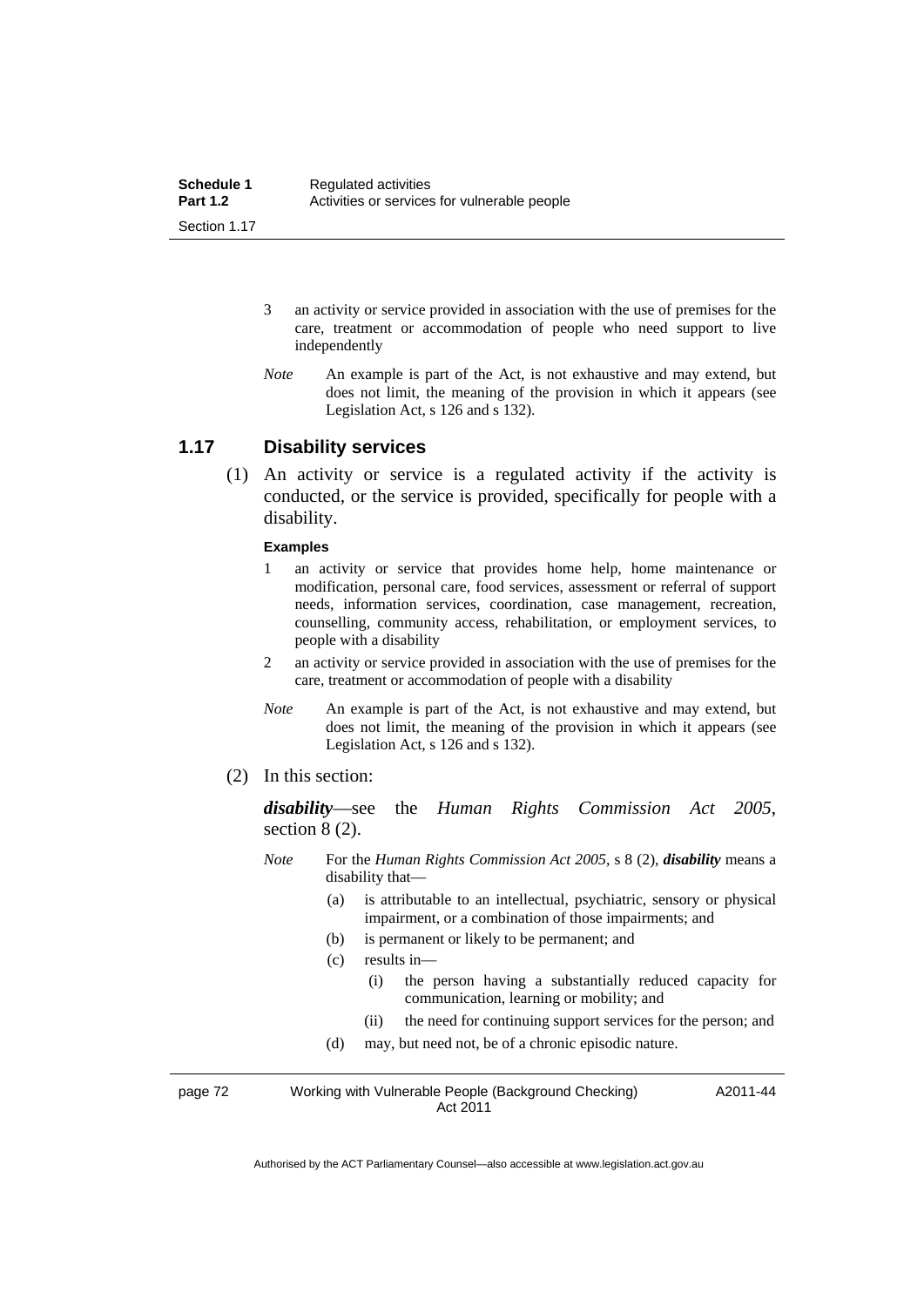### **1.18 Respite care services**

An activity or service is a regulated activity if any of the usual functions of the activity or service include providing respite care.

### **1.19 Emergency services personnel**

An activity or service is a regulated activity if the activity is conducted, or the service is provided, by—

- (a) an emergency service; or
- (b) a person acting on behalf of an emergency service.

A2011-44

Working with Vulnerable People (Background Checking) Act 2011

page 73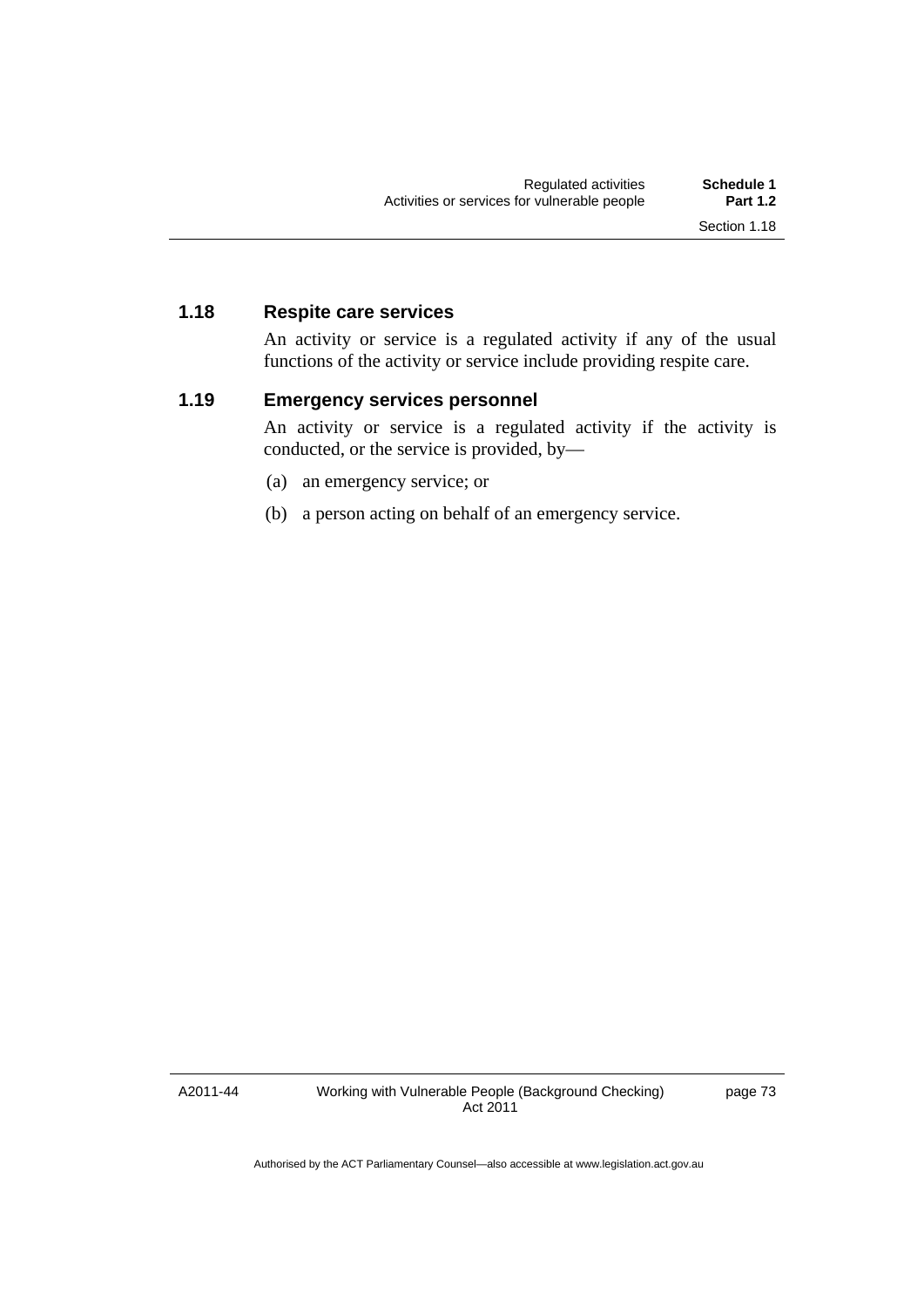## **Part 1.3 Other activities or services for vulnerable people**

### **1.20 Transport**

An activity or service is a regulated activity if any of the usual functions of the activity or service include providing public or private transport that is—

- (a) specifically for, or mainly used by, children; or
- (b) specifically for people accessing a regulated activity mentioned in part 1.2.

#### **Example—par (a)**

a school bus service

#### **Examples—par (b)**

- 1 a minibus transporting detainees to or from a remand centre
- 2 a taxi for mobility impaired people
- *Note* An example is part of the Act, is not exhaustive and may extend, but does not limit, the meaning of the provision in which it appears (see Legislation Act, s 126 and s 132).
- (2) To remove any doubt, an activity or service is a regulated activity if a person must have 1 or both of the following to conduct the activity or provide the service:
	- (a) a public vehicle licence;
	- (b) a driving instructor certificate of accreditation.
	- *Note 1 Public vehicle licence*—see the *Road Transport (Driver Licensing) Act 1999*, dictionary.
	- *Note 2* For certificates of accreditation for driving instructors, see the *Road Transport (Driver Licensing) Regulation 2000*, pt 7 (Accreditation of driving instructors).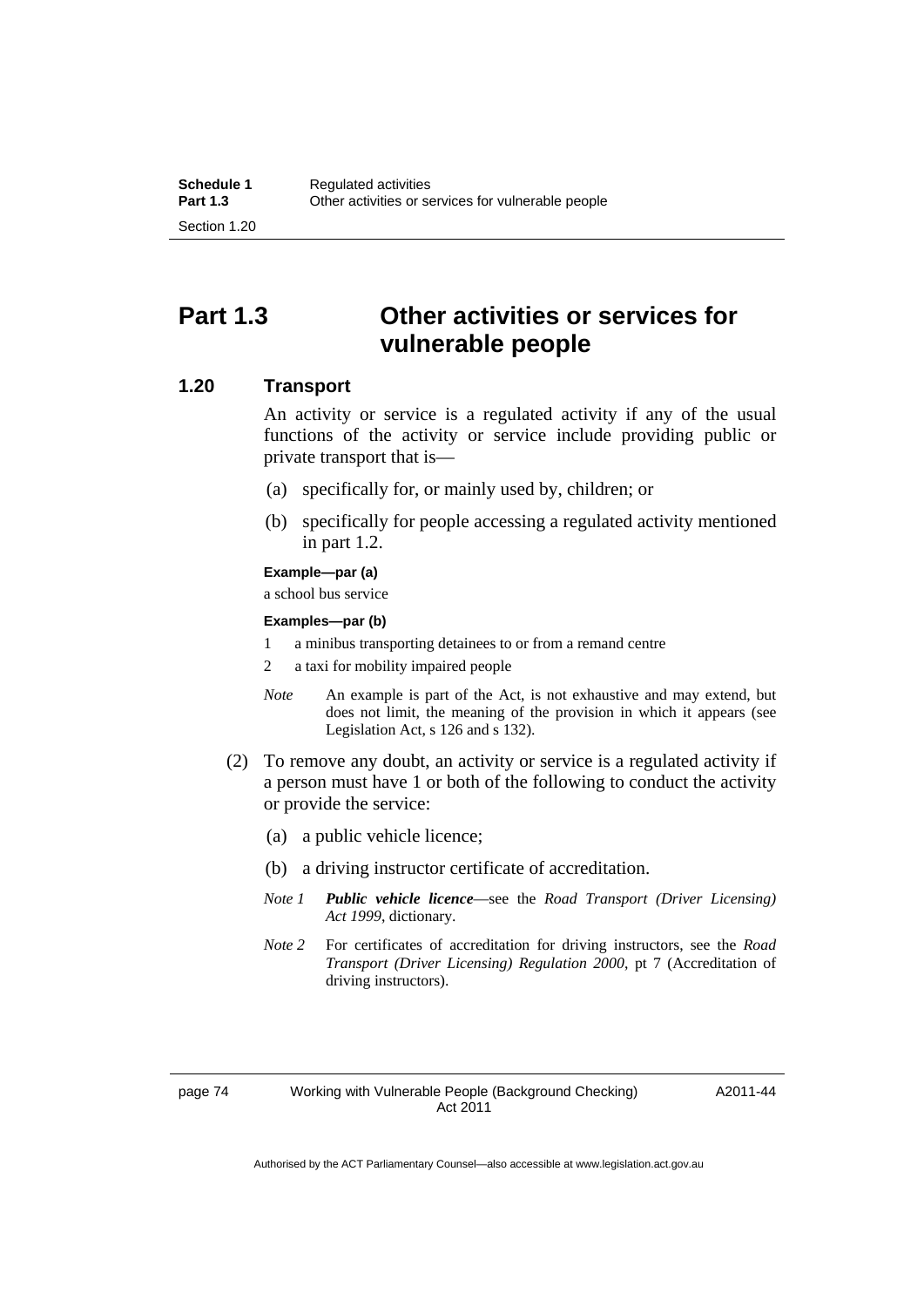## **1.21 Coaching and tuition**

An activity or service is a regulated activity if—

- (a) any of the usual functions of the activity or service include coaching or tuition specifically for—
	- (i) children; or
	- (ii) people accessing a regulated activity mentioned in part 1.2; and
- (b) the coaching or tuition is provided by a commercial entity.

## **1.22 Vocational and educational training**

An activity or service is a regulated activity if any of the usual functions of the activity or service include providing vocational education and training specifically for—

- (a) children; or
- (b) people accessing a regulated activity mentioned in part 1.2.

### **Examples**

- 1 a pathways to employment program
- 2 an adult English language, literacy and numeracy skills program
- 3 an industry training service
- *Note* An example is part of the Act, is not exhaustive and may extend, but does not limit, the meaning of the provision in which it appears (see Legislation Act, s 126 and s 132).

## **1.23 Religious organisations**

An activity or service is a regulated activity if—

- (a) the activity is conducted, or the service is provided, by—
	- (i) a religious organisation; or
	- (ii) a person acting on behalf of a religious organisation; and

A2011-44

Working with Vulnerable People (Background Checking) Act 2011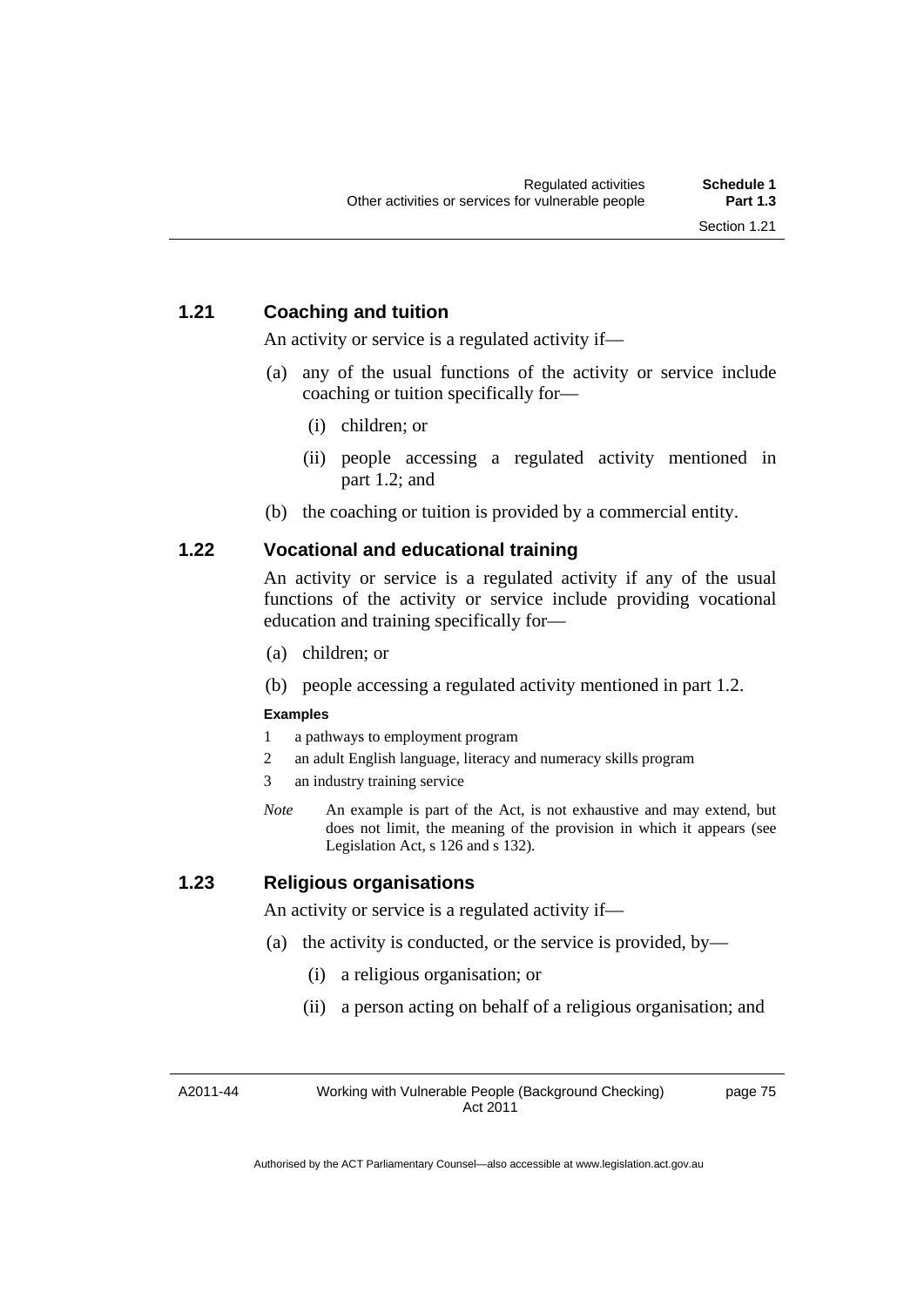- (b) the activity or service is—
	- (i) specifically for, or mainly used by children; or
	- (ii) specifically for people accessing a regulated activity mentioned in part 1.2.

#### **Example—par (a)**

Sunday school

#### **Example—par (b)**

counselling provided by a minister of religion

*Note* An example is part of the Act, is not exhaustive and may extend, but does not limit, the meaning of the provision in which it appears (see Legislation Act, s 126 and s 132).

#### **1.24 Clubs, associations and movements**

An activity or service is a regulated activity if—

- (a) the activity is conducted, or the service is provided, by a club, association or movement (including of a cultural, recreational or sporting nature); and
- (b) the club association or movement has significant membership or involvement by—
	- (i) children; or
	- (ii) people accessing a regulated activity mentioned in part 1.2.

#### **Examples**

1 a children's football team

- 2 an art class for people who require assistance to live independently
- *Note* An example is part of the Act, is not exhaustive and may extend, but does not limit, the meaning of the provision in which it appears (see Legislation Act, s 126 and s 132).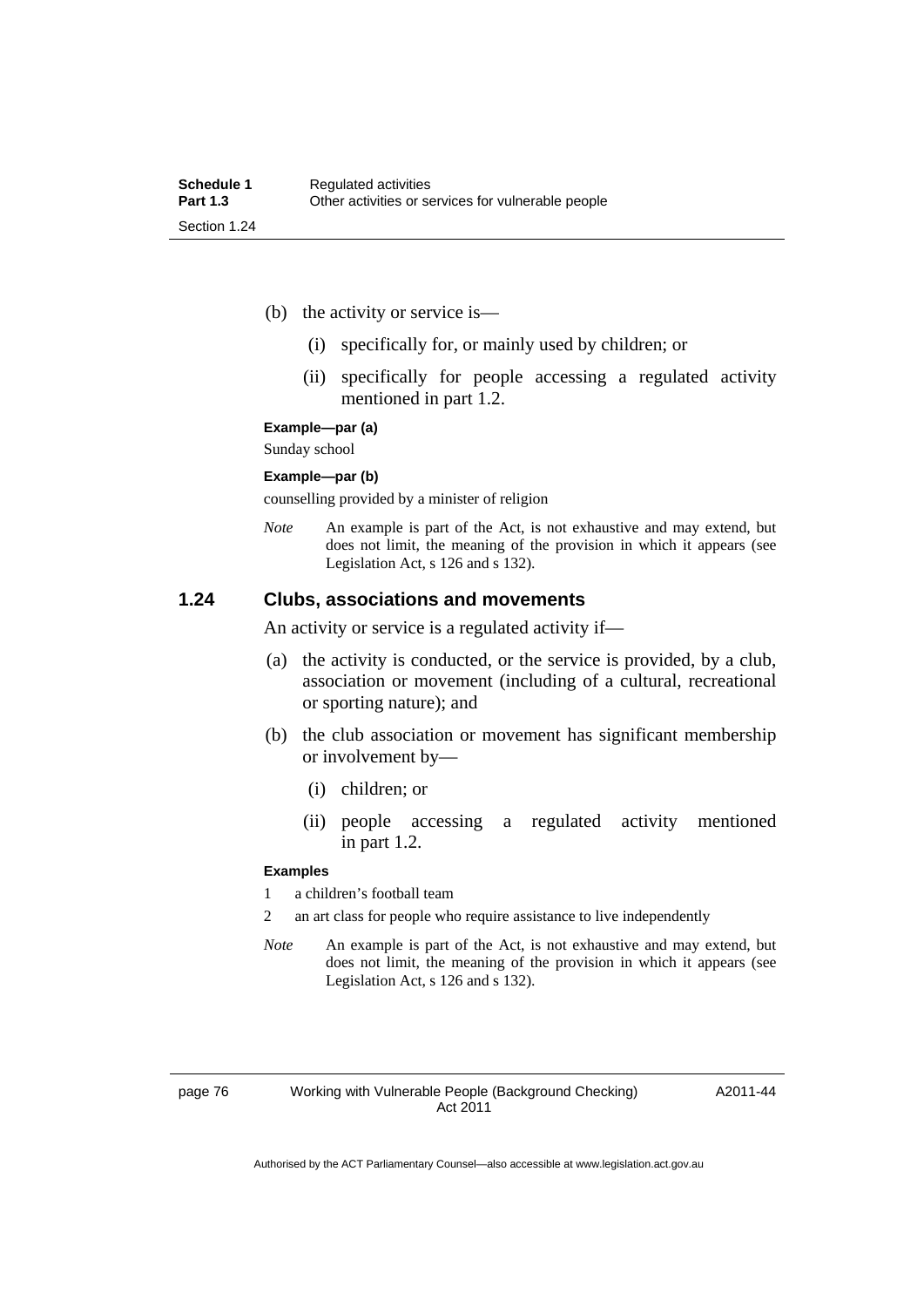# **Schedule 2 Reviewable decisions**

(see pt 7)

| column 1<br>item | column <sub>2</sub><br>section | column 3<br>decision                                 | column 4<br>entity |
|------------------|--------------------------------|------------------------------------------------------|--------------------|
|                  | 39(1)                          | extend period for stated period                      | person             |
| 2                | 39(1)                          | refuse to extend period                              | person             |
| 3                | 40(1)                          | refuse to register person                            | person             |
| $\overline{4}$   | $44(2)$ (b)                    | register person subject to condition                 | person             |
| 5                | 45(1)                          | extend period for stated period                      | person             |
| 6                | 45(1)                          | refuse to extend period                              | person             |
| 7                | 46(1)                          | register person subject to condition                 | person             |
| 8                | 47(4)(b)                       | refuse to amend person's conditional<br>registration | person             |
| 9                | 51 $(4)(b)$                    | refuse to replace person's registration card         | person             |
| 10               | 59(1)                          | suspend or cancel person's registration              | person             |

A2011-44

Working with Vulnerable People (Background Checking) Act 2011

page 77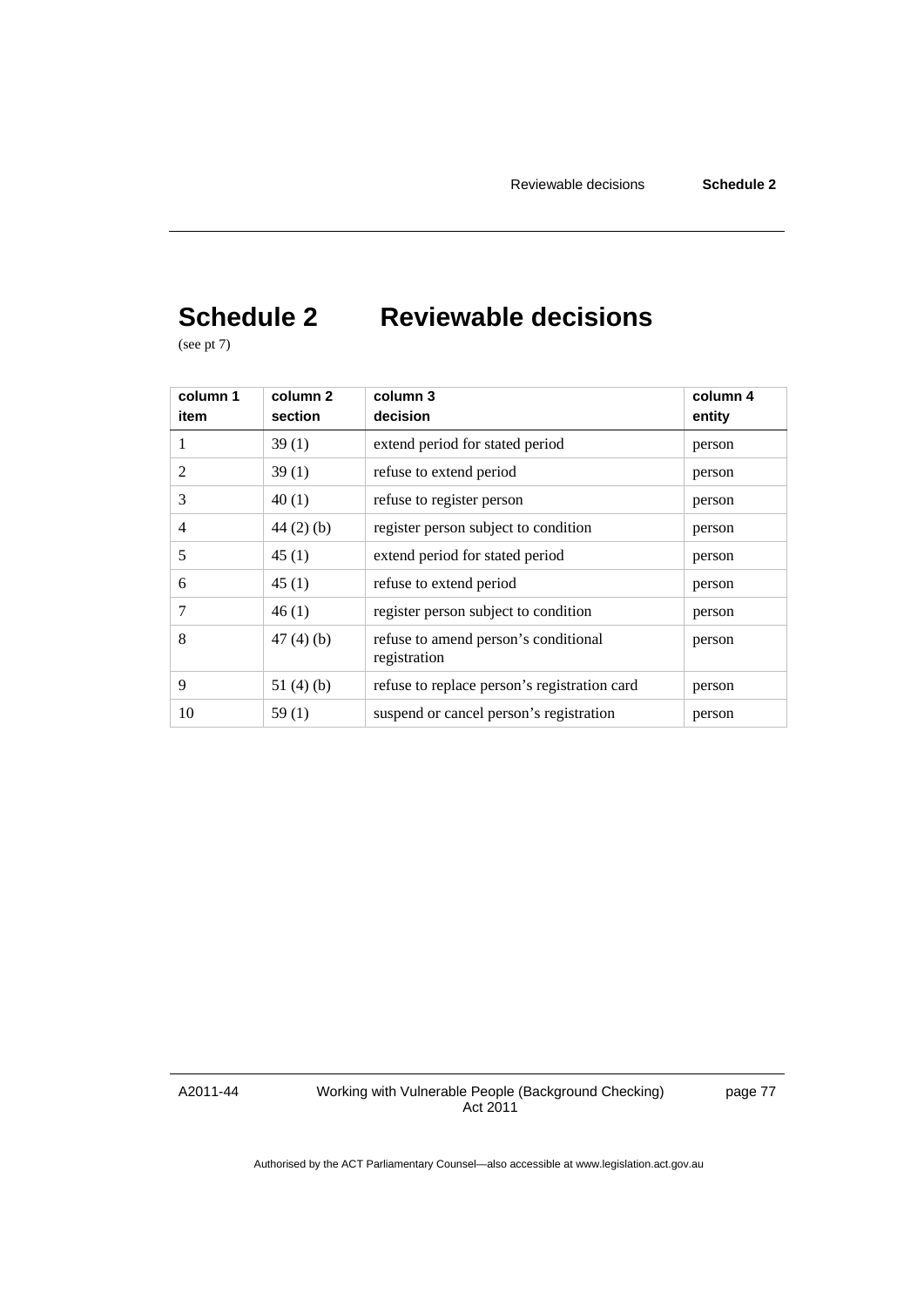**Dictionary** 

# **Dictionary**

(see  $s$  4)

*Note 1* The Legislation Act contains definitions and other provisions relevant to this Act.

*Note 2* For example, the Legislation Act, dict, pt 1, defines the following terms:

- $\bullet$  ACAT
- ACT
- adult
- Australia
- change
- chief police officer
- child
- commissioner for fair trading
- contravene
- Corporations Act
- correctional centre
- Criminal Code
- detention place
- disallowable instrument (see s 9)
- document
- domestic partner (see s 169 (1))
- emergency service
- entity
- found guilty
- function
- health practitioner
- home address
- lawyer
- Legislation Act
- notifiable instrument (see s 10)
- penalty unit (see s 133)
- $\bullet$  person (see s 160)

page 78 Working with Vulnerable People (Background Checking) Act 2011

A2011-44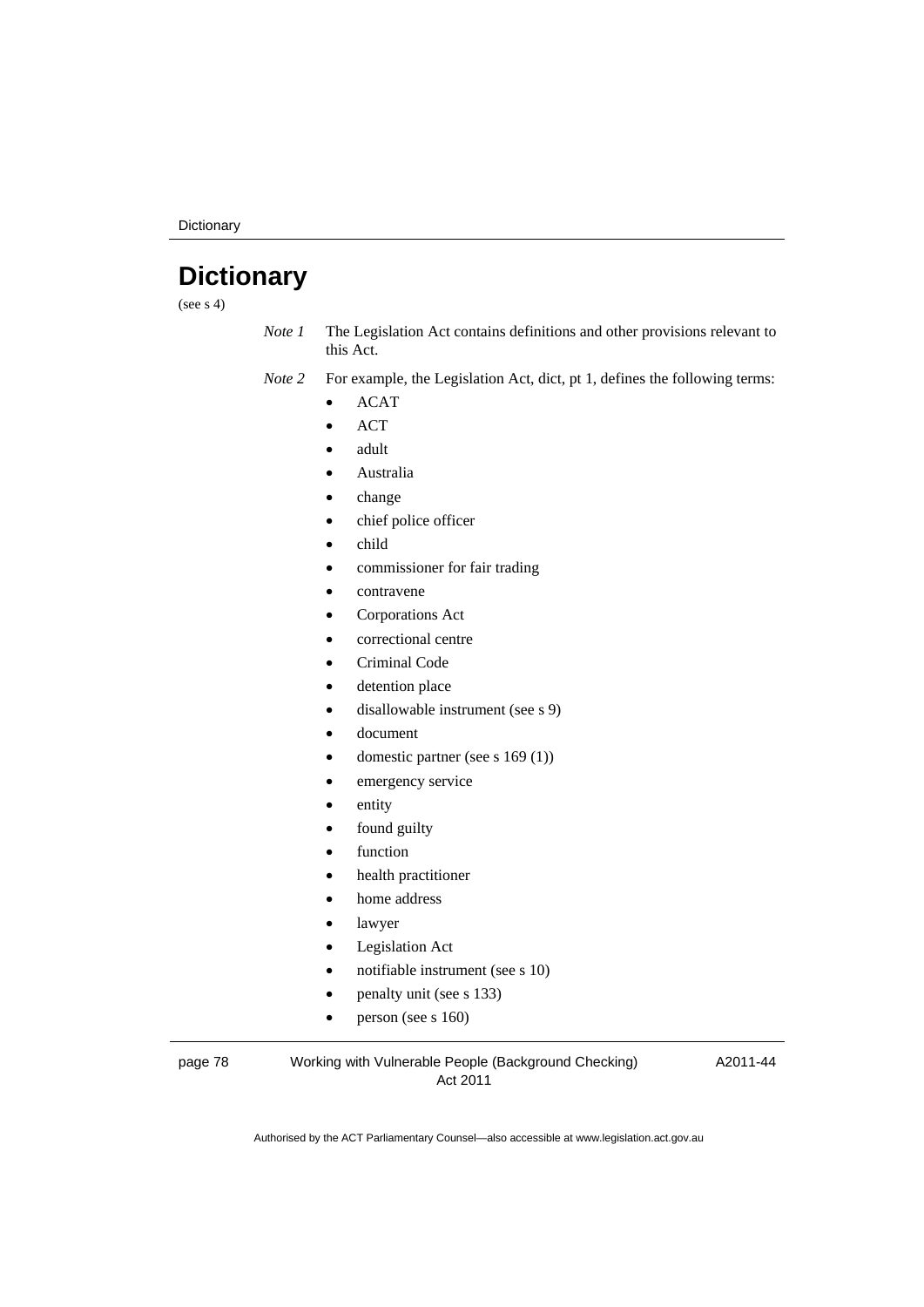- police officer
- reviewable decision notice
- territory law
- the Territory
- working day
- writing.

*additional risk assessment*—see section 54 (2) (a).

*commissioner* means the commissioner for fair trading.

*conditional registration* means a registration that is subject to conditions.

*contact*, between a person and a vulnerable person—see section 10.

*corresponding law* means—

- (a) a law of another jurisdiction corresponding, or substantially corresponding, to this Act; or
- (b) a law of another jurisdiction prescribed by regulation as a corresponding law for this Act.

*criminal history*, about a person—see section 24.

*employer*, in relation to a regulated activity—see section 11.

*engaged*, in a regulated activity—see section 9.

*independent advisor* means an independent advisor appointed under section 34.

*jurisdiction* means a State, the Commonwealth or an internal Territory, including the ACT.

*named employer*, for a regulated activity—see section 18 (1) (d) (i).

*negative notice*—see section 40 (2) (a).

*negative risk assessment*—see section 37 (1) (b).

*non-conviction information*, about a person—see section 25.

A2011-44 Working with Vulnerable People (Background Checking) Act 2011 page 79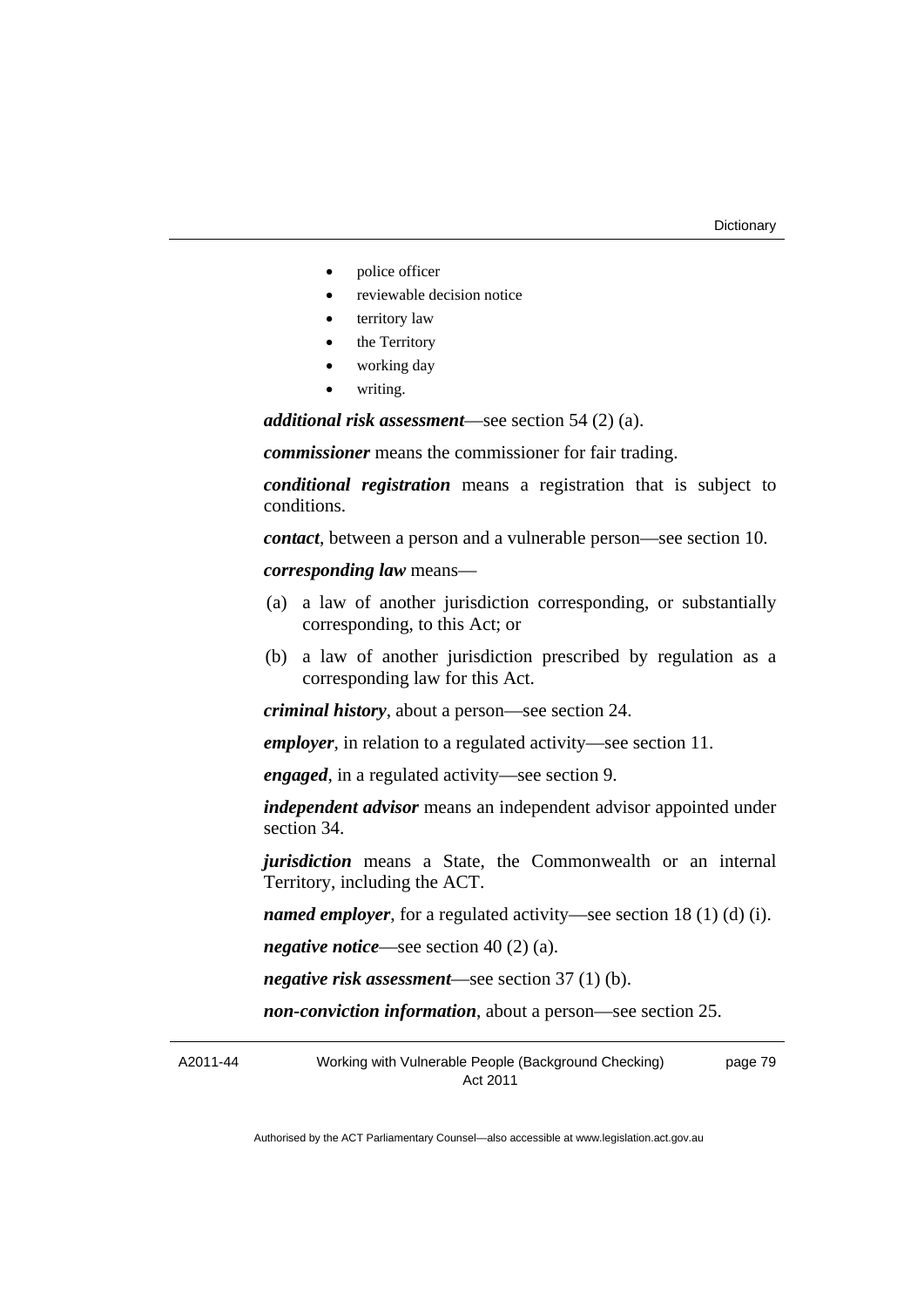*proposed conditional registration notice*—see section 43 (1). *proposed negative notice*—see section 37 (2). *registration* means a registration under this Act. *registration card*—see section 49 (1). *registration number*—see section 49 (2) (a). *regulated activity*—see section 8. *relevant offence*—see section 26. *reviewable decision*, for part 7 (Notification and review of decisions)—see section 61. *revised risk assessment*—see section 38 (2). *risk assessment*, for a person—see section 23. *risk assessment guidelines*—see section 27. *role-based registration*—see section 42 (2). *spent*, for a conviction—see the *Spent Convictions Act 2000*, section 7.

*vulnerable person*—see section 7.

A2011-44